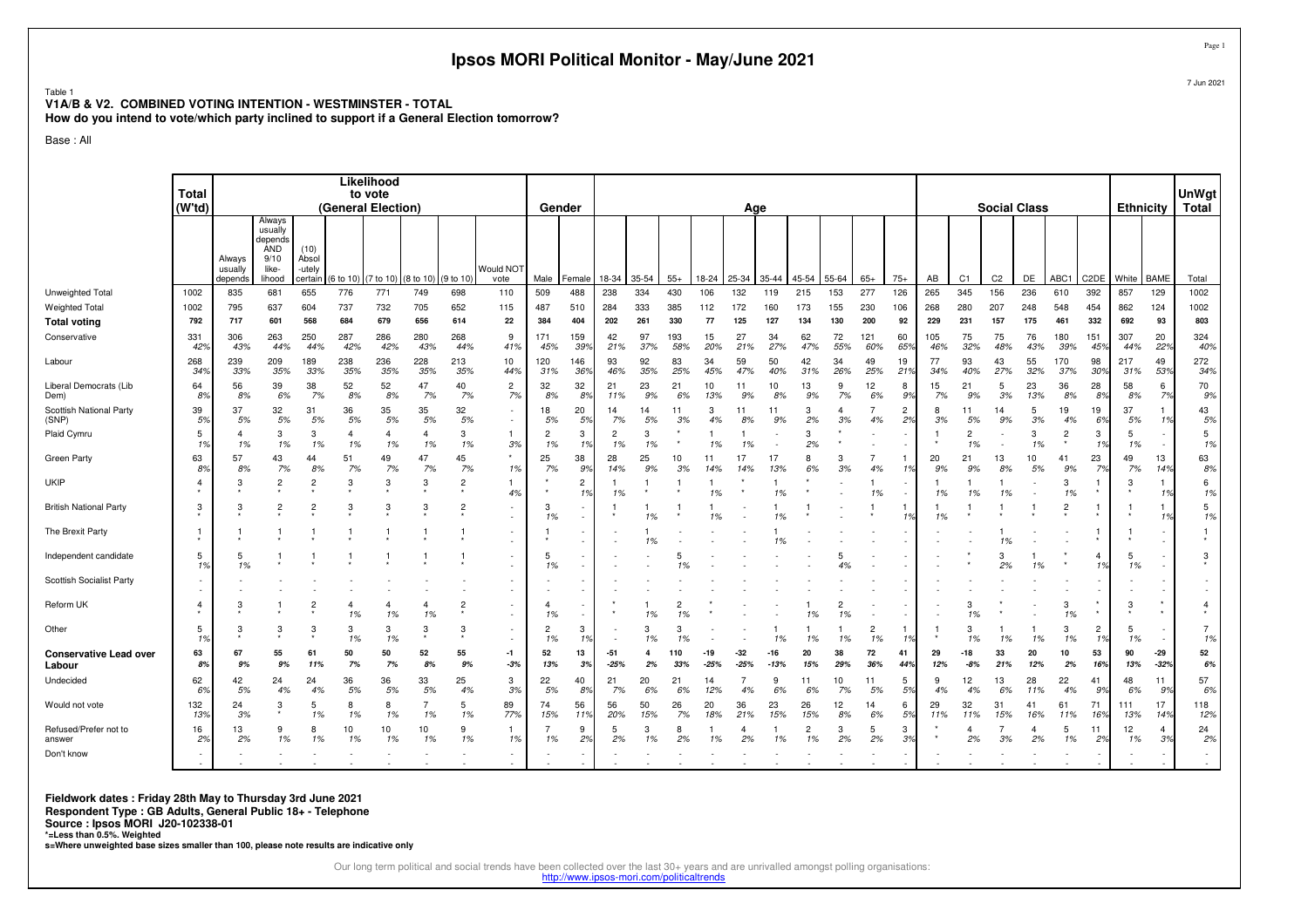|                                                                                                                                                                     |                     |             |                   |                         |                      |                                                      |                            | Ipsos MORI Political Monitor - May/June 2021 |                 |                          |                      |                      |                      |                                |                      |                      |                    |                      |                      |                      |                         |                |                                                        |                      |                                    |                                    | Page               |
|---------------------------------------------------------------------------------------------------------------------------------------------------------------------|---------------------|-------------|-------------------|-------------------------|----------------------|------------------------------------------------------|----------------------------|----------------------------------------------|-----------------|--------------------------|----------------------|----------------------|----------------------|--------------------------------|----------------------|----------------------|--------------------|----------------------|----------------------|----------------------|-------------------------|----------------|--------------------------------------------------------|----------------------|------------------------------------|------------------------------------|--------------------|
| Table 2<br>V1A/B & V2. COMBINED VOTING INTENTION - WESTMINSTER - TOTAL<br>How do you intend to vote/which party inclined to support if a General Election tomorrow? |                     |             |                   |                         |                      |                                                      |                            |                                              |                 |                          |                      |                      |                      |                                |                      |                      |                    |                      |                      |                      |                         |                |                                                        |                      |                                    |                                    | 7 Jun 2021         |
| Base: All                                                                                                                                                           |                     |             |                   |                         |                      |                                                      |                            |                                              |                 |                          |                      |                      |                      |                                |                      |                      |                    |                      |                      |                      |                         |                |                                                        |                      |                                    |                                    |                    |
|                                                                                                                                                                     | Total<br>(Weighted) |             |                   | Voting                  |                      |                                                      |                            | <b>Working status</b>                        | Work sector     |                          |                      | <b>Tenure</b>        |                      |                                |                      |                      | <b>ONS Regions</b> |                      |                      |                      | (2019 General Election) | Past vote      |                                                        |                      | Qualifications                     |                                    | <b>UnW</b><br>Tot. |
|                                                                                                                                                                     |                     |             |                   |                         | Not                  | Not                                                  | Full-time<br>Incl.<br>Self | Not full-<br>time/Not worl                   |                 |                          | Mort                 | Owned<br>out-        |                      | Total<br>owner<br>occup        | North<br>excl.       | Mid-                 | South<br>excl.     | Grea<br>-ter         | Eng-                 |                      |                         |                |                                                        | No<br>qualif         | Other<br>qualif                    |                                    |                    |
| Unweighted Total                                                                                                                                                    | 1002                | Con<br>324  | Lab<br>272        | LD<br>70                | Con<br>479           | Lab<br>531                                           | Empl.<br>443               | ing<br>556                                   | Public<br>186   | Private<br>340           | gage<br>306          | right<br>391         | Renter<br>287        | -ier<br>697                    | Scot<br>247          | lands<br>274         | London<br>218      | London<br>151        | land<br>838          | Scot<br>112          | Con<br>330              | Lab<br>260     | LD<br>72                                               | ications<br>163      | ications Degree<br>473             | 354                                | 1002               |
| <b>Weighted Total</b>                                                                                                                                               | 1002                | 331         | 268               | 64                      | 461                  | 524                                                  | 473                        | 526                                          | 100             | 486                      | 294                  | 339                  | 361                  | 633                            | 239                  | 310                  | 229                | 138                  | 867                  | 86                   | 337                     | 247            | 69                                                     | 190                  | 497                                | 304                                | 1002               |
| <b>Total voting</b>                                                                                                                                                 | 792                 | 331         | 268               | 64                      | 461                  | 524                                                  | 383                        | 408                                          | 72              | 402                      | 250                  | 281                  | 256                  | 531                            | 182                  | 253                  | 182                | 103                  | 678                  | 72                   | 321                     | 232            | 65                                                     | 145                  | 378                                | 259                                | 803                |
| Conservative                                                                                                                                                        | 331<br>42%          | 331<br>100% |                   | -s                      |                      | 331<br>639                                           | 137<br>36%                 | 194<br>48%                                   | 20<br>27%       | 158<br>39%               | 96<br>39%            | 165<br>59%           | 68<br>27%            | 261<br>499                     | 81<br>44%            | 131<br>52%           | 72<br>40%          | 32<br>31%            | 305<br>45%           | 15<br>21%            | 294<br>92%              | 9<br>4%        | $\overline{2}$<br>3%                                   | 75<br>52%            | 173<br>46%                         | 80<br>319                          | 324<br>40%         |
| Labour                                                                                                                                                              | 268<br>34%          |             | 268<br>100%       | -s                      | 268<br>58%           | ٠.<br>$\overline{\phantom{a}}$                       | 146<br>38%                 | 122<br>30%                                   | 32<br>45%       | 136<br>34%               | 84<br>34%            | 70<br>25%            | 113<br>44%           | 154<br>299                     | 73<br>40%            | 83<br>33%            | 58<br>32%          | 45<br>44%            | 234<br>35%           | -9<br>13%            | 9<br>3%                 | 191<br>82%     | 18<br>28%s                                             | 46<br>31%            | 123<br>33%                         | 93<br>36%                          | 272<br>34%         |
| Liberal Democrats (Lib<br>Dem)                                                                                                                                      | 64<br>8%            |             |                   | 64<br>100%s             | 64<br>14%            | 64<br>12%                                            | 31<br>8%                   | 34<br>8%                                     | 5<br>7%         | 36<br>9%                 | 18<br>7%             | 22<br>8%             | 24<br>10%            | 40<br>89                       | $\overline{7}$<br>4% | 20<br>8%             | 25<br>14%          | 9<br>9%              | 61<br>9%             | 3<br>5%              | 8<br>2%                 | 6<br>3%        | 35<br>53%s                                             | 9<br>6%              | 26<br>7%                           | 30<br>119                          | 70<br>9%           |
| Scottish National Party<br>(SNP)                                                                                                                                    | 39<br>5%            |             |                   | -s                      | 39<br>8%             | 39<br>7 <sup>o</sup>                                 | 22<br>6%                   | 16<br>4%                                     | 6<br>8%         | 19<br>5%                 | 12<br>5%             | 7<br>3%              | 18<br>7%             | 20<br>4 <sup>°</sup>           |                      |                      |                    |                      |                      | 39<br>53%            | $\overline{4}$<br>1%    | 3<br>1%        | 1%                                                     | 5<br>3%              | 23<br>6%                           | 11<br>4%                           | 43<br>5%           |
| Plaid Cymru                                                                                                                                                         | -5<br>1%            |             |                   | -s                      | 5<br>1%              | 5<br>1%                                              | $\overline{2}$<br>1%       | 3<br>1%                                      | 2%              | $\overline{2}$<br>1%     | $\overline{4}$<br>1% |                      |                      | $\overline{4}$<br>1%           |                      | 2%                   |                    |                      |                      |                      |                         |                | -s                                                     |                      | 3<br>1%                            | 1<br>1%                            | 5<br>1%            |
| Green Party                                                                                                                                                         | 63<br>8%            |             |                   | -s                      | 63<br>14%            | 63<br>12 <sub>7</sub>                                | 34<br>9%                   | 29<br>7%                                     | 6<br>8%         | 38<br>9%                 | 26<br>10%            | 11<br>4%             | 25<br>10%            | 36<br>7%                       | 19<br>10%            | 6<br>3%              | 21<br>11%          | 13<br>13%            | 59<br>9%             | 4<br>5%              |                         | 21<br>9%       | 6<br>10%s                                              | $\overline{7}$<br>5% | 19<br>5%                           | 36<br>14%                          | 63<br>8%           |
| <b>UKIP</b>                                                                                                                                                         | $\overline{4}$      |             |                   | -S                      | $\overline{a}$<br>1% | $\overline{4}$<br>19                                 |                            | 3<br>1%                                      | 1%              | $\overline{\phantom{a}}$ |                      |                      | $\overline{c}$<br>1% | $\overline{1}$<br>$\pmb{\ast}$ |                      | 3<br>1%              |                    |                      | $\overline{4}$<br>1% | ٠                    |                         |                | $\overline{\phantom{a}}$<br>$\textnormal{\texttt{-S}}$ |                      |                                    | 1 <sup>9</sup>                     | 6<br>1%            |
| <b>British National Party</b>                                                                                                                                       | 3                   |             |                   | -S                      | 3<br>1%              | 3<br>1%                                              |                            | $\overline{2}$                               | 2%              |                          |                      | $\overline{2}$<br>1% |                      | $\overline{c}$                 |                      | 1%                   | 1%                 | 1%                   | 3                    |                      | $\overline{c}$<br>1%    |                | $\textnormal{\texttt{-S}}$                             | 1%                   | $\overline{2}$                     |                                    | 5<br>1%            |
| The Brexit Party                                                                                                                                                    |                     |             |                   | -S                      |                      | $\mathbf{1}$                                         |                            |                                              |                 |                          | 1%                   |                      | ٠                    | -1                             |                      |                      | 1%                 |                      |                      |                      |                         |                | $\overline{\phantom{a}}$<br>-s                         |                      |                                    | $\overline{\phantom{a}}$<br>$\sim$ |                    |
| Independent candidate                                                                                                                                               | 5<br>1%             |             |                   | -s                      | -5<br>1%             | 5<br>1%                                              | 5<br>1%                    |                                              |                 | 5<br>1%                  | 3<br>1%              | -1<br>1%             |                      | $\overline{4}$<br>1%           |                      | 3<br>1%              | 1<br>1%            |                      | $\overline{4}$<br>1% | 1%                   |                         |                | 3<br>$4%$ s                                            |                      | $\overline{4}$<br>1%               | $\sim$                             | 3                  |
| Scottish Socialist Party                                                                                                                                            |                     |             |                   | -s                      |                      |                                                      |                            |                                              |                 | $\overline{\phantom{a}}$ |                      |                      |                      |                                |                      |                      |                    |                      |                      |                      |                         |                | $\textnormal{\texttt{-S}}$                             |                      |                                    |                                    |                    |
| Reform UK                                                                                                                                                           |                     |             |                   | -s                      | 4<br>1%              | $\overline{4}$<br>$\mathbf{1}^{\mathbf{c}}$          |                            | 3<br>1%                                      |                 | 3<br>1%                  | 1%                   |                      | $\overline{2}$<br>1% | -1                             | $\overline{2}$<br>1% |                      |                    | $\overline{2}$<br>2% | $\overline{4}$<br>1% | $\sim$               | $\overline{2}$<br>1%    |                | $\overline{\phantom{a}}$<br>$\textnormal{\texttt{-S}}$ |                      | $\overline{c}$<br>1%               | 1<br>1 <sup>9</sup>                | $\overline{4}$     |
| Other                                                                                                                                                               | 5<br>1%             |             |                   | -s                      | 5<br>1%              | 5<br>1%                                              | $\overline{2}$<br>1%       | 3<br>1%                                      |                 | $\overline{c}$<br>1%     | $\overline{2}$<br>1% | 3<br>1%              | $\star$              | 5<br>1%                        |                      | 2<br>1%              | -1                 | 1%                   | $\overline{c}$       | $\overline{2}$<br>2% |                         | 1<br>1%        | 1%                                                     | 1%                   | $\overline{\phantom{a}}$<br>$\sim$ | $\overline{4}$<br>2%               | 7<br>1%            |
| <b>Conservative Lead over</b><br>Labour                                                                                                                             | 63<br>8%            | 331<br>100% | $-268$<br>$-100%$ | $\mathbf{0}$<br>$0\%$ s | $-268$<br>$-58%$     | 331<br>639                                           | -9<br>$-2%$                | 73<br>18%                                    | $-13$<br>$-18%$ | 22<br>5%                 | 12<br>5%             | 95<br>34%            | $-45$<br>$-17%$      | 108<br>20%                     | 8<br>4%              | 48<br>19%            | 14<br>8%           | $-13$<br>$-12%$      | 71<br>10%            | 6<br>8%              | 285<br>89%              | -183<br>$-79%$ | $-16$<br>$-24%$                                        | 29<br>20%            | 49<br>13%                          | $-13$<br>$-5%$                     | 52<br>6%           |
| Undecided                                                                                                                                                           | 62<br>6%            |             |                   | -s                      |                      | $\overline{\phantom{a}}$                             | 22<br>5%                   | 40<br>8%                                     | 8<br>8%         | 27<br>6%                 | 18<br>6%             | 19<br>6%             | 25<br>7%             | 37<br>69                       | 18<br>8%             | 15<br>5%             | 11<br>5%           | 18<br>13%            | 58<br>7%             | ×,                   | -5<br>1%                | 5<br>2%        | $1\%$ s                                                | 6<br>3%              | 42<br>8%                           | 14<br>5%                           | 57<br>6%           |
| Would not vote                                                                                                                                                      | 132<br>13%          |             |                   | -S                      |                      | $\overline{\phantom{a}}$<br>$\overline{\phantom{a}}$ | 63<br>13%                  | 68<br>13%                                    | 17<br>17%       | 54<br>11%                | 22<br>8%             | 34<br>10%            | 73<br>20%            | 56<br>99                       | 35<br>15%            | 40<br>13%            | 31<br>13%          | 15<br>11%            | 118<br>14%           | 11<br>13%            | 10<br>3%                | 9<br>4%        | 3<br>$4%$ s                                            | 37<br>19%            | 70<br>14%                          | 24<br>8%                           | 118<br>12%         |
| Refused/Prefer not to<br>answer                                                                                                                                     | 16<br>2%            |             |                   | ۰s                      |                      | $\overline{\phantom{a}}$<br>$\overline{\phantom{a}}$ | 6<br>1%                    | 10<br>2%                                     | 3<br>3%         | 3<br>1%                  | $\overline{4}$<br>1% | 5<br>2%              | 2%                   | 9<br>1%                        | 3<br>1%              | $\overline{2}$<br>1% | 5<br>2%            | $\overline{2}$<br>2% | 12<br>1%             | 3<br>4%              | $\overline{2}$<br>1%    |                | $\overline{\phantom{a}}$<br>-s                         | $\overline{2}$<br>1% | 1%                                 | 6<br>2%                            | 24<br>2%           |
| Don't know                                                                                                                                                          |                     |             |                   | -S                      |                      |                                                      |                            |                                              |                 |                          |                      |                      |                      |                                |                      |                      |                    |                      |                      |                      |                         |                | $\textnormal{\texttt{-S}}$                             |                      |                                    |                                    |                    |

**Fieldwork dates : Friday 28th May to Thursday 3rd June 2021**

**Respondent Type : GB Adults, General Public 18+ - Telephone**

### **Source : Ipsos MORI J20-102338-01**

**\*=Less than 0.5%. Weighted s=Where unweighted base sizes smaller than 100, please note results are indicative only**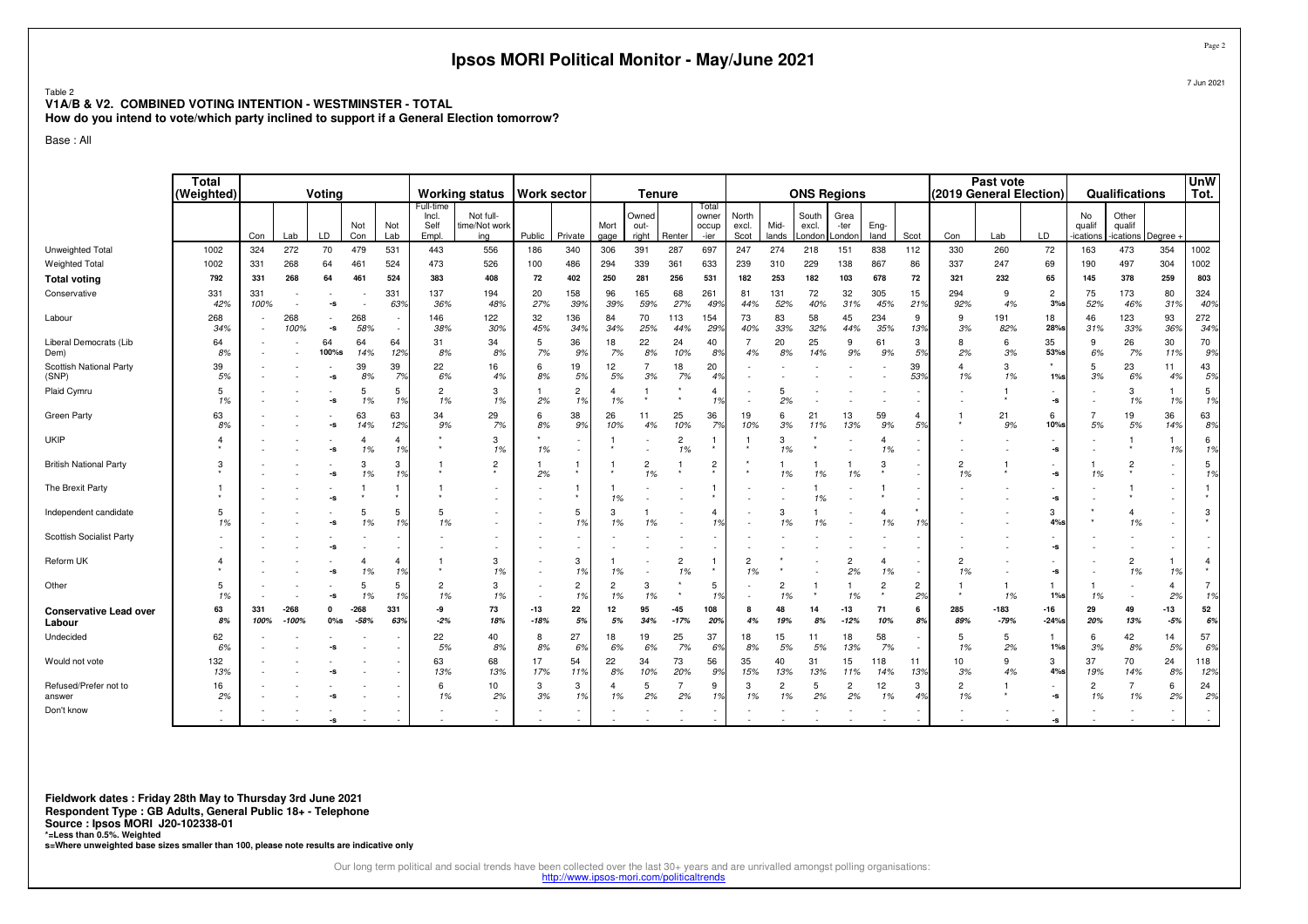|                                                                                                                                                                              |                        |                              |                                                                |                                    |                |                                             |                    |                | Ipsos MORI Political Monitor - May/June 2021 |                      |                      |                      |             |            |                          |              |                |                      |                      |                      |                          |           |                      |                          |                      |                      |                       |                  |                                                        | Page                      |
|------------------------------------------------------------------------------------------------------------------------------------------------------------------------------|------------------------|------------------------------|----------------------------------------------------------------|------------------------------------|----------------|---------------------------------------------|--------------------|----------------|----------------------------------------------|----------------------|----------------------|----------------------|-------------|------------|--------------------------|--------------|----------------|----------------------|----------------------|----------------------|--------------------------|-----------|----------------------|--------------------------|----------------------|----------------------|-----------------------|------------------|--------------------------------------------------------|---------------------------|
| Table 3<br>V1A/B & V2. COMBINED VOTING INTENTION - WESTMINSTER - LIKELY TO VOTE<br>How do you intend to vote/which party inclined to support if a General Election tomorrow? |                        |                              |                                                                |                                    |                |                                             |                    |                |                                              |                      |                      |                      |             |            |                          |              |                |                      |                      |                      |                          |           |                      |                          |                      |                      |                       |                  |                                                        | 7 Jun 2021                |
| Base : All (9/10 certain to vote at LIKEV & Always/usually/depends at General Election vote frequency)                                                                       |                        |                              |                                                                |                                    |                |                                             |                    |                |                                              |                      |                      |                      |             |            |                          |              |                |                      |                      |                      |                          |           |                      |                          |                      |                      |                       |                  |                                                        |                           |
|                                                                                                                                                                              |                        |                              |                                                                |                                    |                |                                             |                    |                |                                              |                      |                      |                      |             |            |                          |              |                |                      |                      |                      |                          |           |                      |                          |                      |                      |                       |                  |                                                        |                           |
|                                                                                                                                                                              | <b>Total</b><br>(W'td) |                              |                                                                |                                    |                | Likelihood<br>to vote<br>(General Election) |                    |                |                                              | Gender               |                      |                      |             |            |                          |              | Age            |                      |                      |                      |                          |           |                      |                          | <b>Social Class</b>  |                      |                       | <b>Ethnicity</b> |                                                        | <b>UnWgt</b><br>Total     |
|                                                                                                                                                                              |                        | Always<br>usually<br>depends | Always<br>usually<br>depends<br>AND<br>9/10<br>like-<br>lihood | (10)<br>Absol<br>-utely<br>certain | 6 to 10)       | (7 to 10)                                   | (8 to 10)          | 9 to 10        | Would NOT<br>vote                            | Male                 | Female               | 18-34                | 35-54       | $55+$      | 18-24                    | 25-34        | $35 - 44$      | 45-54                | 55-64                | $65+$                | $75+$                    | AB        | C <sub>1</sub>       | C <sub>2</sub>           | DE                   | ABC1                 | C <sub>2</sub> DE     | White            | <b>BAME</b>                                            | Total                     |
| Unweighted Tota                                                                                                                                                              | 681                    | 681                          | 681                                                            | 639                                | 681            | 681                                         | 681                | 681            |                                              | 341                  | 336                  | 119                  | 235         | 327        | 39                       | 80           | 82             | 153                  | 114                  | 213                  | 93                       | 204       | 249                  | 93                       | 135                  | 453                  | 228                   | 606              | 63                                                     | 681                       |
| <b>Weighted Total</b>                                                                                                                                                        | 637                    | 637                          | 637                                                            | 591                                | 637            | 637                                         | 637                | 637            |                                              | 316                  | 317                  | 129                  | 224         | 284        | 41                       | 87           | 104            | 119                  | 111                  | 174                  | 75                       | 195       | 192                  | 114                      | 136                  | 387                  | 249                   | 561              | 64                                                     | 681                       |
| <b>Total voting</b>                                                                                                                                                          | 601                    | 601                          | 601                                                            | 557                                | 601            | 601                                         | 601                | 601            |                                              | 304                  | 293                  | 125                  | 210         | 267        | 39<br><b>Q</b>           | 86<br>20     | 99<br>27       | 110<br>47            | 101                  | 166                  | 71                       | 189<br>90 | 185                  | 108                      | 119                  | 374                  | 227                   | 534              | 59                                                     | 642                       |
| Conservative                                                                                                                                                                 | 263<br>44%             | 263<br>44%                   | 263<br>44%                                                     | 247<br>44%                         | 263<br>44%     | 263<br>44%                                  | 263<br>44%         | 263<br>44%     | -s                                           | 136<br>45%           | 126<br>43%           | 28<br>23%            | 74<br>35%   | 161<br>60% | $22%$ s                  | $23%$ s      | $27%$ s        | 43%                  | 55<br>55%            | 106<br>64%           | 50<br>70%s               | 48%       | 65<br>35%            | 55<br>51%s               | 53<br>45%            | 155<br>41%           | 108<br>489            | 249<br>47%       | 10<br>17%s                                             | 267<br>42%                |
| Labour                                                                                                                                                                       | 209<br>359             | 209<br>35%                   | 209<br>35%                                                     | 185<br>33%                         | 209<br>35%     | 209<br>35%                                  | 209<br>35%         | 209<br>35%     | -s                                           | 97<br>32%            | 110<br>379           | 59<br>47%            | 78<br>37%   | 72<br>27%  | 15<br>40%s               | 44<br>51%s   | 41<br>$41\%$ s | 37<br>.34%           | 30<br>30%            | 42<br>25%            | 13<br>18%s               | 61<br>32% | 79<br>43%            | 27<br>$25%$ s            | 41<br>34%            | 140<br>37%           | 68<br>30 <sup>9</sup> | 168<br>32%       | 38<br>65%s                                             | 218<br>34%                |
| Liberal Democrats (Lib<br>Dem)                                                                                                                                               | 39<br>6%               | 39<br>6%                     | 39<br>6%                                                       | 37<br>7%                           | 39<br>6%       | 39<br>6%                                    | 39<br>6%           | 39<br>6%       | -s                                           | 23<br>7%             | 17<br>6%             | 9<br>7%              | 20<br>9%    | 11<br>4%   | $\overline{a}$<br>$9%$ s | 5<br>$6\%s$  | 10<br>$10\%$ s | 10<br>9%             | 6<br>6%              | 5<br>3%              | 3<br>$4\%$ s             | 14<br>7%  | 13<br>7%             | $\overline{2}$<br>2%s    | 11<br>9%             | 26<br>7%             | 13<br>6 <sup>c</sup>  | 36<br>7%         | 3<br>$5\%$ s                                           | 50<br>8%                  |
| Scottish National Party<br>(SNP)                                                                                                                                             | 32<br>5%               | 32<br>5%                     | 32<br>5%                                                       | 31<br>6%                           | 32<br>5%       | 32<br>5%                                    | 32<br>5%           | 32<br>5%       | -s                                           | 17<br>6%             | 14<br>5%             | 10<br>8%             | 11<br>5%    | 11<br>4%   | з<br>$8%$ s              | 6<br>$7\%$ s | 9<br>$9\%$ s   | 3<br>2%              | $\overline{4}$<br>3% | $\overline{7}$<br>5% | $\overline{2}$<br>$3%$ s | 8<br>4%   | 11<br>6%             | 8<br>$8\%$ s             | $\overline{4}$<br>4% | 19<br>5%             | 13<br>6%              | 30<br>6%         | $\mathbf{1}$<br>$2\%s$                                 | 39<br>6%                  |
| Plaid Cymru                                                                                                                                                                  | 3<br>1%                | 3<br>1%                      | 3<br>1%                                                        | 3<br>1%                            | 3<br>1%        | 3<br>1%                                     | 3<br>1%            | 3<br>1%        | -s                                           | $\overline{c}$<br>1% |                      |                      | з<br>1%     |            | -s                       | -s           | -S             | 3<br>3%              |                      |                      | -s                       |           |                      | -S                       | 3<br>2%              |                      | 3<br>1%               | 3<br>1%          | $\overline{\phantom{a}}$<br>-s                         | $\mathbf{3}$              |
| Green Party                                                                                                                                                                  | 43<br>7%               | 43<br>7%                     | 43<br>7%                                                       | 42<br>8%                           | 43<br>7%       | 43<br>7%                                    | 43<br>7%           | 43<br>7%       | $\textnormal{\texttt{-S}}$                   | 21<br>7%             | 22<br>7%             | 18<br>14%            | 19<br>9%    | 6<br>2%    | 6<br>$16%$ s             | 12<br>13%s   | 11<br>$11\%$ s | 8<br>7%              | 3<br>3%              | 3<br>2%              | $1\%$ s                  | 14<br>7%  | 13<br>7%             | 12<br>11%s               | $\overline{4}$<br>4% | 27<br>7%             | 16<br>7%              | 38<br>7%         | $\overline{4}$<br>$7\%s$                               | 51<br>8%                  |
| <b>UKIP</b>                                                                                                                                                                  | $\overline{2}$         | $\overline{2}$               | $\overline{c}$                                                 | $\overline{2}$                     | $\overline{2}$ | $\overline{2}$                              | $\overline{2}$     | $\overline{c}$ | -s                                           |                      | $\mathbf{1}$         | 1%                   |             | 1%         | $2\%$ s                  | -s           |                |                      |                      | 1%                   | -s                       | 1%        |                      | 1%s                      |                      |                      |                       |                  | 1<br>$2\%s$                                            | $\ensuremath{\mathsf{3}}$ |
| <b>British National Party</b>                                                                                                                                                | $\overline{c}$         | $\overline{c}$               | $\overline{2}$                                                 | $\overline{2}$                     | $\overline{2}$ | $\overline{2}$                              | $\overline{2}$     | $\overline{2}$ | -s                                           | $\overline{c}$<br>1% | $\sim$<br>×,         | 1%                   |             |            | 2%s                      | -s           | $1\%$ s        |                      |                      | 1%                   | $1\%$ s                  |           |                      | -s                       | 1%                   | $\overline{2}$       |                       |                  | $\mathbf{1}$<br>$1\%$ s                                | $\mathbf{3}$              |
| The Brexit Party                                                                                                                                                             | 1                      |                              |                                                                |                                    |                |                                             | 1                  |                | -s                                           |                      |                      |                      |             |            | -s                       | -S           |                |                      |                      |                      | -S                       |           |                      | $1\%$ s                  |                      |                      | 19                    |                  | $\overline{\phantom{a}}$<br>$\textnormal{\texttt{-S}}$ |                           |
| Independent candidate                                                                                                                                                        |                        |                              |                                                                |                                    |                |                                             |                    |                | -s                                           |                      |                      |                      |             | 1%         | -S                       |              |                |                      | 1%                   |                      | -S                       |           |                      | -S                       | 1%                   |                      | 1%                    |                  | $\overline{\phantom{a}}$<br>-s                         | -1                        |
| Scottish Socialist Party                                                                                                                                                     |                        |                              |                                                                |                                    |                |                                             |                    |                | -s                                           |                      |                      |                      |             |            |                          |              |                |                      |                      |                      |                          |           |                      | -S                       |                      |                      |                       |                  | $\sim$<br>-s                                           | $\overline{\phantom{a}}$  |
| Reform UK                                                                                                                                                                    | 1                      |                              |                                                                |                                    |                |                                             |                    | $\overline{1}$ | $\textnormal{\texttt{-S}}$                   |                      |                      |                      |             |            |                          |              |                |                      |                      |                      | -s                       |           | 1%                   | -S                       |                      |                      |                       |                  | $\overline{\phantom{a}}$<br>-s                         | $\frac{2}{x}$             |
| Other                                                                                                                                                                        | 3                      | 3                            | 3                                                              | 3                                  | 3              | 3                                           | 3                  | 3              | -s                                           |                      | $\overline{c}$<br>1% |                      | 1%          | 1%         |                          |              | -S             | 1%                   | 1%                   | 1%                   | $1%$ s                   |           | 1%                   |                          |                      |                      | 19                    |                  | $\overline{\phantom{a}}$<br>-s                         | $\overline{4}$<br>1%      |
| <b>Conservative Lead over</b><br>Labour                                                                                                                                      | 55<br>9%               | 55<br>9%                     | 55<br>9%                                                       | 62<br>11%                          | 55<br>9%       | 55<br>9%                                    | 55<br>9%           | 55<br>9%       | $\mathbf{0}$<br>$0\%$ s                      | 40<br>13%            | 16<br>6%             | $-31$<br>$-24%$      | -4<br>$-2%$ | 89<br>33%  |                          | $-24$        | $-14$          | 10                   | 25<br>25%            | 64<br>39%            | 37<br>52%s               | 29<br>16% | -15<br>$-8%$         | 28<br>26%s               | 12<br>10%            | 15<br>4%             | 40<br>18%             | 80<br>15%        | $-28$<br>$-47%$ s                                      | 49<br>$8\%$               |
| Undecided                                                                                                                                                                    | 24<br>4%               | 24<br>4%                     | 24<br>4%                                                       | 23<br>4%                           | 24<br>4%       | 24<br>4%                                    | 24<br>4%           | 24<br>4%       | $\textnormal{\texttt{-S}}$                   | 6<br>2%              | 18<br>6%             | $\overline{2}$<br>1% | 12<br>5%    | 11<br>4%   | 2<br>4%s                 | -s           | $4\%$ s        | 8<br>7%              | $\overline{7}$<br>7% | $\overline{4}$<br>2% | $\overline{2}$<br>2%s    | 6<br>3%   | $\overline{4}$<br>2% | $\overline{2}$<br>$2\%s$ | 12<br>9%             | 10<br>3%             | 15<br>6%              | 17<br>3%         | 3<br>5%s                                               | 20<br>3%                  |
| Would not vote                                                                                                                                                               | 3                      | 3                            | 3                                                              | 3                                  | 3              | 3                                           | 3                  | 3              | $\textnormal{\texttt{-S}}$                   |                      |                      | $\overline{2}$<br>1% |             |            | $3%$ s                   | *s           | -S             |                      |                      | 1%                   | $1\%$ s                  |           | 1%                   | $1\%$ s                  | 1%                   |                      | 1%                    | $\overline{2}$   | 1.<br>$1\%s$                                           | $\sqrt{5}$<br>1%          |
| Refused/Prefer not to<br>answer                                                                                                                                              | 9<br>1%                | 9<br>1%                      | 9<br>1%                                                        | 8<br>1%                            | 9<br>1%        | g<br>1%                                     | $\mathbf{q}$<br>1% | 9<br>1%        | -s                                           | 5<br>1%              | $\overline{a}$<br>1% | 1%                   | 2<br>1%     | 6<br>2%    | -S                       | $1\%$ s      | $1\%$ s        | $\overline{c}$<br>1% | 3<br>2%              | 3<br>2%              | 2%s                      |           | $\overline{2}$<br>1% | 3<br>3%s                 | 3<br>3%              | $\overline{2}$<br>1% | 6<br>3%               | 8<br>1%          | $\mathbf{1}$<br>$1\%s$                                 | 14<br>2%                  |
| Don't know                                                                                                                                                                   | $\sim$                 |                              |                                                                |                                    |                |                                             |                    |                | $\textnormal{\texttt{-S}}$                   |                      |                      |                      |             |            | -S                       | -s           | -5             |                      |                      |                      | -S                       |           |                      | -s                       |                      |                      |                       |                  | $\overline{\phantom{a}}$<br>$-S$                       |                           |

**Fieldwork dates : Friday 28th May to Thursday 3rd June 2021**

**Respondent Type : GB Adults, General Public 18+ - Telephone**

**Source : Ipsos MORI J20-102338-01** 

**\*=Less than 0.5%. Weighted s=Where unweighted base sizes smaller than 100, please note results are indicative only**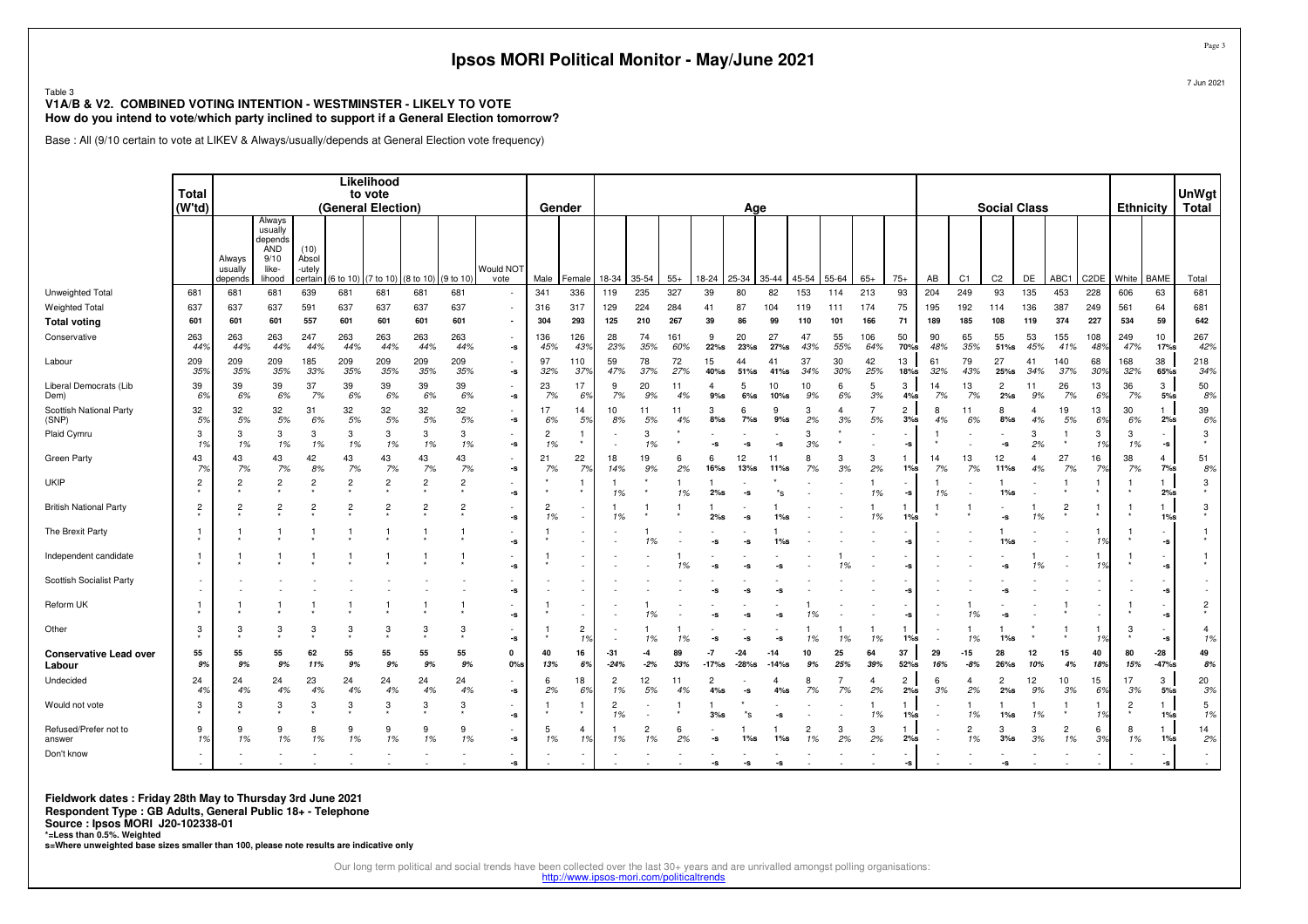|                                                                                                                                                                              |                |             |                 |              |                      |                           |                            | Ipsos MORI Political Monitor - May/June 2021       |                      |                                    |                      |                                |                      |                         |                      |                      |                                      |                   |                      |                                |                         |                       |                                                        |                            |                                   |                          | Page                 |
|------------------------------------------------------------------------------------------------------------------------------------------------------------------------------|----------------|-------------|-----------------|--------------|----------------------|---------------------------|----------------------------|----------------------------------------------------|----------------------|------------------------------------|----------------------|--------------------------------|----------------------|-------------------------|----------------------|----------------------|--------------------------------------|-------------------|----------------------|--------------------------------|-------------------------|-----------------------|--------------------------------------------------------|----------------------------|-----------------------------------|--------------------------|----------------------|
| Table 4<br>V1A/B & V2. COMBINED VOTING INTENTION - WESTMINSTER - LIKELY TO VOTE<br>How do you intend to vote/which party inclined to support if a General Election tomorrow? |                |             |                 |              |                      |                           |                            |                                                    |                      |                                    |                      |                                |                      |                         |                      |                      |                                      |                   |                      |                                |                         |                       |                                                        |                            |                                   |                          | 7 Jun 2021           |
| Base : All (9/10 certain to vote at LIKEV & Always/usually/depends at General Election vote frequency)                                                                       |                |             |                 |              |                      |                           |                            |                                                    |                      |                                    |                      |                                |                      |                         |                      |                      |                                      |                   |                      |                                |                         |                       |                                                        |                            |                                   |                          |                      |
|                                                                                                                                                                              | Total          |             |                 |              |                      |                           |                            |                                                    |                      |                                    |                      |                                |                      |                         |                      |                      |                                      |                   |                      |                                |                         | Past vote             |                                                        |                            |                                   |                          | <b>UnW</b>           |
|                                                                                                                                                                              | (Weighted)     |             |                 | Voting       | Not                  | Not                       | Full-time<br>Incl.<br>Self | <b>Working status</b><br>Not full-<br>ime/Not work | Work sector          |                                    | Mort                 | <b>Tenure</b><br>Owned<br>out- |                      | Total<br>owner<br>occup | North<br>excl.       | Mid-                 | <b>ONS Regions</b><br>South<br>excl. | Grea<br>-ter      | Eng-                 |                                | (2019 General Election) |                       |                                                        | No<br>qualif               | Qualifications<br>Other<br>qualif |                          | Tot.                 |
|                                                                                                                                                                              |                | Con         | Lab             | LD.          | Con                  | Lab                       | Empl.                      | ing                                                | Public               | Private                            | gage                 | right                          | Renter               | -ier                    | Scot                 | lands                | London                               | London            | land                 | Scot                           | Con                     | Lab                   | LD                                                     | ications                   | ications Degree                   |                          |                      |
| Unweighted Total                                                                                                                                                             | 681            | 267         | 218             | 50           | 375                  | 424                       | 308                        | 372                                                | 133                  | 232                                | 224                  | 300                            | 151                  | 524                     | 164                  | 193                  | 148                                  | 91                | 555                  | 85                             | 271                     | 211                   | 58                                                     | 94                         | 302                               | 278                      | 681                  |
| <b>Weighted Total</b>                                                                                                                                                        | 637            | 263         | 209             | 39           | 338                  | 392                       | 299                        | 338                                                | 63                   | 312                                | 211                  | 248                            | 176                  | 459                     | 148                  | 207                  | 138                                  | 82                | 535                  | 62<br>61                       | 269                     | 189                   | 53                                                     | 104                        | 295<br>271                        | 229                      | 681<br>642           |
| <b>Total voting</b>                                                                                                                                                          | 601            | 263         | 209             | 39           | 338                  | 392                       | 288                        | 312                                                | 59                   | 298                                | 203<br>81            | 232                            | 164<br>46            | 435                     | 141                  | 197                  | 130<br>54                            | 72                | 504                  | 14                             | 265                     | 186<br>$\overline{4}$ | 52<br>$\overline{2}$                                   | 103                        |                                   | 219<br>67                |                      |
| Conservative                                                                                                                                                                 | 263<br>44%     | 263<br>100% |                 | $-S$         |                      | 263<br>67                 | 107<br>37%                 | 156<br>50%                                         | 16<br>27%            | 119<br>40%                         | 40%                  | 136<br>59%                     | 28%                  | 217<br>50°              | 68<br>48%            | 106<br>54%           | 42%                                  | 22<br>30%s        | 241<br>48%           | 23%s                           | 248<br>94%              | 2%                    | $4%$ s                                                 | 55<br>54%s                 | 138<br>51%                        | 319                      | 267<br>42%           |
| Labour                                                                                                                                                                       | 209<br>35%     |             | 209<br>100%     | $-S$         | 209<br>62%           | $\overline{\phantom{a}}$  | 112<br>39%                 | 97<br>31%                                          | 28<br>47%            | 107<br>36%                         | 73<br>36%            | 61<br>26%                      | 74<br>45%            | 134<br>31'              | 56<br>39%            | 66<br>34%            | 45<br>34%                            | 35<br>48%s        | 178<br>35%           | 7<br>12%s                      | 7<br>3%                 | 157<br>84%            | 18<br>35%                                              | 32<br>$31%$ s              | 88<br>33%                         | 84<br>38%                | 218<br>34%           |
| Liberal Democrats (Lib<br>Dem)                                                                                                                                               | 39<br>6%       |             |                 | 39<br>100%s  | 39<br>12%            | 39<br>10 <sub>9</sub>     | 17<br>6%                   | 22<br>7%                                           | $\overline{4}$<br>7% | 22<br>7%                           | 16<br>8%             | 13<br>6%                       | 10<br>6%             | 29<br>7 <sup>o</sup>    | 5<br>4%              | 11<br>5%             | 15<br>12%                            | 5<br>7%s          | 36<br>7%             | 3<br>$6%$ s                    | $\overline{4}$<br>2%    | 5<br>3%               | 25<br>48%s                                             | $\overline{7}$<br>$6\%$ s  | 10<br>4%                          | 22<br>10%                | 50<br>8%             |
| Scottish National Party<br>(SNP)                                                                                                                                             | 32<br>5%       |             |                 | -s           | 32<br>9%             | 32<br>8 <sup>o</sup>      | 18<br>6%                   | 14<br>4%                                           | 5<br>9%              | 16<br>5%                           | 10<br>5%             | $\overline{7}$<br>3%           | 15<br>9%             | 17<br>4%                |                      |                      |                                      | -S                |                      | 32<br>52%s                     |                         | 3<br>1%               | 1%                                                     | 5<br>$4\%$ s               | 16<br>6%                          | 11<br>5%                 | 39<br>6%             |
| Plaid Cymru                                                                                                                                                                  | 3<br>1%        |             |                 | -s           | 3<br>1%              | 3<br>1%                   | $\overline{2}$<br>1%       | -1                                                 | -1<br>1%             | $\overline{c}$<br>1%               | $\overline{c}$<br>1% | -1                             |                      | 3<br>1%                 |                      | 3<br>2%              |                                      | -s                |                      | -s                             |                         |                       | -s                                                     | $\textnormal{\texttt{-S}}$ | 3<br>1%                           | 1<br>$\ast$              | 3                    |
| Green Party                                                                                                                                                                  | 43<br>7%       |             |                 | -s           | 43<br>13%            | 43<br>119                 | 26<br>9%                   | 16<br>5%                                           | 5<br>9%              | 26<br>9%                           | 17<br>9%             | 9<br>4%                        | 15<br>9%             | 26<br>6%                | 12<br>8%             | 6<br>3%              | 12<br>9%                             | 9<br>$13%$ s      | 39<br>8%             | $\overline{\mathbf{4}}$<br>6%s |                         | 17<br>9%              | 6<br>11%s                                              | 3<br>$3%$ s                | 11<br>4%                          | 29<br>13%                | 51<br>8%             |
| <b>UKIP</b>                                                                                                                                                                  | $\overline{2}$ |             |                 | -s           | $\overline{2}$<br>1% | $\overline{c}$<br>1%      |                            | $\overline{c}$<br>1%                               |                      | $\overline{\phantom{a}}$<br>$\sim$ |                      |                                | $\overline{c}$<br>1% | $\star$<br>$\pmb{\ast}$ |                      | $\overline{2}$<br>1% |                                      | -s                | $\overline{c}$       | -s                             |                         |                       | $\textnormal{\texttt{-S}}$                             | $\textnormal{\texttt{-S}}$ | $\overline{\phantom{a}}$          | 1 <sup>9</sup>           | 3                    |
| <b>British National Party</b>                                                                                                                                                | $\overline{2}$ |             |                 | ۰s           | $\overline{2}$<br>1% | $\overline{c}$<br>1%      |                            | $\overline{c}$<br>1%                               | 1%                   |                                    |                      | $\overline{2}$<br>1%           |                      | $\overline{c}$          |                      |                      | 1%                                   | $1\%s$            | $\overline{c}$       | -s                             | $\overline{c}$<br>1%    |                       | $\textnormal{\texttt{-S}}$                             | $1\%s$                     | 1%                                |                          | 3                    |
| The Brexit Party                                                                                                                                                             |                |             |                 | -s           |                      | -1                        |                            |                                                    |                      |                                    | -1<br>1%             |                                |                      | -1                      |                      |                      | 1%                                   | -s                |                      | -s                             |                         |                       | $\overline{\phantom{a}}$<br>-s                         | -s                         |                                   | $\overline{\phantom{a}}$ |                      |
| Independent candidate                                                                                                                                                        |                |             |                 | -s           |                      | $\overline{1}$<br>$\star$ | $\mathbf{1}$<br>1%         |                                                    |                      | 1<br>$\star$                       |                      | -1<br>1%                       |                      |                         |                      |                      | 1%                                   | -S                |                      | -S                             |                         |                       | -s                                                     | $\textnormal{\texttt{-S}}$ | 1%                                | $\sim$<br>٠.             |                      |
| Scottish Socialist Party                                                                                                                                                     |                |             |                 | -s           |                      |                           |                            |                                                    |                      | ÷.<br>$\sim$                       |                      |                                |                      |                         |                      |                      |                                      | -S                |                      | -s                             |                         |                       | $\textnormal{\texttt{-S}}$                             | -s                         |                                   |                          |                      |
| Reform UK                                                                                                                                                                    |                |             |                 | -s           |                      | -1                        |                            | $\star$                                            |                      | 1                                  | 1%                   |                                |                      | -1                      | 1%                   |                      |                                      | -s                |                      | -s                             |                         |                       | $\overline{\phantom{a}}$<br>$\textnormal{\texttt{-S}}$ | -s                         |                                   | 1<br>1 <sup>9</sup>      | $\overline{c}$       |
| Other                                                                                                                                                                        | 3              |             |                 | -s           | 3<br>1%              | 3<br>1%                   |                            | $\overline{c}$<br>1%                               |                      | 1<br>$\star$                       |                      | 1%                             | $\star$              | $\overline{c}$<br>1%    |                      |                      |                                      | $1\%s$            | $\overline{c}$       | $2%$ s                         |                         |                       | $1%$ s                                                 | $1\%$ s                    | $\overline{\phantom{a}}$<br>÷.    | $\overline{c}$<br>1%     | $\overline{4}$<br>1% |
| <b>Conservative Lead over</b><br>Labour                                                                                                                                      | 55<br>9%       | 263<br>100% | -209<br>$-100%$ | n<br>$0\%$ s | $-209$<br>$-62%$     | 263<br>679                | -5<br>$-2%$                | 60<br>19%                                          | $-12$<br>$-20%$      | 12<br>4%                           | -8<br>4%             | 75<br>32%                      | $-28$<br>$-17%$      | 83<br>19%               | 12<br>9%             | 40<br>20%            | 9<br>7%                              | $-13$<br>$-18%$ s | 63<br>12%            | 6<br>$11\%$ s                  | 241<br>91%              | -153<br>$-82%$        | $-16$<br>$-30%$                                        | 24<br>$23%$ s              | 50<br>18%                         | $-17$<br>$-8%$           | 49<br>8%             |
| Undecided                                                                                                                                                                    | 24<br>4%       |             |                 | -s           |                      |                           | $\overline{7}$<br>2%       | 17<br>5%                                           | -1<br>2%             | 12<br>4%                           | 3%                   | 11<br>5%                       | 7<br>4%              | 18<br>4 <sup>°</sup>    | 4<br>2%              | 4%                   | $\overline{4}$<br>3%                 | 9<br>11%s         | 20<br>4%             | -s                             | 3<br>1%                 | $\overline{2}$<br>1%  | -s                                                     | $\textnormal{\texttt{-S}}$ | 17<br>6%                          | $\overline{7}$<br>3%     | 20<br>3%             |
| Would not vote                                                                                                                                                               | 3              |             |                 | ۰S           |                      |                           |                            | 3<br>1%                                            |                      | 1                                  |                      |                                | $\overline{c}$<br>1% | $\star$                 |                      | 1%                   |                                      | $1\%s$            | 3                    | -s                             |                         |                       | $\star$<br>$^*$ s                                      | -s                         |                                   | 1<br>1 <sup>9</sup>      | 5<br>1%              |
| Refused/Prefer not to<br>answer                                                                                                                                              | 9<br>1%        |             |                 | ۰s           |                      |                           | 3<br>1%                    | 5<br>2%                                            | $\overline{c}$<br>4% | 1                                  | 1%                   | $\overline{4}$<br>2%           | 3<br>2%              | 6<br>1%                 | $\overline{2}$<br>2% | 1%                   | 3<br>2%                              | 1%s               | $\overline{7}$<br>1% | $\overline{c}$<br>2%s          | $\overline{c}$<br>1%    |                       | $\overline{\phantom{a}}$<br>$\textnormal{\texttt{-S}}$ | $1\%s$                     | 5<br>2%                           | $\overline{2}$<br>1%     | 14<br>2%             |
| Don't know                                                                                                                                                                   |                |             |                 |              |                      |                           |                            |                                                    |                      | $\sim$                             |                      |                                |                      |                         |                      |                      |                                      | -s                |                      | -s                             |                         |                       | $\textnormal{\texttt{-S}}$                             | -S                         |                                   |                          |                      |

**Fieldwork dates : Friday 28th May to Thursday 3rd June 2021**

**Respondent Type : GB Adults, General Public 18+ - Telephone**

**Source : Ipsos MORI J20-102338-01** 

**\*=Less than 0.5%. Weighted s=Where unweighted base sizes smaller than 100, please note results are indicative only**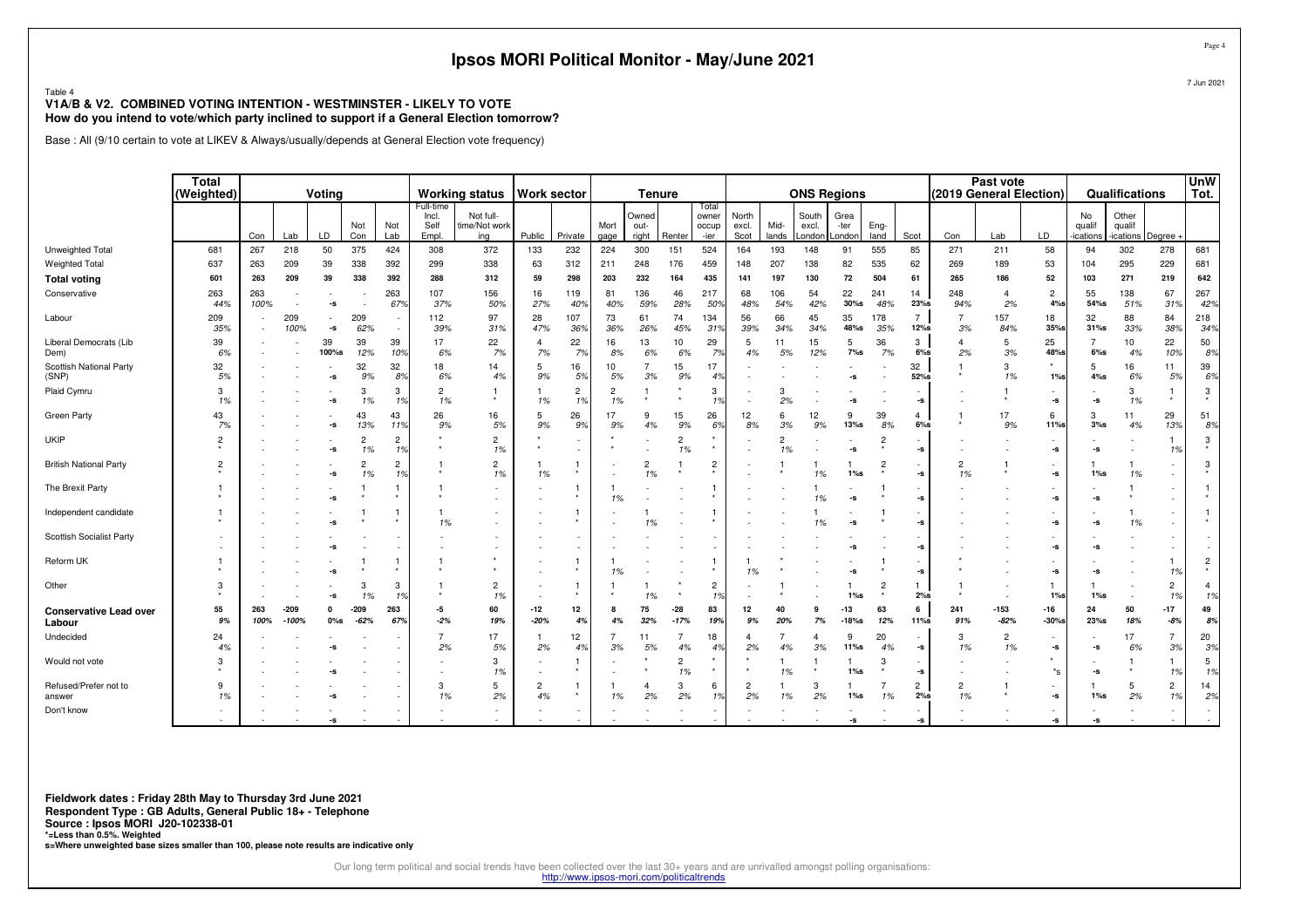|                                                                             |                |                              |                                                                       |                                    |                      |                       |                               |                       | Ipsos MORI Political Monitor - May/June 2021 |                |                          |           |           |            |           |           |           |                      |                      |                      |                      |           |                |                      |                     |                           |                      |                  |                                    | Page             |
|-----------------------------------------------------------------------------|----------------|------------------------------|-----------------------------------------------------------------------|------------------------------------|----------------------|-----------------------|-------------------------------|-----------------------|----------------------------------------------|----------------|--------------------------|-----------|-----------|------------|-----------|-----------|-----------|----------------------|----------------------|----------------------|----------------------|-----------|----------------|----------------------|---------------------|---------------------------|----------------------|------------------|------------------------------------|------------------|
| Table 5<br>V1A/B. How do you intend to vote if a General Election tomorrow? |                |                              |                                                                       |                                    |                      |                       |                               |                       |                                              |                |                          |           |           |            |           |           |           |                      |                      |                      |                      |           |                |                      |                     |                           |                      |                  |                                    | 7 Jun 2021       |
| Base: All                                                                   |                |                              |                                                                       |                                    |                      |                       |                               |                       |                                              |                |                          |           |           |            |           |           |           |                      |                      |                      |                      |           |                |                      |                     |                           |                      |                  |                                    |                  |
|                                                                             | Total          |                              |                                                                       |                                    |                      | Likelihood<br>to vote |                               |                       |                                              |                |                          |           |           |            |           |           |           |                      |                      |                      |                      |           |                |                      |                     |                           |                      |                  |                                    | <b>UnWgt</b>     |
|                                                                             | (W'td)         |                              |                                                                       |                                    |                      | (General Election)    |                               |                       |                                              | Gender         |                          |           |           |            |           | Age       |           |                      |                      |                      |                      |           |                |                      | <b>Social Class</b> |                           |                      | <b>Ethnicity</b> |                                    | Total            |
|                                                                             |                | Always<br>usually<br>depends | Always<br>usually<br>depends<br><b>AND</b><br>9/10<br>like-<br>lihood | (10)<br>Absol<br>-utely<br>certain | (6 to 10)            | $(7 to 10)$ (8 to 10) |                               | (9 to 10)             | Would NO <sub>1</sub><br>vote                | Male           | Female                   | 18-34     | 35-54     | $55+$      | 18-24     | 25-34     | 35-44     | 45-54                | 55-64                | $65+$                | $75+$                | AB        | C <sub>1</sub> | C <sub>2</sub>       | DE                  | ABC1                      | C <sub>2</sub> DE    | White            | <b>BAME</b>                        | Total            |
| Unweighted Total                                                            | 1002           | 835                          | 681                                                                   | 655                                | 776                  | 771                   | 749                           | 698                   | 110                                          | 509            | 488                      | 238       | 334       | 430        | 106       | 132       | 119       | 215                  | 153                  | 277                  | 126                  | 265       | 345            | 156                  | 236                 | 610                       | 392                  | 857              | 129                                | 1002             |
| <b>Weighted Total</b>                                                       | 1002           | 795                          | 637                                                                   | 604                                | 737                  | 732                   | 705                           | 652                   | 115                                          | 487            | 510                      | 284       | 333       | 385        | 112       | 172       | 160       | 173                  | 155                  | 230                  | 106                  | 268       | 280            | 207                  | 248                 | 548                       | 454                  | 862              | 124                                | 1002             |
| Conservative                                                                | 303<br>30%     | 283<br>36%                   | 252<br>40%                                                            | 239<br>40%                         | 273<br>37%           | 272<br>37%            | 266<br>38%                    | 255<br>39%            | 6<br>5%                                      | 155<br>32%     | 147<br>29%               | 36<br>13% | 90<br>27% | 177<br>46% | 14<br>12% | 22<br>13% | 32<br>20% | 58<br>33%            | 62<br>40%            | 115<br>50%           | 57<br>54%            | 99<br>37% | 67<br>24%      | 68<br>33%            | 69<br>28%           | 167<br>30%                | 136<br>30%           | 282<br>33%       | 17<br>14%                          | 294<br>29%       |
| Labour                                                                      | 239<br>24%     | 218<br>27%                   | 191<br>30%                                                            | 176<br>29%                         | 217<br>29%           | 217<br>30%            | 209<br>30%                    | 196<br>30%            | 9<br>8%                                      | 104<br>21%     | 134<br>26%               | 87<br>31% | 78<br>23% | 75<br>20%  | 32<br>29% | 54<br>32% | 43<br>27% | 35<br>20%            | 32<br>20%            | 44<br>19%            | 16<br>15%            | 70<br>26% | 88<br>32%      | 39<br>19%            | 42<br>17%           | 159<br>29%                | 81<br>189            | 192<br>22%       | 46<br>37%                          | 238<br>24%       |
| Liberal Democrats (Lib<br>Dem)                                              | 55<br>5%       | 46<br>6%                     | 32<br>5%                                                              | 32<br>5%                           | 43<br>6%             | 43<br>6%              | 37<br>5%                      | 33<br>5%              | $\overline{2}$<br>1%                         | 28<br>6%       | 26<br>5%                 | 18<br>6%  | 21<br>6%  | 17<br>4%   | 7<br>7%   | 10<br>6%  | 10<br>6%  | 10<br>6%             | $\overline{7}$<br>4% | 10<br>4%             | $\overline{7}$<br>7% | 14<br>5%  | 19<br>7%       | $\overline{4}$<br>2% | 18<br>7%            | 33<br>6%                  | 22<br>5%             | 48<br>6%         | 6<br>5%                            | 61<br>6%         |
| Scottish National Party<br>(SNP)                                            | 36<br>4%       | 35<br>4%                     | 30<br>5%                                                              | 30<br>5%                           | 35<br>5%             | 34<br>5%              | 34<br>5%                      | 30<br>5%              | $\overline{\phantom{a}}$<br>$\sim$           | 18<br>4%       | 17<br>3%                 | 14<br>5%  | 12<br>4%  | 10<br>2%   | 3<br>3%   | 11<br>6%  | 10<br>6%  | 3<br>1%              | $\overline{2}$<br>1% | $\overline{7}$<br>3% | $\overline{2}$<br>2% | 8<br>3%   | 10<br>4%       | 13<br>6%             | 5<br>2%             | 18<br>3%                  | 18<br>4%             | 34<br>4%         | $\mathbf{1}$<br>1%                 | 41<br>4%         |
| Plaid Cymru                                                                 | $\overline{4}$ | 3                            | 3<br>1%                                                               | 3<br>1%                            | $\overline{a}$<br>1% | $\overline{4}$<br>1%  | $\overline{\mathbf{A}}$<br>1% | 3                     | $\sim$<br>$\overline{\phantom{a}}$           | $\overline{2}$ | $\overline{c}$           |           | 3<br>1%   |            | 1%        |           |           | 3<br>2%              |                      |                      |                      | -1        |                |                      | 3<br>1%             | -1                        | 3<br>1%              | $\overline{4}$   | $\overline{\phantom{a}}$<br>$\sim$ | $\overline{4}$   |
| Green Party                                                                 | 59<br>6%       | 53<br>7%                     | 40<br>6%                                                              | 41<br>7%                           | 47<br>6%             | 45<br>6%              | 44<br>6%                      | 42<br>6%              | $\star$<br>$\star$                           | 24<br>5%       | 35<br>7%                 | 28<br>10% | 22<br>7%  | 9<br>2%    | 11<br>10% | 17<br>10% | 14<br>9%  | $\overline{7}$<br>4% | 3<br>2%              | 6<br>3%              |                      | 20<br>7%  | 17<br>6%       | 13<br>6%             | 10<br>4%            | 37<br>7%                  | 23<br>5%             | 45<br>5%         | 13<br>11%                          | 58<br>6%         |
| UKIP                                                                        | $\overline{c}$ | -1                           | $\mathbf{1}$                                                          |                                    | -1                   | $\overline{1}$        | $\mathbf{1}$                  | $\mathbf{1}$          | $\mathbf{1}$<br>1%                           |                | 1                        |           | 1         |            | 1%        |           | 1%        |                      |                      |                      |                      |           |                |                      |                     | $\overline{1}$            |                      |                  | $\mathbf{1}$<br>1%                 | $5\phantom{.0}$  |
| Scottish Socialist Party<br>(SNP)                                           |                |                              |                                                                       |                                    |                      |                       |                               |                       | $\overline{\phantom{a}}$                     |                | $\sim$                   |           |           |            |           |           |           |                      |                      |                      |                      |           |                |                      |                     |                           |                      |                  | $\sim$                             |                  |
| <b>British National Party</b><br>(BNP)                                      | 3              | 3                            | $\overline{c}$                                                        |                                    | 3                    | 3                     | $\overline{c}$                | $\overline{2}$        |                                              | 3<br>1%        | $\sim$                   |           |           |            |           |           |           |                      |                      |                      |                      |           |                |                      |                     | $\frac{2}{x}$             |                      |                  | $\mathbf{1}$<br>1%                 | $\frac{4}{\ast}$ |
| The Brexit Party                                                            |                |                              |                                                                       |                                    |                      |                       |                               |                       |                                              |                |                          |           |           |            |           |           |           |                      |                      |                      |                      |           |                |                      |                     |                           |                      |                  | $\sim$<br>$\overline{\phantom{a}}$ | $\sim$           |
| Independent candidate                                                       | 5              | 5<br>1%                      |                                                                       |                                    |                      |                       |                               |                       |                                              | 5<br>1%        | $\overline{\phantom{a}}$ |           |           |            |           |           |           |                      | 5<br>3%              |                      |                      |           |                | 3<br>1%              | -1<br>1%            |                           | $\overline{4}$<br>1% | -5<br>1%         | $\sim$<br>$\overline{\phantom{a}}$ | 3                |
| Reform UK                                                                   | 3              | 3                            |                                                                       |                                    | 3                    | 3                     | 3                             |                       | $\sim$                                       | 3<br>1%        | ×.                       |           |           | 1%         |           |           |           | 1%                   | $\overline{c}$<br>1% |                      |                      |           | 3<br>1%        |                      |                     | 3<br>1%                   |                      | 3                | i.                                 | 3                |
| Other                                                                       | $\overline{4}$ | 3                            | 3                                                                     | 3                                  | 3                    | 3                     | 3                             | 3                     | $\overline{\phantom{a}}$<br>$\sim$           | $\overline{c}$ | $\overline{c}$           |           |           | 3<br>1%    |           |           |           | 1%                   | 1%                   | $\overline{c}$<br>1% | -1<br>19             |           |                |                      | -1<br>1%            | $\overline{c}$<br>$\star$ | $\overline{c}$       | $\overline{4}$   | $\sim$                             | 6<br>1%          |
| Undecided                                                                   | 134<br>13%     | 99<br>12%                    | 64<br>10%                                                             | 60<br>10%                          | 85<br>12%            | 84<br>11%             | 83<br>12%                     | 68<br>10%             | 10<br>8%                                     | 59<br>12%      | 73<br>14%                | 37<br>13% | 51<br>15% | 45<br>12%  | 20<br>18% | 17<br>10% | 25<br>15% | 26<br>15%            | 26<br>17%            | 19<br>8%             | 9<br>9%              | 25<br>9%  | 29<br>10%      | 28<br>14%            | 51<br>21%           | 54<br>10%                 | 79<br>17%            | 111<br>13%       | 18<br>14%                          | 137<br>14%       |
| Would not vote                                                              | 127<br>13%     | 22<br>3%                     | 3                                                                     | 4<br>1%                            | -6<br>1%             | 6<br>1%               | 5<br>1%                       | $\overline{4}$<br>1%  | 86<br>74%                                    | 72<br>15%      | 55<br>11%                | 52<br>18% | 49<br>15% | 25<br>7%   | 17<br>15% | 35<br>20% | 23<br>15% | 26<br>15%            | 12<br>8%             | 14<br>6%             | 6<br>5%              | 29<br>11% | 31<br>11%      | 30<br>14%            | 38<br>15%           | 60<br>11%                 | 67<br>15%            | 107<br>12%       | 17<br>14%                          | 112<br>11%       |
| Refused/Prefer not to<br>answer                                             | 28<br>3%       | 22<br>3%                     | 12<br>2%                                                              | 11<br>2%                           | 16<br>2%             | 16<br>2%              | 13<br>2%                      | 12 <sup>2</sup><br>2% | $\overline{2}$<br>2%                         | 10<br>2%       | 18<br>4%                 | 9<br>3%   | 3<br>1%   | 16<br>4%   | 5<br>4%   | 5<br>3%   | -1<br>1%  | $\overline{2}$<br>1% | 3<br>2%              | 13<br>5%             | 6<br>6%              | -1        | 10<br>4%       | 8<br>4%              | 9<br>4%             | 11<br>2%                  | 17<br>4%             | 24<br>3%         | $\overline{4}$<br>3%               | 36<br>4%         |
| Don't know                                                                  |                |                              |                                                                       |                                    |                      |                       |                               |                       |                                              |                |                          |           |           |            |           |           |           |                      |                      |                      |                      |           |                |                      |                     |                           |                      |                  | ×                                  | $\sim$           |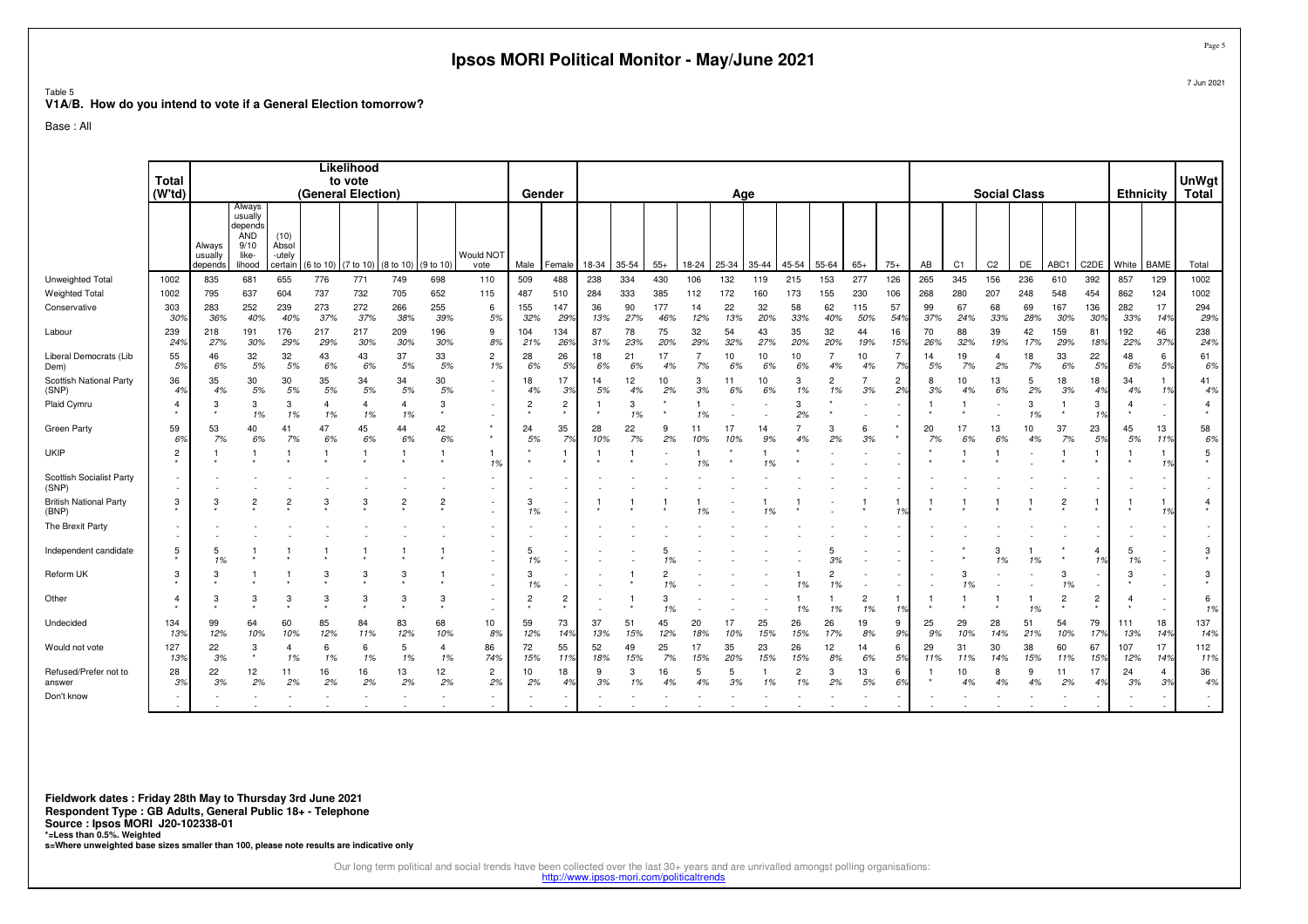|                                                                             |                            |            |            |                          |                      |                                  |                                     | Ipsos MORI Political Monitor - May/June 2021 |                    |                           |              |                               |                      |                                 |                        |               |                          |                        |                |                               |                         |            |                                      |                          |                                    |                      | Page (                    |
|-----------------------------------------------------------------------------|----------------------------|------------|------------|--------------------------|----------------------|----------------------------------|-------------------------------------|----------------------------------------------|--------------------|---------------------------|--------------|-------------------------------|----------------------|---------------------------------|------------------------|---------------|--------------------------|------------------------|----------------|-------------------------------|-------------------------|------------|--------------------------------------|--------------------------|------------------------------------|----------------------|---------------------------|
| Table 6<br>V1A/B. How do you intend to vote if a General Election tomorrow? |                            |            |            |                          |                      |                                  |                                     |                                              |                    |                           |              |                               |                      |                                 |                        |               |                          |                        |                |                               |                         |            |                                      |                          |                                    |                      | 7 Jun 2021                |
| Base: All                                                                   |                            |            |            |                          |                      |                                  |                                     |                                              |                    |                           |              |                               |                      |                                 |                        |               |                          |                        |                |                               |                         |            |                                      |                          |                                    |                      |                           |
|                                                                             | <b>Total</b><br>(Weighted) |            |            | Voting                   |                      |                                  |                                     | <b>Working status</b>                        | <b>Work sector</b> |                           |              | <b>Tenure</b>                 |                      |                                 |                        |               | <b>ONS Regions</b>       |                        |                |                               | (2019 General Election) | Past vote  |                                      |                          | Qualifications                     |                      | <b>UnW</b><br>Tot.        |
|                                                                             |                            | Con        | Lab        | LD                       | Not<br>Con           | Not<br>Lab                       | Full-time<br>Incl.<br>Self<br>Empl. | Not full-<br>time/Not work<br>ing            | Public             | Private                   | Mort<br>gage | Owned<br>out-<br>right        | Renter               | Total<br>owner<br>occup<br>-ier | North<br>excl.<br>Scot | Mid-<br>lands | South<br>excl.<br>_ondon | Grea<br>-ter<br>London | Eng-<br>land   | Scot                          | Con                     | Lab        | LD                                   | No<br>qualif<br>ications | Other<br>qualif<br>ications Degree |                      |                           |
| Unweighted Total                                                            | 1002                       | 324        | 272        | 70                       | 479                  | 531                              | 443                                 | 556                                          | 186                | 340                       | 306          | 391                           | 287                  | 697                             | 247                    | 274           | 218                      | 151                    | 838            | 112                           | 330                     | 260        | 72                                   | 163                      | 473                                | 354                  | 1002                      |
| <b>Weighted Total</b>                                                       | 1002                       | 331        | 268        | 64                       | 461                  | 524                              | 473                                 | 526                                          | 100                | 486                       | 294          | 339                           | 361                  | 633                             | 239                    | 310           | 229                      | 138                    | 867            | 86                            | 337                     | 247        | 69                                   | 190                      | 497                                | 304                  | 1002                      |
| Conservative                                                                | 303<br>30%                 | 303<br>92% |            | -s                       |                      | 303<br>589                       | 118<br>25%                          | 185<br>35%                                   | 18<br>18%          | 140<br>29%                | 90<br>31%    | 153<br>45%                    | 59<br>16%            | 243<br>38%                      | 74<br>31%              | 118<br>38%    | 68<br>29%                | 29<br>21%              | 279<br>32%     | 15<br>18%                     | 273<br>81%              | 6<br>3%    | $\overline{c}$<br>$3%$ s             | 69<br>36%                | 158<br>32%                         | 74<br>24%            | 294<br>29%                |
| Labour                                                                      | 239<br>24%                 |            | 239<br>89% | $\sim$<br>-s             | 239<br>52%           | $\sim$                           | 132<br>28%                          | 107<br>20%                                   | 29<br>29%          | 126<br>26%                | 78<br>26%    | 64<br>19%                     | 97<br>27%            | 142<br>22%                      | 62<br>26%              | 72<br>23%     | 56<br>25%                | 41<br>29%              | 214<br>25%     | 8<br>9%                       | $\overline{7}$<br>2%    | 172<br>70% | 16<br>$24%$ s                        | 40<br>21%                | 110<br>22%                         | 84<br>28%            | 238<br>24%                |
| Liberal Democrats (Lib<br>Dem)                                              | 55<br>5%                   |            |            | 55<br>85%s               | 55<br>12%            | 55<br>10%                        | 27<br>6%                            | 28<br>5%                                     | 5<br>5%            | 29<br>6%                  | 16<br>6%     | 18<br>5%                      | 21<br>6%             | 34<br>59                        | $\overline{7}$<br>3%   | 13<br>4%      | 23<br>10%                | 8<br>6%                | 51<br>6%       | 3<br>4%                       | 6<br>2%                 | 5<br>2%    | 31<br>45%s                           | 9<br>5%                  | 22<br>4%                           | 24<br>89             | 61<br>6%                  |
| Scottish National Party<br>(SNP)                                            | 36<br>4%                   |            |            | -S                       | 36<br>8%             | 36<br>7%                         | 22<br>5%                            | 14<br>3%                                     | 6<br>6%            | 18<br>4%                  | 11<br>4%     | 6<br>2%                       | 18<br>5%             | 17<br>3%                        |                        |               |                          |                        |                | 36<br>419                     | $\overline{4}$<br>1%    |            | 1%                                   | 5<br>2%                  | 20<br>4%                           | 11<br>4 <sup>°</sup> | 41<br>4%                  |
| Plaid Cymru                                                                 |                            |            |            | -S                       | $\Delta$<br>1%       | $\overline{4}$<br>1 <sup>9</sup> | $\overline{2}$                      | $\overline{c}$                               | -1<br>1%           | $\overline{c}$<br>$\star$ | 3<br>1%      | 1<br>$\star$                  |                      | $\overline{4}$<br>1%            |                        | 1%            |                          |                        |                | $\sim$                        |                         |            | -s                                   |                          | 3<br>1%                            | -1<br>$\star$        | $\overline{4}$<br>$\star$ |
| Green Party                                                                 | 59<br>6%                   |            |            | -S                       | 59<br>13%            | 59<br>119                        | 31<br>7%                            | 28<br>5%                                     | 5<br>5%            | 36<br>7%                  | 23<br>8%     | 10<br>$3\%$                   | 25<br>7%             | 33<br>5%                        | 17<br>7%               | 6<br>2%       | 19<br>8%                 | 13<br>10%              | 55<br>6%       | $\overline{\mathbf{4}}$<br>4% |                         | 19<br>8%   | 6<br>$9%$ s                          | 6<br>3%                  | 19<br>4%                           | 34<br>11%            | 58<br>6%                  |
| <b>UKIP</b>                                                                 | $\overline{2}$             |            |            | $\overline{\phantom{a}}$ | $\overline{2}$       | $\overline{2}$<br>$\star$        |                                     | $\overline{2}$                               |                    | ÷.                        |              |                               | $\overline{1}$       | 1<br>$\star$                    |                        |               |                          |                        | $\overline{c}$ | $\sim$<br>×                   |                         |            | $\sim$<br>$\textnormal{\texttt{-S}}$ |                          |                                    | $\star$              | 5                         |
| Scottish Socialist Party<br>(SNP)                                           |                            |            |            |                          |                      |                                  |                                     |                                              |                    | $\sim$<br>$\sim$          |              |                               |                      | $\sim$                          |                        |               |                          |                        |                |                               |                         |            | $\sim$<br>$\textnormal{\texttt{-S}}$ |                          |                                    |                      |                           |
| <b>British National Party</b><br>(BNP)                                      | 3                          |            |            | -S                       | 3<br>1%              | 3<br>19                          |                                     | 2                                            | -1<br>1%           |                           |              | $\overline{\mathbf{c}}$<br>1% |                      | $\overline{c}$                  |                        |               |                          |                        | 3              | $\sim$                        | $\overline{c}$<br>1%    |            | $\sim$<br>-s                         | 1%                       |                                    |                      | $\overline{4}$            |
| The Brexit Party                                                            |                            |            |            |                          |                      |                                  |                                     |                                              |                    | $\sim$                    |              |                               |                      | $\sim$                          |                        |               |                          |                        |                | $\sim$                        |                         |            | -s                                   |                          |                                    |                      |                           |
| Independent candidate                                                       | -5                         |            |            |                          | 5<br>1%              | 5<br>19                          | -5<br>1%                            |                                              |                    | 5<br>1%                   | 3<br>1%      |                               |                      | 4<br>1%                         |                        | 3<br>1%       | 1%                       |                        |                |                               |                         |            | 3<br>$4%$ s                          |                          | $\overline{4}$<br>1%               |                      | 3                         |
| Reform UK                                                                   | 3                          |            |            | -S                       | 3<br>1%              | 3<br>1%                          |                                     | $\overline{c}$                               |                    | 3<br>1%                   | 1%           |                               | $\overline{2}$<br>1% | $\mathbf{1}$<br>$\star$         | 1%                     |               |                          | $\overline{2}$<br>1%   | 3              | $\sim$                        | $\overline{2}$<br>1%    |            | $\sim$<br>$\textnormal{\texttt{-S}}$ |                          | $\overline{2}$                     | $\pmb{\ast}$         | 3                         |
| Other                                                                       | 4                          |            |            | -s                       | $\overline{4}$<br>1% | 4<br>1%                          | $\star$                             | 3<br>1%                                      | $\sim$             | -1<br>$\star$             | 1<br>$\star$ | 3<br>1%                       | $\star$              | 4<br>1%                         |                        |               |                          | 1%                     | $\overline{2}$ | $\overline{2}$<br>2%          |                         |            | 1<br>$1\%$ s                         | 1%                       |                                    | 3<br>1%              | 6<br>1%                   |
| Undecided                                                                   | 134<br>13%                 | 27<br>8%   | 28<br>10%  | 10<br>$15%$ s            | 48<br>11%            | 48<br>99                         | 61<br>13%                           | 71<br>13%                                    | 12<br>12%          | 68<br>14%                 | 40<br>14%    | 37<br>11%                     | 55<br>15%            | 78<br>129                       | 33<br>14%              | 46<br>15%     | 26<br>11%                | 24<br>17%              | 113<br>13%     | 5<br>6%                       | 27<br>8%                | 33<br>13%  | $\overline{7}$<br>10%s               | 17<br>9%                 | 75<br>15%                          | 41<br>139            | 137<br>14%                |
| Would not vote                                                              | 127<br>13%                 |            |            | -S                       |                      |                                  | 63<br>13%                           | 64<br>12%                                    | 17<br>17%          | 54<br>11%                 | 21<br>7%     | 33<br>10%                     | 71<br>20%            | 54<br>8 <sup>o</sup>            | 35<br>15%              | 39<br>13%     | 28<br>12%                | 14<br>10%              | 114<br>13%     | 10<br>12%                     | 10<br>3%                | 9<br>4%    | 3<br>$4%$ s                          | 34<br>18%                | 68<br>14%                          | 24<br>8%             | 112<br>11%                |
| Refused/Prefer not to<br>answer                                             | 28<br>3%                   |            |            | -9                       | $\overline{2}$       | $\overline{c}$<br>$\star$        | 9<br>2%                             | 19<br>4%                                     | 6<br>6%            | 4<br>1%                   | 5<br>2%      | 13<br>4%                      | 11<br>3%             | 17<br>3 <sup>o</sup>            | 8<br>3%                | 5<br>2%       | 5<br>2%                  | 6<br>5%                | 24<br>3%       | 4<br>4%                       | 3<br>1%                 |            | -s                                   | $\overline{7}$<br>4%     | 14<br>3%                           | $\overline{7}$<br>2% | 36<br>4%                  |
| Don't know                                                                  |                            |            |            |                          |                      |                                  |                                     |                                              |                    |                           |              |                               |                      | $\sim$<br>×.                    |                        |               |                          |                        |                |                               |                         |            | $\sim$<br>$\textnormal{\texttt{-S}}$ |                          |                                    |                      | ٠<br>÷.                   |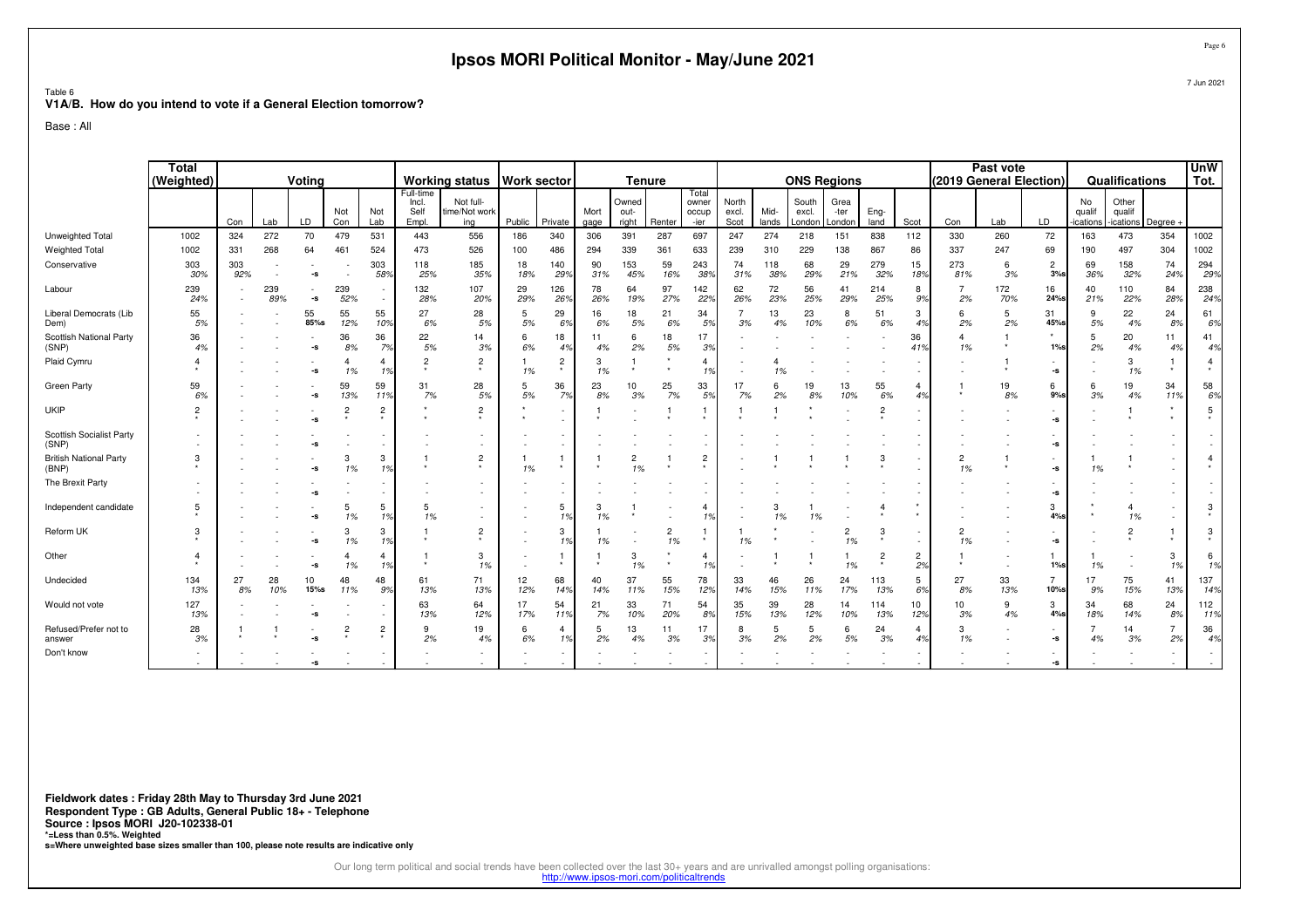|                                                                                               |                          |                              |                                                                |                                    |                      |                                             |                      |                           | Ipsos MORI Political Monitor - May/June 2021           |                           |                          |                          |                         |                     |                          |                  |                          |                          |                           |                           |              |                        |                          |                       |                     |             |                                          |                  |                                                        | Page                   |
|-----------------------------------------------------------------------------------------------|--------------------------|------------------------------|----------------------------------------------------------------|------------------------------------|----------------------|---------------------------------------------|----------------------|---------------------------|--------------------------------------------------------|---------------------------|--------------------------|--------------------------|-------------------------|---------------------|--------------------------|------------------|--------------------------|--------------------------|---------------------------|---------------------------|--------------|------------------------|--------------------------|-----------------------|---------------------|-------------|------------------------------------------|------------------|--------------------------------------------------------|------------------------|
| Table 7<br>V2. Which party are you most inclined to support? (if a General Election tomorrow) |                          |                              |                                                                |                                    |                      |                                             |                      |                           |                                                        |                           |                          |                          |                         |                     |                          |                  |                          |                          |                           |                           |              |                        |                          |                       |                     |             |                                          |                  |                                                        | 7 Jun 2021             |
| Base: All undecided or prefer not to answer (V1a/b)                                           |                          |                              |                                                                |                                    |                      |                                             |                      |                           |                                                        |                           |                          |                          |                         |                     |                          |                  |                          |                          |                           |                           |              |                        |                          |                       |                     |             |                                          |                  |                                                        |                        |
|                                                                                               |                          |                              |                                                                |                                    |                      |                                             |                      |                           |                                                        |                           |                          |                          |                         |                     |                          |                  |                          |                          |                           |                           |              |                        |                          |                       |                     |             |                                          |                  |                                                        |                        |
|                                                                                               | Total<br>(W'td)          |                              |                                                                |                                    |                      | Likelihood<br>to vote<br>(General Election) |                      |                           |                                                        | Gender                    |                          |                          |                         |                     |                          | Age              |                          |                          |                           |                           |              |                        |                          |                       | <b>Social Class</b> |             |                                          | <b>Ethnicity</b> |                                                        | UnWgt<br>Total         |
|                                                                                               |                          | Always<br>usually<br>depends | Always<br>usually<br>depends<br>AND<br>9/10<br>like-<br>lihood | (10)<br>Absol<br>-utely<br>certain | (6 to 10)            | (7 to 10) (8 to 10)                         |                      | (9 to 10)                 | Would NOT<br>vote                                      | Male                      | Female                   | 18-34                    | 35-54                   | $55+$               | 18-24                    | 25-34            | 35-44                    | 45-54                    | 55-64                     | $65+$                     | $75+$        | AB                     | C <sub>1</sub>           | C <sub>2</sub>        | DE                  | ABC1        | C <sub>2</sub> DE                        | White            | <b>BAME</b>                                            | Total                  |
| Unweighted Total                                                                              | 173                      | 135                          | 87                                                             | 83                                 | 115                  | 113                                         | 109                  | 92                        | 17                                                     | 78                        | 93                       | 53                       | 55                      | 65                  | 29                       | 24               | 23                       | 32                       | 24                        | 41                        | 19           | 37                     | 52                       | 31                    | 53                  | 89          | 84                                       | 137              | 30                                                     | 173                    |
| <b>Weighted Total</b>                                                                         | 162                      | 120                          | 76                                                             | 71                                 | 101                  | 99                                          | 96                   | 80                        | 12                                                     | 69                        | 91                       | 47                       | 54                      | 61                  | 25                       | 22               | 26                       | 28                       | 30                        | 32                        | 15           | 26                     | 39                       | 36                    | 60                  | 65          | 96                                       | 134              | 22                                                     | 173                    |
| Conservative                                                                                  | 28<br>17%                | 23<br>19%                    | 11<br>15%s                                                     | 11<br>16%s                         | 14<br>14%            | 14<br>14%                                   | 14<br>15%            | 13<br>$16\%$ s            | 3<br>25%s                                              | 16<br>$23%$ s             | 12<br>13%s               | 6<br>$12%$ s             | 6<br>12%s               | 16<br>26%s          | $5%$ s                   | $\Delta$<br>20%s | $\overline{c}$<br>$8%$ s | $\overline{a}$<br>16%s   | 11<br>$35%$ s             | 5<br>17%s                 | 3<br>19%s    | 6<br>23%s              | 8<br>19%s                | 8<br>$21%$ s          | 7<br>12%s           | 14<br>21%s  | 14<br>15%s                               | 25<br>19%        | 3<br>$14\%$ s                                          | 30<br>17%              |
| Labour                                                                                        | 29<br>18%                | 21<br>18%                    | 18<br>$23%$ s                                                  | 13<br>19%s                         | 20<br>20%            | 19<br>19%                                   | 19<br>20%            | 18<br>$22%$ s             | $\mathbf{1}$<br>$9%$ s                                 | 16<br>$23%$ s             | 13<br>14%s               | 6<br>14%s                | 15<br>28%s              | 8<br>$12%$ s        | $\overline{c}$<br>$8%$ s | 20%s             | $28%$ s                  | 8<br>$27%$ s             | $\overline{c}$<br>$7\%$ s | 5<br>17%s                 | 3<br>19%s    | $\overline{7}$<br>26%s | 5<br>$12%$ s             | 4<br>11%s             | 13<br>22%s          | 12<br>18%s  | 17<br>18%s                               | 25<br>19%        | $\overline{4}$<br>17%s                                 | 34<br>20%              |
| Liberal Democrats (Lib<br>Dem)                                                                | 10<br>6%                 | 10<br>8%                     | $9%$ s                                                         | 6<br>$8%$ s                        | 10<br>10%            | 10<br>10%                                   | 10<br>10%            | $\overline{7}$<br>$9\%$ s | $\overline{\phantom{a}}$<br>-s                         | $5%$ s                    | 6<br>$6%$ s              | 3<br>$7\%$ s             | $\mathcal{P}$<br>$4%$ s | 4<br>$7\%$ s        | 3<br>$12%$ s             | $3%$ s           | -S                       | $\mathcal{P}$<br>8%s     | $\overline{c}$<br>$7\%s$  | $\overline{c}$<br>$6\%$ s | $4%$ s       | $\overline{c}$<br>6%s  | $\mathcal{P}$<br>$4\%$ s | $\overline{c}$<br>5%s | 4<br>$8%$ s         | 3<br>$5%$ s | 6<br>$7\%$ s                             | 10<br>7%         | $\textnormal{\texttt{-S}}$                             | $\boldsymbol{9}$<br>5% |
| Scottish National Party                                                                       | 3<br>2%                  | 3<br>2%                      | -1<br>$2\%s$                                                   | $2\%$ s                            | 1%                   | -1.<br>1%                                   | 1%                   | 2%s                       | $\overline{\phantom{a}}$<br>$\textnormal{\texttt{-S}}$ | -s                        | 3<br>3%s                 | -S                       | $3%$ s                  | 2%s                 |                          |                  | $5%$ s                   | $-S$                     | $5%$ s                    | -s                        | -S           | -S                     | 4%s                      | 4%s                   | -S                  | $2\%s$      | $1\%s$                                   | 3<br>2%          | $\textnormal{\texttt{-S}}$                             | $\overline{c}$<br>1%   |
| Plaid Cymru                                                                                   | 1<br>$\star$             | 1%                           | -s                                                             | -S                                 |                      |                                             |                      | -s                        | 1<br>$7%$ s                                            | -s                        | -1<br>$1\%s$             | 2%s                      |                         |                     |                          | $3%$ s           | -5                       |                          | -s                        | -S                        | -s           | -S                     | $2%$ s                   |                       | -5                  | $1\%s$      | -s                                       | 1%               | $\sim$<br>-s                                           | 1%                     |
| <b>Green Party</b>                                                                            | 4<br>2%                  | 4<br>3%                      | 3<br>$4\%s$                                                    | 3<br>$4\%$ s                       | 4%                   | 4<br>4%                                     | $\overline{4}$<br>4% | 3<br>$4\%s$               | $\textnormal{\texttt{-S}}$                             | $1\%s$                    | 3<br>$3%$ s              | -S                       | з<br>$6%$ s             | 2%s                 | -S                       |                  | 2<br>10%s                | 2%s                      | -s                        | -1<br>$3%$ s              | $6%$ s       | -s                     | 10%s                     | -S                    | -S                  | $6\%$ s     | $\textnormal{\texttt{-S}}$               | 3%               | -s                                                     | 5<br>3%                |
| <b>UKIP</b>                                                                                   | $\mathbf{1}$<br>1%       | 1%                           | 2%s                                                            | $2\%$ s                            | 1%                   | 1%                                          | 1%                   | 2%s                       | $\overline{\phantom{a}}$<br>-s                         | -s                        | 2%s                      | -S                       |                         |                     |                          |                  |                          |                          | -s                        | $5\%$ s                   | -S           | $5\%$ s                |                          |                       | -S                  | 2%s         | $\mathbf{-S}$                            | 1%               | $\overline{\phantom{a}}$<br>$\textnormal{\texttt{-S}}$ | 1<br>1%                |
| Scottish Socialist Party                                                                      | ٠.                       |                              | -s                                                             |                                    |                      |                                             |                      | -s                        | $\textnormal{\texttt{-S}}$                             | -s                        | -S                       | -S                       |                         |                     |                          |                  |                          |                          |                           | -s                        |              | -S                     |                          |                       |                     | -S          | -s                                       |                  | $\textnormal{\texttt{-S}}$                             | $\sim$                 |
| <b>BNP</b>                                                                                    | $\star$<br>$\star$       |                              | -s                                                             | -S                                 |                      |                                             |                      | -s                        | $\textnormal{\texttt{-S}}$                             | $1\%s$                    | -S                       | $1\%$ s                  |                         |                     |                          |                  |                          |                          |                           | -s                        |              | $1\%$ s                |                          |                       | -S                  | $1\%$ s     | -s                                       |                  | $\star$<br>2%s                                         | 1<br>$1\%$             |
| The Brexit party                                                                              | 1<br>1%                  | 1%                           | $2%$ s                                                         | $2%$ s                             | 1%                   | 1%                                          | 1%                   | $2%$ s                    | $\overline{\phantom{a}}$<br>$\textnormal{\texttt{-S}}$ | $2%$ s                    | -S                       | -s                       | 2%s                     |                     |                          |                  | 5%                       |                          |                           |                           |              | -s                     | -S                       | 4%s                   | -s                  | -s          | $1\%s$                                   | 1%               | -s                                                     | 1<br>1%                |
| Independent candidate                                                                         | $\overline{\phantom{a}}$ |                              | -s                                                             |                                    |                      |                                             |                      | -s                        | $\overline{\phantom{a}}$<br>-s                         | -s                        | -S                       | -S                       |                         |                     |                          |                  |                          |                          |                           |                           |              | -S                     |                          |                       |                     |             | -S                                       |                  | $\textnormal{\texttt{-S}}$                             | $\sim$<br>$\sim$       |
| Reform UK                                                                                     | $\star$                  |                              | -s                                                             |                                    |                      |                                             |                      | *s                        | -s                                                     | $^*s$                     | -S                       | 1%s                      |                         |                     |                          |                  |                          |                          |                           |                           |              |                        |                          | 1%s                   |                     | -S          | *s                                       |                  | $\star$<br>2%s                                         | 1<br>1%                |
| Other                                                                                         | $\mathbf{1}$<br>1%       | $\overline{\phantom{a}}$     |                                                                | -s                                 |                      |                                             |                      |                           | $\overline{\phantom{a}}$                               |                           | -1<br>2%s                |                          | $3%$ s                  |                     |                          |                  | 5%                       | -s                       |                           |                           | -s           |                        |                          |                       |                     | 2%s         |                                          |                  | $\overline{\phantom{a}}$                               | 1                      |
| Undecided                                                                                     | 62<br>39%                | 42<br>35%                    | -s<br>24<br>$32%$ s                                            | 24<br>$34%$ s                      | 36<br>35%            | 36<br>36%                                   | 33<br>34%            | -s<br>25<br>$31%$ s       | -S<br>3<br>27%s                                        | -s<br>22<br>$32%$ s       | 40<br>44%s               | -S<br>21<br>45%s         | 20<br>38%s              | -S<br>21<br>$35%$ s | -S<br>14<br>56%s         | $31%$ s          | 9<br>35%s                | 11<br>40%s               | -s<br>10<br>$35%$ s       | -s<br>11<br>$35%$ s       | 5<br>$34%$ s | -S<br>9<br>$36%$ s     | 4%s<br>12<br>31<br>%s    | -s<br>13<br>$35%$ s   | -S<br>28<br>47%s    | 22<br>33%s  | $\textnormal{\texttt{-S}}$<br>41<br>42%s | 1%<br>48<br>35%  | -s<br>11<br>50%s                                       | 1%<br>57<br>33%        |
| Would not vote                                                                                | 5<br>3%                  | 1%                           | -s                                                             | 1%s                                | $\overline{c}$<br>2% | $\overline{2}$<br>2%                        | $\overline{2}$<br>2% | $1\%s$                    | 3<br>$27%$ s                                           | $\overline{2}$<br>$3\%$ s | $\overline{c}$<br>$2\%s$ | $\overline{4}$<br>$9%$ s | $1\%$ s                 | $1\%$ s             | 3<br>$13%$ s             | 4%s              | -s                       | $1\%$ s                  | 2%s                       | -s                        | -s           | $-S$                   | 2%s                      | 2%s                   | 3<br>$5\%s$         | 1%s         | $\overline{4}$<br>$4\%$ s                | 3%               | $\textnormal{\texttt{-S}}$                             | 6<br>3%                |
| Prefer not to answer/<br>Refusal                                                              | 16<br>10%                | 13<br>11%                    | 9<br>$12%$ s                                                   | 8<br>11%s                          | 10<br>10%            | 10<br>10%                                   | 10<br>10%            | 9<br>11%s                 | $6%$ s                                                 | 10%s                      | 9<br>10%s                | 5<br>$11%$ s             | з<br>$5%$ s             | 8<br>13%s           | 4%s                      | 18%s             | 3%                       | $\overline{2}$<br>$6%$ s | 3<br>9%s                  | $\overline{5}$<br>17%s    | 3<br>19%s    | 2%s                    | 11%s                     | 18%s                  | 4<br>$7\%$ s        | 5<br>$8%$ s | 11<br>11%s                               | 12<br>9%         | 4<br>$16%$ s                                           | 24<br>14%              |
| Don't know                                                                                    |                          |                              | -s                                                             | -S                                 |                      |                                             |                      | -s                        | -s                                                     | -s                        | -s                       | -S                       | -S                      | -s                  | -S                       | -S               | -s                       | -s                       | -s                        | -s                        | -s           | -s                     | -s                       | -s                    | -s                  | -s          | -s                                       |                  | $-S$                                                   |                        |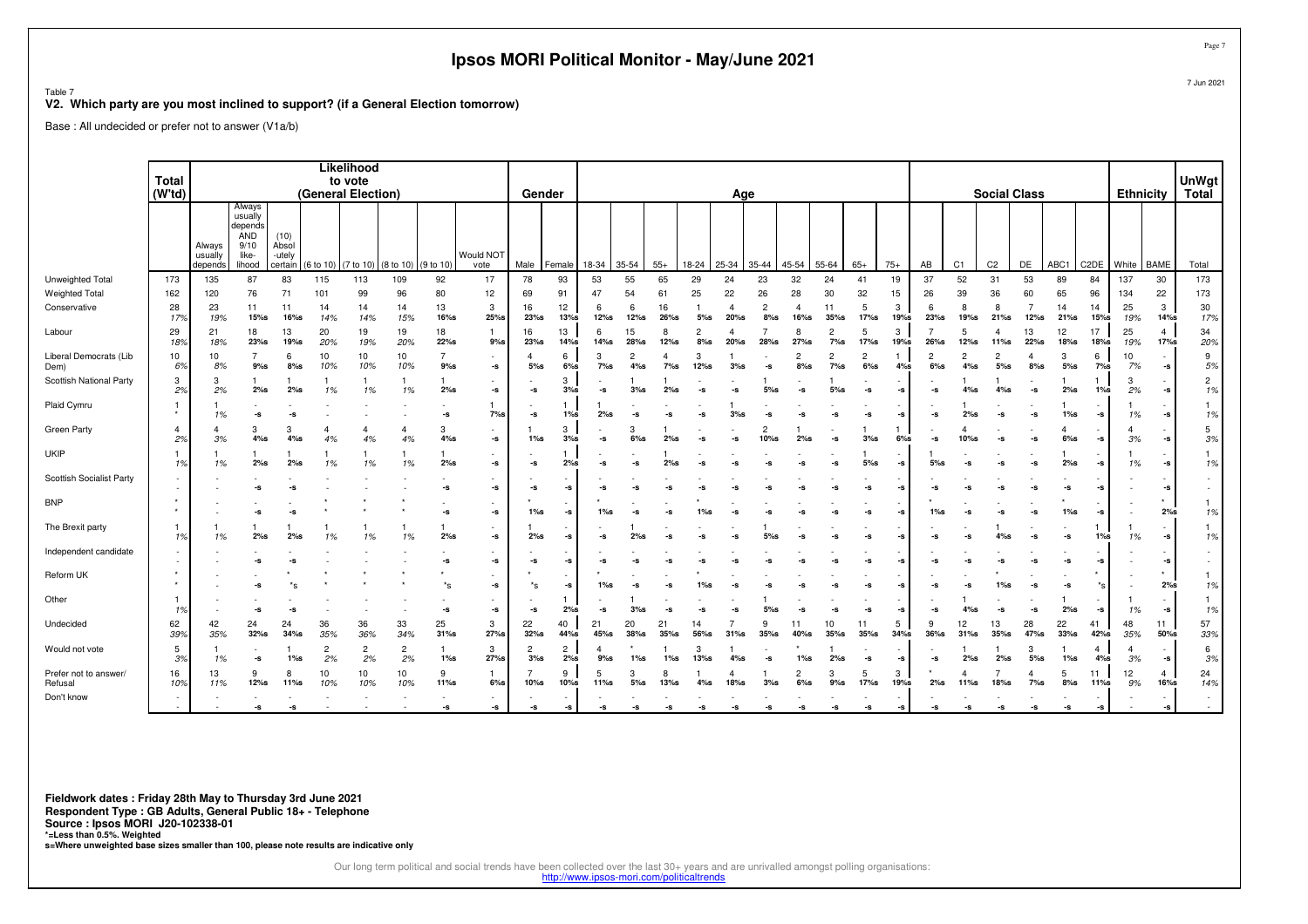|                                  |                            |                                                                                                                                           |             |             |                          |               |                                     | Ipsos MORI Political Monitor - May/June 2021 |                            |                          |                        |                        |              |                                 |                        |               |                          |                          |                      |              |                          |                          |                            |                            |                             |                            | Page 8               |
|----------------------------------|----------------------------|-------------------------------------------------------------------------------------------------------------------------------------------|-------------|-------------|--------------------------|---------------|-------------------------------------|----------------------------------------------|----------------------------|--------------------------|------------------------|------------------------|--------------|---------------------------------|------------------------|---------------|--------------------------|--------------------------|----------------------|--------------|--------------------------|--------------------------|----------------------------|----------------------------|-----------------------------|----------------------------|----------------------|
| Table 8                          |                            | V2. Which party are you most inclined to support? (if a General Election tomorrow)<br>Base: All undecided or prefer not to answer (V1a/b) |             |             |                          |               |                                     |                                              |                            |                          |                        |                        |              |                                 |                        |               |                          |                          |                      |              |                          |                          |                            |                            |                             | 7 Jun 2021                 |                      |
|                                  |                            |                                                                                                                                           |             |             |                          |               |                                     |                                              |                            |                          |                        |                        |              |                                 |                        |               |                          |                          |                      |              |                          |                          |                            |                            |                             |                            |                      |
|                                  | <b>Total</b><br>(Weighted) |                                                                                                                                           |             | Voting      |                          |               |                                     | <b>Working status</b>                        | <b>Work sector</b>         |                          |                        | <b>Tenure</b>          |              |                                 |                        |               | <b>ONS Regions</b>       |                          |                      |              | (2019 General Election)  | Past vote                |                            |                            | Qualifications              |                            | <b>UnW</b><br>Tot.   |
|                                  |                            | Con                                                                                                                                       | Lab         | LD          | Not<br>Con               | Not<br>Lab    | Full-time<br>Incl.<br>Self<br>Empl. | Not full-<br>ime/Not work<br>ing             | Public                     | Private                  | Mort<br>gage           | Owned<br>out-<br>right | Renter       | Total<br>owner<br>occup<br>-ier | North<br>excl.<br>Scot | Mid-<br>lands | South<br>excl.<br>.ondon | Grea<br>-ter<br>.ondon   | Eng-<br>land         | Scot         | Con                      | Lab                      | LD                         | No<br>qualif<br>cations    | Other<br>qualif<br>ications | Degree                     |                      |
| Unweighted Total                 | 173                        | 30                                                                                                                                        | 34          | 9           | 56                       | 52            | 74                                  | 97                                           | 32                         | 54                       | 51                     | 59                     | 60           | 110                             | 45                     | 46            | 36                       | 34                       | 151                  | 12           | 35                       | 31                       | 10                         | 25                         | 88                          | 58                         | 173                  |
| <b>Weighted Total</b>            | 162                        | 28                                                                                                                                        | 29          | 10          | 51                       | 50            | 70                                  | 90                                           | 18                         | 72                       | 45                     | 50                     | 65           | 95                              | 41                     | 51            | 31                       | 30                       | 137                  | 9            | 30                       | 33                       | 7                          | 24                         | 89                          | 48                         | 173                  |
| Conservative                     | 28<br>17%                  | 28<br>100%s                                                                                                                               | -s          | -s          | -s                       | 28<br>56%s    | 19<br>27%s                          | -9<br>10%                                    | $\overline{2}$<br>11%s     | 18<br>25%s               | $\overline{7}$<br>15%s | 12<br>25%s             | 9<br>14%s    | 19<br>20%                       | 6<br>16%s              | 13<br>25%s    | -5<br>15%s               | $\overline{4}$<br>12%s   | 26<br>19%            | $3%$ s       | 20<br>68%s               | $\overline{2}$<br>$7%$ s | 4%                         | 6<br>$27%$ s               | 15<br>17%s                  | 7<br>14%s                  | 30<br>17%            |
| Labour                           | 29<br>18%                  | -s                                                                                                                                        | 29<br>100%s | -s          | 29<br>57%s               | $\sim$<br>-s  | 14<br>20%s                          | 14<br>16%s                                   | -4<br>21%s                 | 11<br>15%s               | -6<br>14%s             | -6<br>12%s             | 16<br>24%s   | 12<br>13%                       | 10<br>25%s             | 10<br>20%s    | $\overline{2}$<br>7%s    | -5<br>15%s               | 20<br>15%            | 17%s         | $\overline{2}$<br>7%s    | 19<br>58%s               | $\overline{2}$<br>25%s     | 6<br>$24%$ s               | 14<br>16%s                  | 9<br>19%s                  | 34<br>20%            |
| Liberal Democrats (Lib<br>Dem)   | 10<br>6%                   | -s                                                                                                                                        | -S          | 10<br>100%s | 10<br><b>19%s</b>        | 10<br>19%s    | $\overline{a}$<br>$6\%$ s           | 6<br>6%                                      | $\mathbf{-S}$              | 7<br>10%s                | $\overline{c}$<br>5%   | $8%$ s                 | 4<br>$5%$ s  | -6<br>69                        | $1\%$ s                | -6<br>12%s    | $\overline{2}$<br>7%s    | $3%$ s                   | 10<br>7%             | -s           | $4%$ s                   | 4%s                      | $\overline{a}$<br>53%      | $1\%s$                     | 4<br>$4\%$ s                | 6<br><b>12%s</b>           | 9<br>5%              |
| Scottish National Party          | 3<br>2%                    | -s                                                                                                                                        | -S          | -s          | 3<br>5%                  | 3<br>5%       | -s                                  | 3<br>$3%$ s                                  | -s                         | 1<br>2%s                 | 3%s                    | $3%$ s                 | -s           | 3%                              | -S                     | -s            | -s                       | -s                       |                      | 3<br>$32%$ s | -S                       | $4\%s$                   | -s                         | -s                         | 3<br>3%s                    | -s                         | $\overline{2}$<br>1% |
| Plaid Cymru                      |                            | -s                                                                                                                                        | -s          | -s          | $2%$ s                   | 2%s           | -s                                  | $1\%$ s                                      | $4\%$ s                    | -s                       | 2%s                    | -s                     | -s           | 1%                              | -S                     | 2%s           | -S                       | -S                       |                      | -s           | -s                       | -s                       | -s                         | -s                         | $1\%s$                      | $\textnormal{\texttt{-S}}$ | 1%                   |
| Green Party                      | $\overline{a}$<br>2%       | -s                                                                                                                                        |             | -s          | $\overline{4}$<br>$8%$ s | 4<br>$8%$ s   | $\mathcal{R}$<br>4%s                | $1\%$ s                                      | $5\%$ s                    | $\overline{c}$<br>$3%$ s | 3<br>$6%$ s            | 2%s                    | $1\%$ s      | 4%                              | $\overline{2}$<br>4%s  | -s            | $\overline{2}$<br>$6%$ s | $1\%s$                   | 3%                   | -s           | -s                       | $\overline{c}$<br>$5%$ s | 5%                         | 4%s                        | $1\%s$                      | $\overline{2}$<br>$5%$ s   | 5<br>3%              |
| <b>UKIP</b>                      | 1%                         | -s                                                                                                                                        | -s          | -s          | $3%$ s                   | $3%$ s        | -s                                  | 2%s                                          | $\mathbf{-S}$              | -S                       | -s                     | -s                     | 2%s          |                                 | -S                     | $3%$ s        | -S                       | -s                       | 1%                   | -s           | $\mathbf{-S}$            | -s                       | -s                         | $\textnormal{-}\mathbf{S}$ | -s                          | $3%$ s                     | 1%                   |
| Scottish Socialist Party         |                            | -s                                                                                                                                        | -s          | -s          | -s                       | -s            | -s                                  | -S                                           | -s                         | -s                       | -s                     | -s                     | -S           |                                 | -S                     | -S            |                          | -S                       |                      | -s           | -S                       | -s                       | $\textnormal{\texttt{-S}}$ | $\textnormal{-}\mathbf{S}$ | -s                          | $\textnormal{\texttt{-S}}$ |                      |
| <b>BNP</b>                       |                            | -s                                                                                                                                        | -S          | -s          | $1%$ s                   | $1\%s$        | $\textnormal{-}\mathbf{S}$          | $^*{\mathsf s}$                              | $\mathbf{-S}$              | *s                       | -S                     | -s                     | $1\%s$       |                                 | $1\%$ s                | -S            |                          | -s                       |                      | -s           | -S                       | -S                       | -s                         | $\textnormal{-}\mathbf{S}$ | $^*{\tt S}$                 | $\textnormal{\texttt{-S}}$ | 1%                   |
| The Brexit party                 | 1%                         | -s                                                                                                                                        | -S          | -s          | -1<br>$3%$ s             | 1<br>3%s      | -1<br>2%s                           | -S                                           | $\textnormal{\texttt{-S}}$ | -1<br>2%s                | $3%$ s                 | -S                     | -S           | 1%                              | -S                     | -S            | 4%s                      | -s                       | -1<br>1%             | -s           | -S                       | -s                       | -s                         | -s                         | $1\%$ s                     | $\textnormal{\texttt{-S}}$ | 1%                   |
| Independent candidate            |                            | -s                                                                                                                                        | -S          | -s          | -s                       | $\mathbf{-S}$ | -s                                  | -s                                           | $\mathbf{-S}$              | -s                       | -S                     | -s                     | -S           |                                 | -S                     |               |                          | -S                       |                      | -s           | -S                       | -s                       | $\textnormal{\texttt{-S}}$ | $\textnormal{-}\mathbb{S}$ | -s                          | $\mathord{\text{-s}}$      |                      |
| Reform UK                        |                            | -s                                                                                                                                        |             | -s          | $1%$ s                   | $1\%$ s       | -S                                  | *s                                           | -s                         | -S                       | -s                     | -s                     | $1\%$ s      |                                 | $1\%$ s                |               |                          | -S                       |                      | -s           | -S                       | -s                       | -s                         | -s                         | -s                          | -s                         | 1%                   |
| Other                            | 1%                         | -s                                                                                                                                        |             | -s          | $3%$ s                   | $3%$ s        | 2%s                                 | $-S$                                         | $\textnormal{\texttt{-S}}$ | 2%s                      | 3%s                    | $-S$                   | -S           | 1%                              | -S                     | $3%$ s        | -5                       | -s                       |                      | -s           | -s                       | 4%s                      | -s                         | $\textnormal{\texttt{-S}}$ | -s                          | $3%$ s                     | 1%                   |
| Undecided                        | 62<br>39%                  | -s                                                                                                                                        |             | -s          | -s                       | -s            | 22<br>31%s                          | 40<br>45%s                                   | 8<br>43%s                  | 27<br>$37%$ s            | 18<br>40%s             | 19<br>$38%$ s          | 25<br>38%s   | 37<br>399                       | 18<br>45%s             | 15<br>30%s    | 11<br>36%s               | 18<br>59%s               | 58<br>42%            | -s           | -5<br>16%s               | 5<br>16%s                | 14%                        | 6<br>26%s                  | 42<br>47%s                  | 14<br>30%s                 | 57<br>33%            |
| Would not vote                   | -5<br>3%                   | -s                                                                                                                                        |             | -s          | -s                       | -s            | -s                                  | 4<br>$5%$ s                                  | -s                         | -S                       | 2%s                    | 2<br>$3%$ s            | 3<br>$4\%$ s | 2<br>3%                         | -s                     | 2%s           | 2<br>$7\%$ s             | 3%s                      | $\overline{4}$<br>3% | 10%s         | -s                       | -s                       | -s                         | 3<br>10%s                  | 3<br>3%s                    | -s                         | 6<br>3%              |
| Prefer not to answer/<br>Refusal | 16<br>10%                  | -s                                                                                                                                        |             | -s          | -s                       | -s            | 6<br>$9%$ s                         | 10<br>11%s                                   | 3<br>16%s                  | 3<br>4%s                 | $8%$ s                 | 10%s                   | 10%s         | 9<br>9%                         | 3<br>$8%$ s            | $3%$ s        | -5<br>$17%$ s            | $\overline{2}$<br>$7\%s$ | 12<br>9%             | 3<br>$37%$ s | $\overline{2}$<br>$6%$ s | 2%s                      | -s                         | 2<br>$8%$ s                | $8%$ s                      | 6<br>$14%$ s               | 24<br>14%            |
| Don't know                       |                            |                                                                                                                                           |             |             | -S                       | -S            | -S                                  | -s                                           | -s                         | -s                       |                        | -s                     | -5           |                                 |                        |               |                          | -S                       |                      | -s           |                          | -S                       | ٠<br>-s                    | -s                         | -s                          | -s                         | $\sim$               |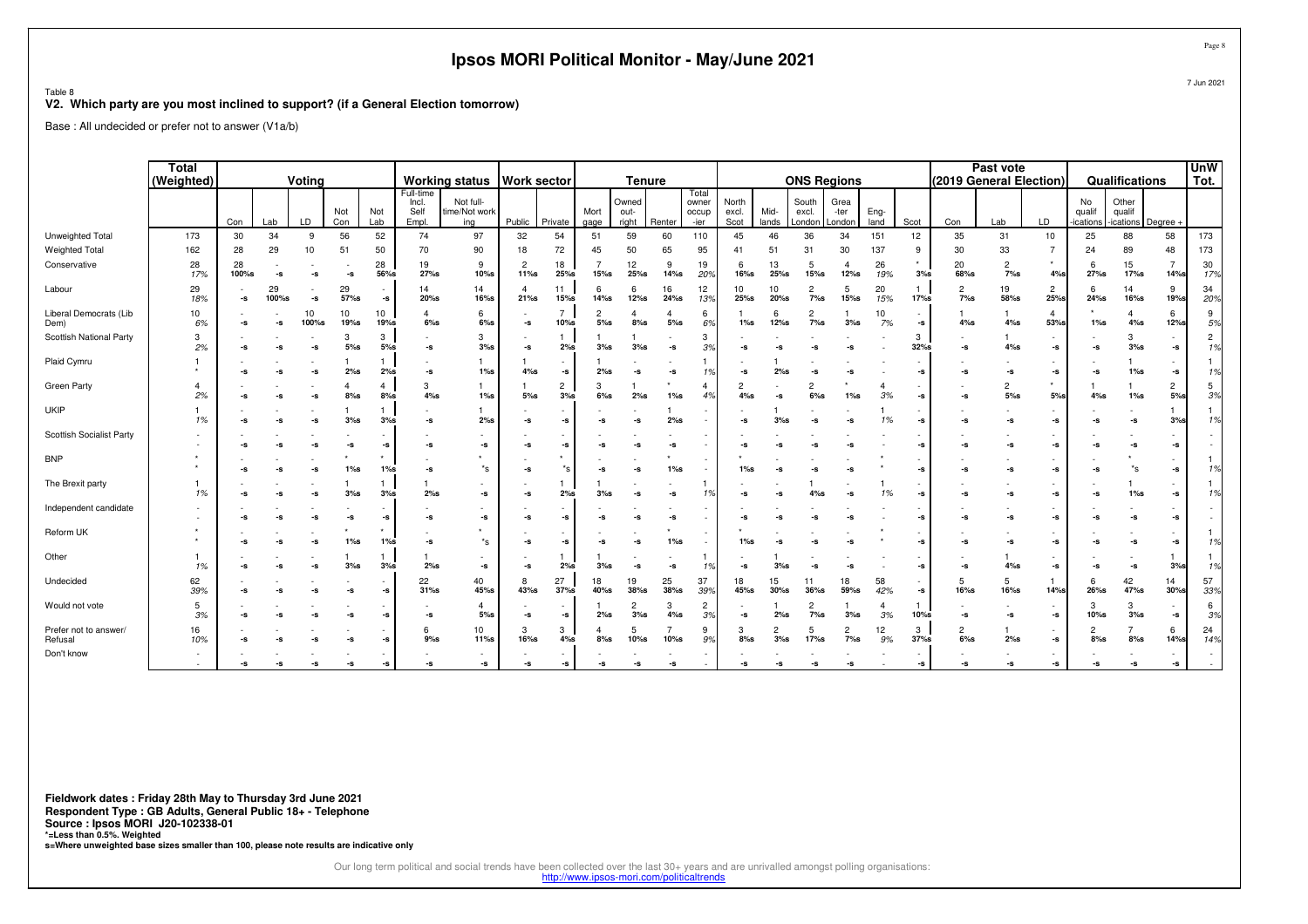Table 9

 **(LIKEV). And how likely will you be to vote in an immediate General Election, on a scale of 1 to 10,where 10 means you would be absolutely certain to vote and 1 that you would be absolutely certain NOT to vote?**

Base : All

|                                                                | <b>Total</b>         |                              |                                                                       |                                    |                    | Likelihood<br>to vote |                               |            |                    |                  |                      |                      |                      |                 |                  |                  |                  |                  |                  |                      |                      |                 |                      |                     |                  |                 |                           |                  |                      | UnWgt                     |
|----------------------------------------------------------------|----------------------|------------------------------|-----------------------------------------------------------------------|------------------------------------|--------------------|-----------------------|-------------------------------|------------|--------------------|------------------|----------------------|----------------------|----------------------|-----------------|------------------|------------------|------------------|------------------|------------------|----------------------|----------------------|-----------------|----------------------|---------------------|------------------|-----------------|---------------------------|------------------|----------------------|---------------------------|
|                                                                | (W <sup>t</sup> td)  |                              |                                                                       |                                    | (General Election) |                       |                               |            |                    | Gender           |                      |                      |                      |                 |                  | Age              |                  |                  |                  |                      |                      |                 |                      | <b>Social Class</b> |                  |                 |                           | <b>Ethnicity</b> |                      | Total                     |
|                                                                |                      | Always<br>usually<br>depends | Always<br>usually<br>depends<br><b>AND</b><br>9/10<br>like-<br>lihood | (10)<br>Absol<br>-utely<br>certain | 6 to 10            |                       | (7 to 10) (8 to 10) (9 to 10) |            | Would NOT<br>vote  | Male             | Female               | 18-34                | 35-54                | $55+$           | $18 - 24$        | 25-34            | 35-44            | 45-54            | 55-64            | $65+$                | $75+$                | AB              | C <sub>1</sub>       | C <sub>2</sub>      | DE               | ABC1            | C <sub>2</sub> DE         | White            | <b>BAME</b>          | Total                     |
| Unweighted Total                                               | 1002                 | 835                          | 681                                                                   | 655                                | 776                | 771                   | 749                           | 698        | 110                | 509              | 488                  | 238                  | 334                  | 430             | 106              | 132              | 119              | 215              | 153              | 277                  | 126                  | 265             | 345                  | 156                 | 236              | 610             | 392                       | 857              | 129                  | 1002                      |
| <b>Weighted Total</b><br>1 - Absolutely certain<br>not to vote | 1002<br>115<br>11%   | 795<br>21<br>3%              | 637                                                                   | 604                                | 737                | 732                   | 705                           | 652        | 115<br>115<br>100% | 487<br>62<br>13% | 510<br>52<br>10%     | 284<br>38<br>13%     | 333<br>47<br>14%     | 385<br>30<br>8% | 112<br>16<br>14% | 172<br>22<br>13% | 160<br>23<br>14% | 173<br>24<br>14% | 155<br>15<br>10% | 230<br>15<br>7%      | 106<br>6%            | 268<br>25<br>9% | 280<br>23<br>8%      | 207<br>27<br>13%    | 248<br>40<br>16% | 548<br>48<br>9% | 454<br>67<br>15%          | 862<br>95<br>11% | 124<br>17<br>13%     | 1002<br>110<br>11%        |
| $\overline{2}$                                                 | $\overline{7}$<br>1% |                              |                                                                       |                                    |                    |                       |                               |            | $\sim$<br>$\sim$   | 6<br>1%          | $\star$              | 3<br>1%              | $\overline{2}$<br>1% |                 | 2<br>1%          |                  |                  |                  |                  | $\overline{2}$<br>1% | 1%                   | 1%              | $\overline{c}$<br>1% |                     | 3<br>1%          | 1%              | 3<br>1%                   | 6<br>1%          |                      | 9<br>1%                   |
| 3                                                              | 29<br>3%             |                              |                                                                       |                                    |                    |                       |                               |            | ٠<br>٠             | 17<br>4%         | 12<br>2%             | 12<br>4%             | 13                   |                 |                  |                  |                  | 2%               | 2<br>2%          | 1%                   | 1%                   | 3%              | 13<br>5%             | 3%                  | 2%               | 20<br>4%        | 9<br>2%                   | 27<br>3%         | $\overline{c}$<br>2% | 20<br>2%                  |
|                                                                | 8<br>1%              |                              |                                                                       |                                    |                    |                       |                               |            | ٠<br>$\sim$        | 3<br>1%          | 5<br>1%              | 2%                   |                      |                 | 1%               | 3%               |                  |                  |                  |                      | 10/                  | 1%              |                      |                     | 3<br>1%          | 1%              | 3<br>1%                   | 5<br>1%          | 3<br>2%              | 9<br>1%                   |
| 5                                                              | 77<br>8%             |                              |                                                                       |                                    |                    |                       |                               |            | ٠<br>٠             | 22<br>5%         | 55<br>11%            | 27<br>10%            | 20<br>6%             | 30<br>8%        |                  |                  |                  | 7%               | 12<br>8%         | 18<br>8%             | 13<br>12%            | 10<br>4%        | 4%                   | 29<br>14%           | 27<br>11%        | 22<br>4%        | 56<br>12%                 | 70<br>8%         | $\overline{7}$<br>6% | 65<br>6%                  |
| 6                                                              | 5<br>$\star$         |                              |                                                                       |                                    |                    |                       |                               |            | ٠<br>$\sim$        | 1%               | $\sim$               | $\overline{2}$<br>1% |                      |                 |                  |                  | 1%               |                  | 1%               |                      |                      | 1%              |                      | 1%                  |                  |                 | $\overline{c}$<br>$\star$ |                  |                      | 5<br>$\star$              |
| $\overline{7}$                                                 | 27<br>3%             | 16<br>2%                     |                                                                       |                                    | 27<br>4%           | 27<br>4%              |                               |            | ٠<br>٠             | 11<br>2%         | 16<br>3 <sup>o</sup> | 19<br>7%             | 1%                   |                 |                  |                  |                  | 2%               | 3<br>2%          | $\overline{2}$<br>1% | 1%                   | 2%              | 2%                   | 3%                  | 13<br>5%         | 2%              | 18<br>4%                  | 23<br>3%         | $\overline{4}$<br>3% | 22<br>2%                  |
| 8                                                              | 53<br>5%             | 5%                           |                                                                       |                                    | 53<br>7%           | 53<br>7%              | 53<br>8%                      |            | ٠                  | 25<br>5%         | 28<br>5%             | 27<br>10%            | 15                   | 3%              | 13%              | 13<br>7%         | 5%               | 4%               | 2%               | 3%                   | $\overline{c}$<br>2% | 14<br>5%        |                      | 5%                  | 13<br>5%         | 30<br>5%        | 23<br>5%                  | 40<br>5%         | 13<br>11%            | 51<br>5%                  |
| 9                                                              | 48<br>5%             | 46<br>6%                     | 46<br>7%                                                              |                                    | 48<br>7%           | 48<br>7%              | 48<br>7%                      | 48<br>7%   | ٠<br>$\sim$        | 14<br>3%         | 34<br>7%             | 13<br>5%             | 21                   | 14              | 6<br>.5%         |                  |                  | 6%               | 5<br>3%          | 9<br>4%              | 3<br>3%              | 4%              | 5%                   | 10<br>5%            | 5%               | 24<br>4%        | 24<br>5%                  | 38<br>4%         | 10<br>8%             | 43<br>4%                  |
| 10 - Absolutely certain<br>to vote                             | 604<br>60%           | 591<br>74%                   | 591<br>93%                                                            | 604<br>100%                        | 604<br>82%         | 604<br>83%            | 604<br>86%                    | 604<br>93% | $\sim$<br>$\sim$   | 312<br>64%       | 289<br>57%           | 125<br>44%           | 205<br>62%           | 275<br>71%      | 38%              | 82<br>48%        | 96<br>60%        | 109<br>63%       | 09<br>70%        | 165<br>72%           | 72<br>68%            | 189<br>71%      | 183<br>65%           | 107<br>52%          | 126<br>51%       | 372<br>68%      | 233<br>51%                | 531<br>62%       | 62<br>50%            | 655<br>65%                |
| Don't know                                                     | 25<br>2%             |                              |                                                                       |                                    |                    |                       |                               |            | ٠<br>$\sim$        | 11<br>2%         | 14<br>39             | 11<br>4%             | 1%                   | 2%              |                  | 6%               | 3%               |                  | 4<br>3%          | 2%                   | 3<br>3%              | $\star$         | 8<br>3%              | 10<br>5%            | 6<br>2%          | -9<br>2%        | 16<br>4%                  | 20<br>2%         | 5<br>4%              | 11<br>1%                  |
| Prefer not to answer                                           |                      |                              |                                                                       |                                    |                    |                       |                               |            | ٠<br>$\sim$        |                  | 4<br>1%              |                      |                      |                 |                  |                  |                  |                  |                  | 3<br>1%              | 3<br>3%              |                 | 1%                   |                     |                  | 1%              | $\sim$                    |                  |                      | $\overline{2}$<br>$\star$ |

**Fieldwork dates : Friday 28th May to Thursday 3rd June 2021 Respondent Type : GB Adults, General Public 18+ - TelephoneSource : Ipsos MORI J20-102338-01 \*=Less than 0.5%. Weighted s=Where unweighted base sizes smaller than 100, please note results are indicative only**

Our long term political and social trends have been collected over the last 30+ years and are unrivalled amongst polling organisations:<br>http://www.ipsos-mori.com/politicaltrends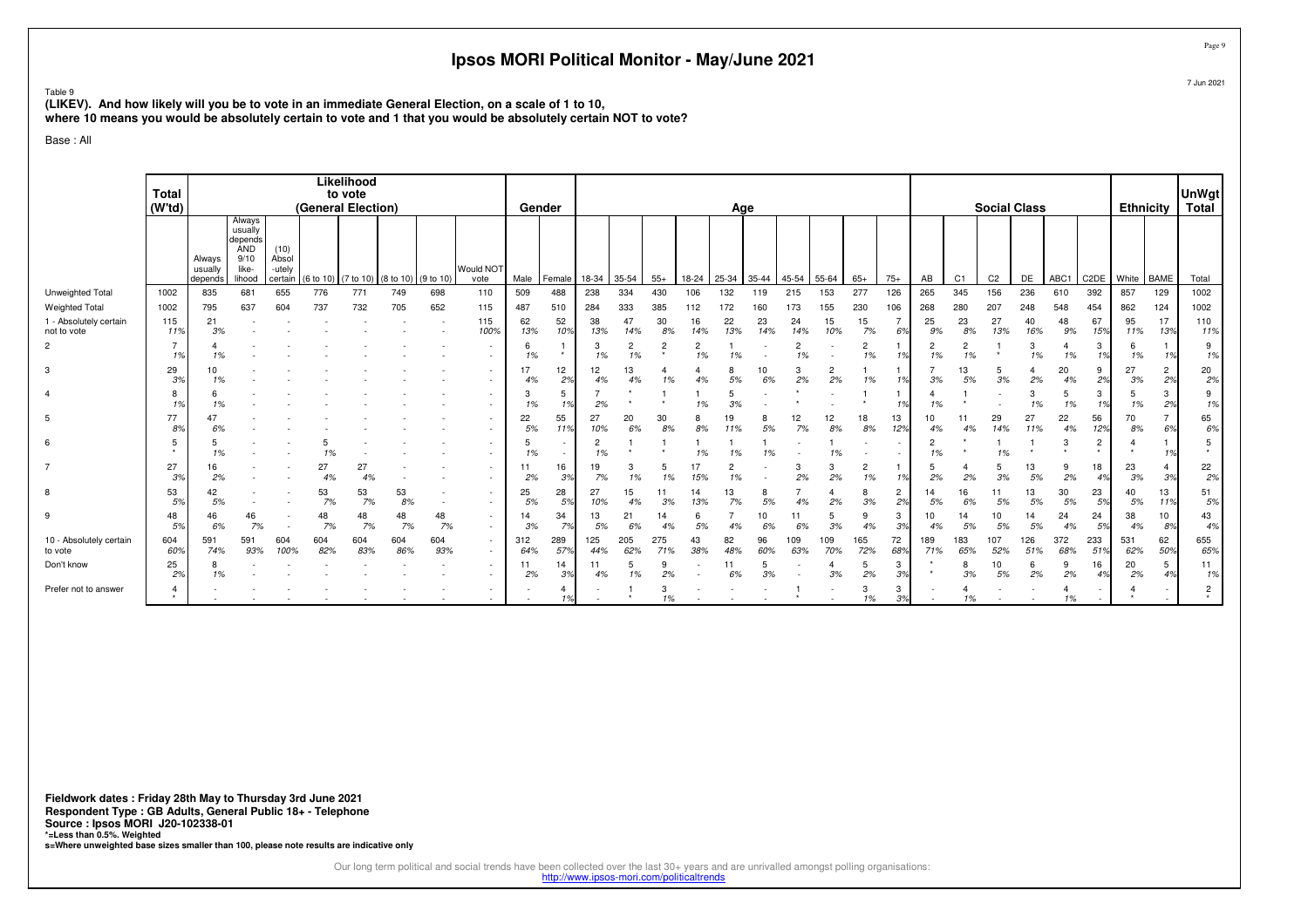Table 10

 **(LIKEV). And how likely will you be to vote in an immediate General Election, on a scale of 1 to 10,where 10 means you would be absolutely certain to vote and 1 that you would be absolutely certain NOT to vote?**

Base : All

|                                       | <b>Total</b><br>(Weighted) |            |            | Voting                |            |                           |                                     | <b>Working status</b>             | <b>Work sector</b>   |              |              | <b>Tenure</b>          |            |                                 |                        |               | <b>ONS Regions</b>         |                        |              |                | (2019 General Election) | Past vote  |                          |                          | Qualifications                        |            | <b>UnW</b><br>Tot. |
|---------------------------------------|----------------------------|------------|------------|-----------------------|------------|---------------------------|-------------------------------------|-----------------------------------|----------------------|--------------|--------------|------------------------|------------|---------------------------------|------------------------|---------------|----------------------------|------------------------|--------------|----------------|-------------------------|------------|--------------------------|--------------------------|---------------------------------------|------------|--------------------|
|                                       |                            | Con        | Lab        | LD                    | Not<br>Con | Not<br>Lab                | Full-time<br>Incl.<br>Self<br>Empl. | Not full-<br>time/Not work<br>ina | Public               | Private      | Mort<br>gage | Owned<br>out-<br>right | Renter     | Total<br>owner<br>occup<br>-ier | North<br>excl.<br>Scot | Mid-<br>lands | South<br>excl.<br>London l | Grea<br>-ter<br>London | Eng-<br>land | Scot           | Con                     | Lab        | LD                       | No<br>qualif<br>ications | Other<br>qualif<br>-ications Degree + |            |                    |
| Unweighted Total                      | 1002                       | 324        | 272        | 70                    | 479        | 531                       | 443                                 | 556                               | 186                  | 340          | 306          | 391                    | 287        | 697                             | 247                    | 274           | 218                        | 151                    | 838          | 112            | 330                     | 260        | 72                       | 163                      | 473                                   | 354        | 1002               |
| <b>Weighted Total</b>                 | 1002                       | 331        | 268        | 64                    | 461        | 524                       | 473                                 | 526                               | 100                  | 486          | 294          | 339                    | 361        | 633                             | 239                    | 310           | 229                        | 138                    | 867          | 86             | 337                     | 247        | 69                       | 190                      | 497                                   | 304        | 1002               |
| 1 - Absolutely certain<br>not to vote | 115<br>11%                 | 9<br>3%    | 10<br>4%   | $\overline{c}$<br>3%s | 13<br>3%   | 13<br>2%                  | 58<br>12%                           | 57<br>11%                         | 17<br>17%            | 42<br>9%     | 17<br>6%     | 32<br>9%               | 65<br>18%  | 49<br>8%                        | 35<br>15%              | 26<br>9%      | 27<br>12%                  | 17<br>12%              | 103<br>12%   | 9<br>10%       | 6<br>2%                 | 8<br>3%    | $\overline{2}$<br>$3%$ s | 33<br>18%                | 60<br>12%                             | 19<br>6%   | 110<br>11%         |
| $\overline{2}$                        | 1%                         | 1%         |            | -9                    |            | $\overline{2}$<br>$\star$ | 1%                                  | 3<br>1%                           | 1%                   | 5<br>1%      | 3<br>1%      | $\star$                | 3<br>1%    | 1%                              | 3<br>1%                | 2<br>1%       |                            | 1%                     | 1%           |                |                         | 1%         | $1\%$ s                  | 3<br>2%                  | 3<br>1%                               |            | 9<br>1%            |
| 3                                     | 29<br>3%                   | 1%         | 2%         | -S                    | 1%         | 5<br>1%                   | 15<br>3%                            | 14<br>3%                          | $\overline{c}$<br>2% | 22<br>5%     | 3%           | 1%                     | 16<br>5%   | 13<br>2%                        | 3<br>1%                | 13<br>4%      | 3%                         | 3<br>2%                | 27<br>3%     | 3<br>3%        | 5<br>2%                 | 3%         | -s                       |                          | 19<br>4%                              | 10<br>3%   | 20<br>2%           |
|                                       | 1%                         |            | 1%         | 2%s                   | 6<br>1%    | 5<br>10/                  | 1%                                  | 1%                                |                      | 6<br>1%      | 3<br>1%      | 3<br>1%                | 2<br>1%    | 5<br>1%                         |                        |               | 2%                         | 2<br>1%                | 8<br>1%      |                |                         | 3<br>1%    | $-S$                     |                          | 3<br>1%                               | 1%         | 9<br>1%            |
| 5                                     | 77<br>8%                   | 27<br>8%   | 4%         | 5<br>$8%$ s           | 23<br>5%   | 39<br>7%                  | 34<br>7%                            | 44<br>8%                          | 4%                   | 42<br>9%     | 18<br>6%     | 29<br>9%               | 30<br>8%   | 47<br>7%                        | 16<br>7%               | 17<br>6%      | 25<br>11%                  | 14<br>10%              | 69<br>8%     | 5<br>6%        | 30<br>9%                | 12<br>5%   | $\overline{2}$<br>$3%$ s | 16<br>8%                 | 46<br>9%                              | 16<br>5%   | 65<br>6%           |
| 6                                     |                            |            |            |                       | 1%         |                           | $\overline{4}$<br>1%                |                                   | 2<br>2%              | 2<br>$\star$ |              |                        | 1%         | $\star$                         | 2<br>1%                |               |                            |                        |              | 1 <sub>c</sub> | 2<br>1%                 | 1%         | $^*$ s                   | 1%                       |                                       |            | 5<br>$\star$       |
|                                       | 27<br>3%                   | 2%         | 3%         | 5<br>$8%$ s           | 17<br>4%   | 14<br>3%                  | 13<br>3%                            | 14<br>3%                          | 4%                   | 13<br>3%     | 3<br>1%      | 5<br>2%                | 18<br>5%   | 8<br>1%                         | 3%                     | 1%            | 4%                         | 6<br>4%                | 27<br>3%     |                | 3<br>1%                 | 6<br>3%    | 4<br>$6\%$ s             | 1%                       | 24<br>5%                              |            | 22<br>2%           |
| 8                                     | 53<br>5%                   | 12<br>4%   | 15<br>6%   | 10%s                  | 30<br>7%   | 27<br>5%                  | 27<br>6%                            | 25<br>5%                          | 5%                   | 26<br>5%     | 17<br>6%     | 9<br>3%                | 25<br>7%   | 26<br>4 <sup>°</sup>            | 11<br>5%               | 19<br>6%      | 4%                         | 5%                     | 47<br>5%     | 5<br>6%        | 15<br>4%                | 16<br>7%   | 4<br>$6\%$ s             | 12<br>7%                 | 26<br>5%                              | 14<br>5%   | 51<br>5%           |
| 9                                     | 48<br>5%                   | 18<br>5%   | 24<br>9%   | $\overline{c}$<br>3%s | 27<br>6%   | 22<br>4%                  | 16<br>3%                            | 32<br>6%                          | 3<br>3%              | 19<br>4%     | 19<br>7%     | 11<br>3%               | 18<br>5%   | 30<br>5%                        | 3<br>1%                | 23<br>7%      | 11<br>5%                   | 10<br>7%               | 41<br>5%     | 10/            | 18<br>5%                | 17<br>7%   | 4<br>$6\%$ s             | 5<br>3%                  | 28<br>6%                              | 11<br>4%   | 43<br>4%           |
| 10 - Absolutely certain<br>to vote    | 604<br>60%                 | 250<br>76% | 189<br>71% | 38<br>59%s            | 318<br>69% | 379<br>72%                | 291<br>62%                          | 311<br>59%                        | 63<br>62%            | 298<br>61%   | 197<br>67%   | 240<br>71%             | 164<br>46% | 437<br>69%                      | 148<br>62%             | 188<br>61%    | 130<br>57%                 | 76<br>55%              | 507<br>58%   | 62<br>72%      | 255<br>75%              | 172<br>70% | 48<br>70%s               | 101<br>53%               | 277<br>56%                            | 220<br>72% | 655<br>65%         |
| Don't know                            | 25<br>2%                   |            |            | 4<br>$6\%$ s          | 14<br>3%   | 15<br>3%                  | 6<br>1%                             | 18<br>3%                          |                      | 2%           | 2%           | 2<br>1%                | 15<br>4%   | 9<br>1%                         | 2%                     | 15<br>5%      | 3%                         |                        | 25<br>3%     |                | 2                       |            | 3<br>$4%$ s              | 12<br>6%                 | 8<br>2%                               | 5<br>2%    | 11<br>1%           |
| Prefer not to answer                  |                            |            |            | -9                    |            |                           |                                     | 3<br>1%                           |                      |              |              | 3<br>1%                |            | 3<br>$\star$                    | З<br>1%                |               |                            |                        |              |                |                         |            | -s                       | 3<br>2%                  |                                       |            | 2<br>$\star$       |

**Fieldwork dates : Friday 28th May to Thursday 3rd June 2021 Respondent Type : GB Adults, General Public 18+ - TelephoneSource : Ipsos MORI J20-102338-01 \*=Less than 0.5%. Weighted s=Where unweighted base sizes smaller than 100, please note results are indicative only**

Our long term political and social trends have been collected over the last 30+ years and are unrivalled amongst polling organisations:<br>http://www.ipsos-mori.com/politicaltrends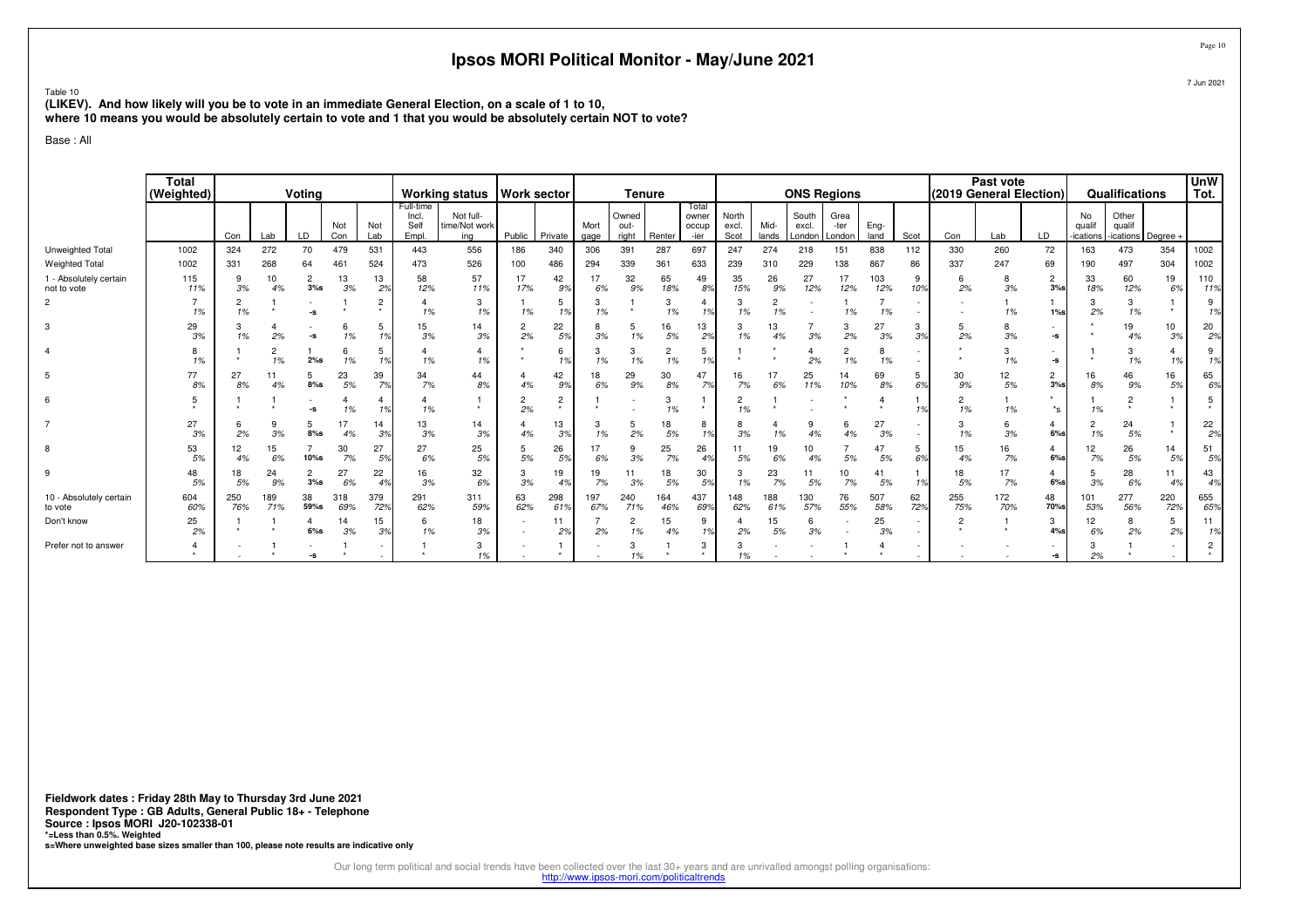Table 11

**(ECONOMY). Do you think that the general economic condition of the country will improve, stay the same, or get worse over the next 12 months?**

Base : All

|                       | <b>Total</b><br>(W'td) |                              |                                                                |                                    | (General Election)  | Likelihood<br>to vote |                        |            |                   |            | Gender      |            |            |            |           | Age        |           |            |           |            |           |            |            |                | <b>Social Class</b> |            |                   | <b>Ethnicity</b> |             | <b>UnWgt</b><br>Total |
|-----------------------|------------------------|------------------------------|----------------------------------------------------------------|------------------------------------|---------------------|-----------------------|------------------------|------------|-------------------|------------|-------------|------------|------------|------------|-----------|------------|-----------|------------|-----------|------------|-----------|------------|------------|----------------|---------------------|------------|-------------------|------------------|-------------|-----------------------|
|                       |                        | Always<br>usually<br>depends | Always<br>usually<br>depends<br>AND<br>9/10<br>like-<br>lihood | (10)<br>Absol<br>-utely<br>certain | (6 to 10) (7 to 10) |                       | 0) (8 to 10) (9 to 10) |            | Would NOT<br>vote | Male       | Female I    | 18-34      | 35-54      | $55+$      | 18-24     | 25-34      | 35-44     | $145 - 54$ | 55-64     | $65+$      | $75+$     | AB         | C1         | C <sub>2</sub> | DE                  | ABC1       | C <sub>2</sub> DE | White            | <b>BAME</b> | Total                 |
| Unweighted Total      | 1002                   | 835                          | 68                                                             | 655                                | 776                 | 771                   | 749                    | 698        | 110               | 509        | 488         | 238        | 334        |            | 106       | 32         | 119       |            | 153       | 277        | 126       | 265        | 345        | 56             | 236                 | 610        | 392               | 857              | 129         | 1002                  |
| <b>Weighted Total</b> | 1002                   | 795                          | 637                                                            | 604                                | 737                 | 732                   | 705                    | 652        | 115               | 487        | 510         | 284        | 333        | 385        | 112       | 172        | 160       | 173        | 155       | 230        | 106       | 268        | 280        | 207            | 248                 | 548        | 454               | 862              | 124         | 1002                  |
| Improve               | 528<br>53%             | 454<br>57%                   | 370<br>58%                                                     | 358<br>59%                         | 428<br>58%          | 426<br>58%            | 406<br>58%             | 377<br>58% | 35<br>30%         | 279<br>57% | 249<br>49°, | 143<br>50% | 144        | 242<br>63% | 62<br>56% | 81<br>47%  | 57<br>35% | 87<br>50%  | 92<br>59% | 150<br>65% | 73<br>69% | 156<br>589 | 143        | 54%            | 118<br>48%          | 299<br>55% | 230<br>519        | 471<br>55%       | 49<br>39%   | 523<br>52%            |
| Stay the same         | 126<br>13%             | 95<br>12%                    | 71<br>11%                                                      | 60<br>10%                          | 83<br>11%           | 83<br>11%             | 82<br>12%              | 73<br>11%  | 16<br>14%         | 63<br>13%  | 63<br>12%   | 48<br>17%  | 37<br>11%  | 42<br>11%  | 23<br>20% | 25<br>15%  | 18        | 19         | 20<br>13% | 22<br>9%   | 8%        | 29<br>11%  | '0%        | 33<br>16%      | 37<br>15%           | 57<br>10%  | 70<br>15%         | 103<br>12%       | 23<br>18%   | 123<br>12%            |
| Get worse             | 312<br>31%             | 226<br>28%                   | 184<br>29%                                                     | 175<br>29%                         | 209<br>28%          | 207<br>28%            | 201<br>29%             | 191<br>29% | 54<br>47%         | 134<br>27% | 174<br>34%  | 80<br>28%  | 145<br>44% | 86<br>22%  | 22<br>20% | 58<br>.34% | 83<br>52% | 62<br>36%  | 39<br>25% | 48<br>21%  | 19<br>18% | 78<br>29%  | 101<br>36% | 58<br>28%      | 75<br>30%           | 178<br>33% | 133<br>29'        | 265<br>31%       | 43<br>35%   | 321<br>32%            |
| Don't know            | 36<br>4%               | 20<br>3%                     | 2%                                                             | 2%                                 | 2%                  | 2%                    | 2%                     | 11<br>2%   | 10<br>9%          | 12<br>2%   | 24          | 13<br>5%   | 2%         |            |           |            |           | 3%         | 3%        | 10<br>4%   | Γo,       | 2%         |            |                | 7%                  | 14<br>3%   | 22                | 23<br>3%         | 89          | 35<br>3%              |
| Net improve           | 217<br>22%             | 228<br>29%                   | 186<br>29%                                                     | 183<br>30%                         | 219<br>30%          | 219<br>30%            | 204<br>29%             | 186<br>29% | $-19$<br>$-17%$   | 145<br>30% | 75<br>15%   | 63<br>22%  |            | 155<br>40% | 36%       | 14%        | $-27$     | 25<br>15%  | 53<br>34% | 102<br>45% | 54        | 29%        | 42<br>15%  | 54<br>26%      | 43<br>17%           | 120<br>22% | 96<br>21%         | 206<br>24%       | 4%          | 202<br>20%            |

Page 11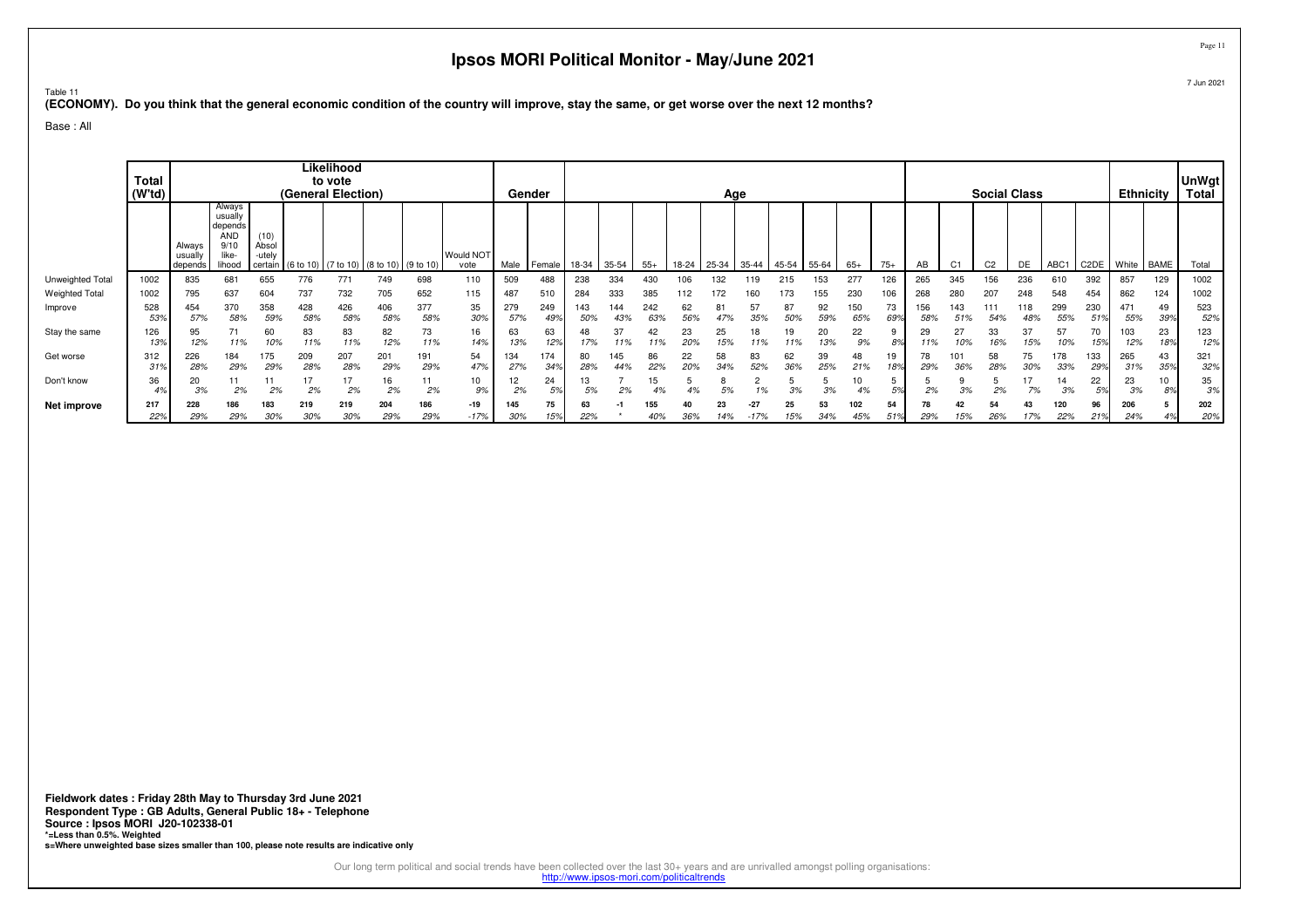Table 12

**(ECONOMY). Do you think that the general economic condition of the country will improve, stay the same, or get worse over the next 12 months?**

Base : All

|                       | Total<br>(Weighted) | Voting     |            |               |            |                        |                                     | <b>Working status</b>             | Work sector |            |              | Tenure                 |            |                         |                        |               |                          | <b>ONS Regions</b>     |              |           |            | Past vote<br>(2019 General Election) |               |                         | Qualifications                        |                      | <b>UnW</b><br>Tot. |
|-----------------------|---------------------|------------|------------|---------------|------------|------------------------|-------------------------------------|-----------------------------------|-------------|------------|--------------|------------------------|------------|-------------------------|------------------------|---------------|--------------------------|------------------------|--------------|-----------|------------|--------------------------------------|---------------|-------------------------|---------------------------------------|----------------------|--------------------|
|                       |                     | Con        | Lab        |               | Not<br>Con | Not<br>Lab             | Full-time<br>Incl.<br>Self<br>Empl. | Not full-<br>time/Not work<br>ina | Public      | Private    | Mort<br>gage | Owned<br>out-<br>riaht | Renter     | Total<br>owner<br>occup | North<br>excl.<br>Scot | Mid-<br>lands | South<br>excl.<br>London | Grea<br>-ter<br>London | Eng-<br>land | Scot      | Con        | Lab                                  | LD            | No<br>quali<br>ications | Other<br>qualif<br>-ications   Degree |                      |                    |
| Unweighted Total      | 1002                | 324        | 272        | 70            | 479        | 531                    | 443                                 | 556                               | 186         | 340        | 306          | 391                    | 287        | 697                     | 247                    | 274           | 218                      | 151                    | 838          | 112       | 330        | 260                                  | 72            | 163                     | 473                                   | 354                  | 1002               |
| <b>Weighted Total</b> | 1002                | 331        | 268        | 64            | 461        | 524                    | 473                                 | 526                               | 100         | 486        | 294          | 339                    | 361        | 633                     | 239                    | 310           | 229                      | 138                    | 867          | 86        | 337        | 247                                  | 69            | 190                     | 497                                   | 304                  | 1002               |
| Improve               | 528<br>53%          | 248<br>75% | 115<br>43% | 39<br>61%s    | 208<br>45% | 341<br>65 <sup>°</sup> | 252<br>53%                          | 275<br>52%                        | 42<br>42%   | 274<br>56% | 152<br>52%   | 217<br>64%             | 157<br>43% | 369<br>589              | 121<br>51%             | 185<br>60%    | 53%                      | 63<br>46%              | 456<br>53%   | 38<br>449 | 253<br>75% | 110<br>44%                           | 33<br>47%s    | 113<br>59%              | 243<br>49%                            | 169<br>56%           | 523<br>52%         |
| Stay the same         | 126<br>13%          | 9%         | 34<br>13%  | 14%s          | 62<br>14%  | 58<br>11%              | 54<br>11%                           | 73<br>14%                         | 14<br>14%   | 53<br>11%  | 33<br>11%    | 33<br>10%              | 58<br>16%  | 66<br>10%               | 21<br>9%               |               | 26<br>11%                | 20<br>14%              | 113<br>13%   | 11%       | 28<br>8%   | 27<br>11%                            | 14<br>20%s    | 25<br>13%               | 73<br>15%                             | 22<br>$\overline{z}$ | 123<br>12%         |
| Get worse             | 312<br>31%          | 13%        | 112<br>42% | 14<br>$22%$ s | 178<br>39% | 111<br>21%             | 154<br>33%                          | 156<br>30%                        | 40<br>40%   | 149        | 105<br>36%   | 79<br>23%              | 125<br>35% | 184<br>29%              | 87<br>36%              | 68<br>22%     | 73<br>32%                | 46<br>33%              | 263<br>30%   | 37<br>43% | 47<br>14%  | 110<br>45%                           | 21<br>$30%$ s | 41<br>22%               | 165<br>33%                            | 104<br>34%           | 321<br>32%         |
| Don't know            | 36<br>4%            | 3%         | 2%         | $3%$ s        | 12<br>3%   | 14<br>3%               | 13<br>3%                            | 22<br>4%                          | 4%          | 2%         | 1%           | 3%                     | 21         | 14<br>2%                |                        | 2%            | 4%                       | 7%                     | 34           | 2%        | 3%         |                                      | 3%            | 11<br>6%                | 15<br>3%                              | 9<br>00              | 35<br>3%           |
| Net improve           | 217<br>22%          | 203<br>61% |            | 25<br>39%s    |            | 230<br>44%             | 98<br>21%                           | 119<br>23%                        | 2%          | 125<br>26% | 47<br>16%    | 138<br>41%             | 32         | 185<br>29%              | 35<br>15%              | 117<br>38%    | 21%                      | 12%                    | 193<br>22%   |           | 206<br>61% |                                      | 17%s          | 72<br>38%               | 16%                                   | 65<br>21%            | 202<br>20%         |

Page 12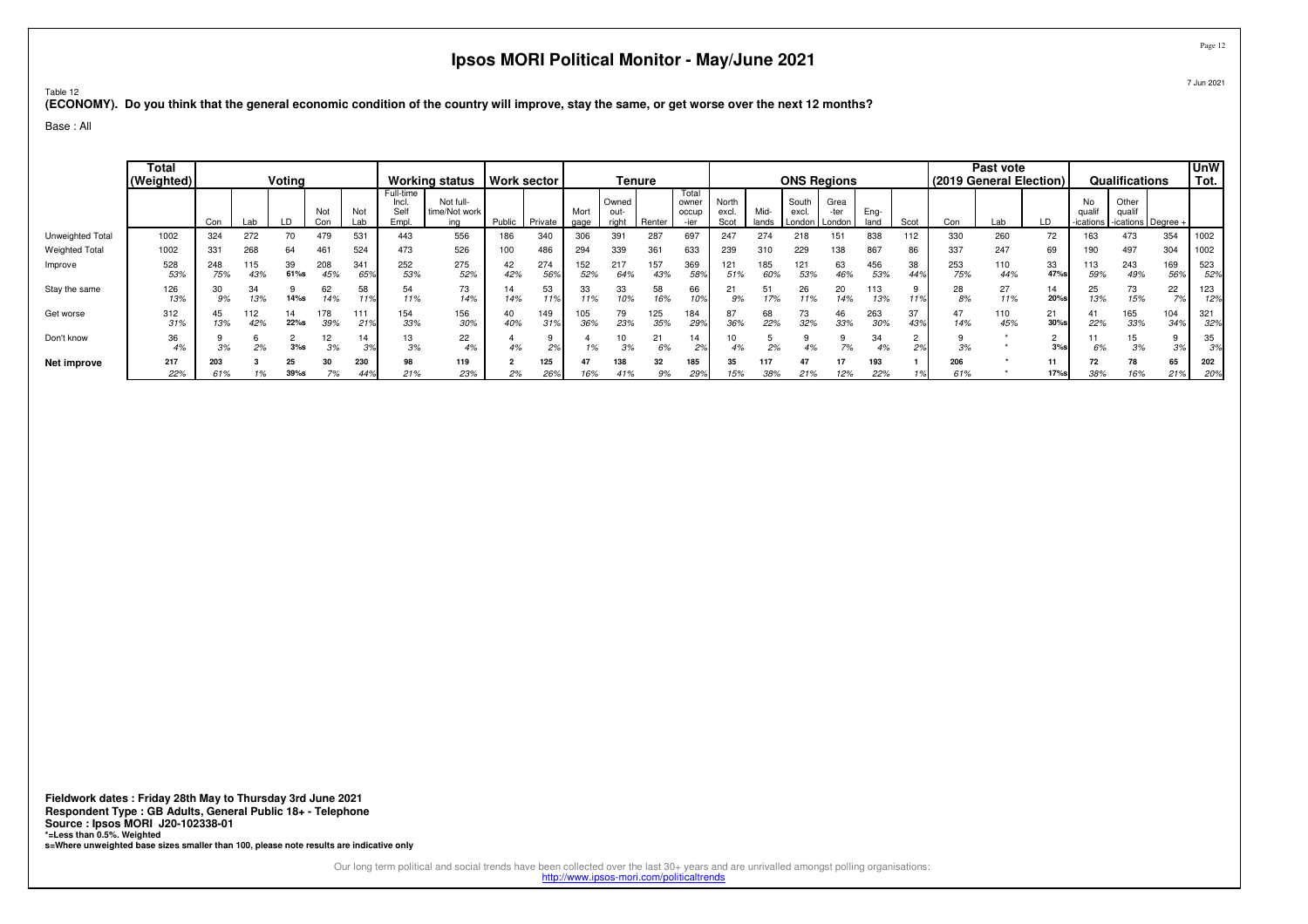### Table 13 **PLMMOD\_MAR2020Q9\_A. Overall, how well or badly do you think each of the following have handled the coronavirus outbreak so far?The Government**

Base : All

|                         | Total<br>(W'td) |                              |                                                                       |                                    | (General Election) | Likelihood<br>to vote |                                         |                          |                   |            | Gender     |           |           |            |           | Age       |           |           |                      |           |           |           |                | <b>Social Class</b> |           |            |            | <b>Ethnicity</b> |           | UnWgt<br>Total |
|-------------------------|-----------------|------------------------------|-----------------------------------------------------------------------|------------------------------------|--------------------|-----------------------|-----------------------------------------|--------------------------|-------------------|------------|------------|-----------|-----------|------------|-----------|-----------|-----------|-----------|----------------------|-----------|-----------|-----------|----------------|---------------------|-----------|------------|------------|------------------|-----------|----------------|
|                         |                 | Always<br>usually<br>depends | Always<br>usually<br>depends<br><b>AND</b><br>9/10<br>like-<br>lihood | (10)<br>Absol<br>-utely<br>certain |                    |                       | (6 to 10) (7 to 10) (8 to 10) (9 to 10) |                          | Would NOT<br>vote | Male       | Female     | 18-34     | 35-54     | $55+$      | 18-24     | $25-34$   | 35-44     | 45-54     | 55-64                | $65+$     | $75+$     | AB        | C1             | C <sub>2</sub>      | DE        | ABC1       | C2DE       | White BAME       |           | Total          |
| Unweighted Total        | 1002            | 835                          | 681                                                                   | 655                                | 776                | 771                   | 749                                     | 698                      | 110               | 509        | 488        | 238       | 334       | 430        |           | 32        | 119       | 215       |                      | 277       | 126       | 265       | 345            | 156                 | 236       | 610        | 392        | 857              | 129       | 1002           |
| Weighted Total          | 1002            | 795                          | 637                                                                   | 604                                | 737                | 732                   | 705                                     | 652                      | 115               | 487        | 510        | 284       | 333       | 385        | 112       |           | 160       |           | 155                  | 230       | 106       | 268       | 280            | 207                 | 248       | 548        | 454        | 862              | 124       | 1002           |
| Very well               | 147<br>15%      | 105<br>13%                   | 99<br>16%                                                             | 101<br>17%                         | 108<br>15%         | 108<br>15%            | 106<br>15%                              | 102<br>16%               | 17<br>15%         | 82<br>17%  | 65<br>13%  | 24<br>9%  | 48        | 74         |           |           |           | 33        | 27<br>18%            | 20%       | 19<br>18% | 21<br>8%  | 28<br>10%      | 45<br>22%           | 52<br>21% | 49<br>9%   | 97<br>219  | 131<br>15%       | 15<br>12% | 127<br>13%     |
| Fairly well             | 287<br>29%      | 230<br>29%                   | 186<br>29%                                                            | 170<br>28%                         | 216<br>29%         | 212<br>29%            | 205<br>29%                              | 189<br>29%               | 32<br>28%         | 126<br>26% | 160<br>31% | 61<br>22% | 88<br>26% | 138<br>36% | 23<br>21% | 38<br>22% | 27%       | 25%       | 46<br>29%            | 92<br>40% | 48<br>45% | 85<br>32% | 77<br>27%      | 64<br>31%           | 61<br>25% | 62<br>30%  | 125<br>28% | 253<br>29%       | 29<br>23% | 275<br>27%     |
| Neither well nor badly  | 163<br>16%      | 130<br>16%                   | 87<br>14%                                                             | 13%                                | 113<br>15%         | 113<br>15%            | 102<br>15%                              | 89<br>14%                | 14<br>13%         | 84<br>17%  | 79<br>15%  | 71<br>25% | 5         |            |           | 37<br>21% | 25        | 26<br>15% | 18<br>12%            | 23<br>10% | 16%       | 50<br>19% | 47             | 15%                 | 35<br>14% | 97<br>18%  | 66<br>15%  | 129<br>15%       | 31<br>25% | 170<br>17%     |
| Fairly badly            | 184<br>18%      | 159<br>20%                   | 117<br>18%                                                            | 19%                                | 142<br>19%         | 141<br>19%            | 134<br>19%                              | 121<br>19%               | 13<br>11%         | 72<br>15%  | 113<br>22% | 62<br>22% | 63<br>19% | 150/       | 25%       | 35<br>20% | 36<br>22% | 27        | 29<br>18%            | 31<br>13% | 13<br>12% | 18%       | 64<br>23%      | 27<br>13%           | 18%       | 20%        | 73<br>16%  | 155<br>18%       | 24<br>19% | 198<br>20%     |
| Very badly              | 203<br>20%      | 163<br>20%                   | 143<br>22%                                                            | 141<br>23%                         | 154<br>21%         | 153<br>21%            | 153<br>22%                              | 146<br>22%               | 32<br>28%         | 115<br>23% | 84<br>16%  | 58<br>21% | 82<br>25% | 63<br>16%  | 19%       | 37<br>22% | 39        | 43<br>25% | 34<br>22%            | 29<br>13% | 5<br>50   | 58<br>22% | 62<br>22%      | 37<br>18%           | 46<br>19% | 120<br>22% | 83<br>18%  | 176<br>20%       | 24<br>19% | 213<br>21%     |
| Don't know who they are | 3               |                              |                                                                       |                                    |                    |                       |                                         | $\overline{\phantom{a}}$ | 2<br>1%           |            |            |           |           |            | 1%        |           |           |           |                      | 1%        |           |           |                | 1%                  | 1%        |            |            |                  |           |                |
| Don't know              | 17<br>2%        | 1%                           | 3<br>1%                                                               | 1%                                 | 1%                 | 1%                    | 1%                                      | 1%                       | 4<br>3%           | 2%         | 8<br>2%    | 2%        |           | 9<br>2%    |           | 4%        |           |           | $\overline{2}$<br>1% | 3%        | 3<br>3%   | 3%        | $\overline{c}$ | 1%                  | 3%        | 2%         | 8<br>2%    | 16<br>2%         |           | 15<br>1%       |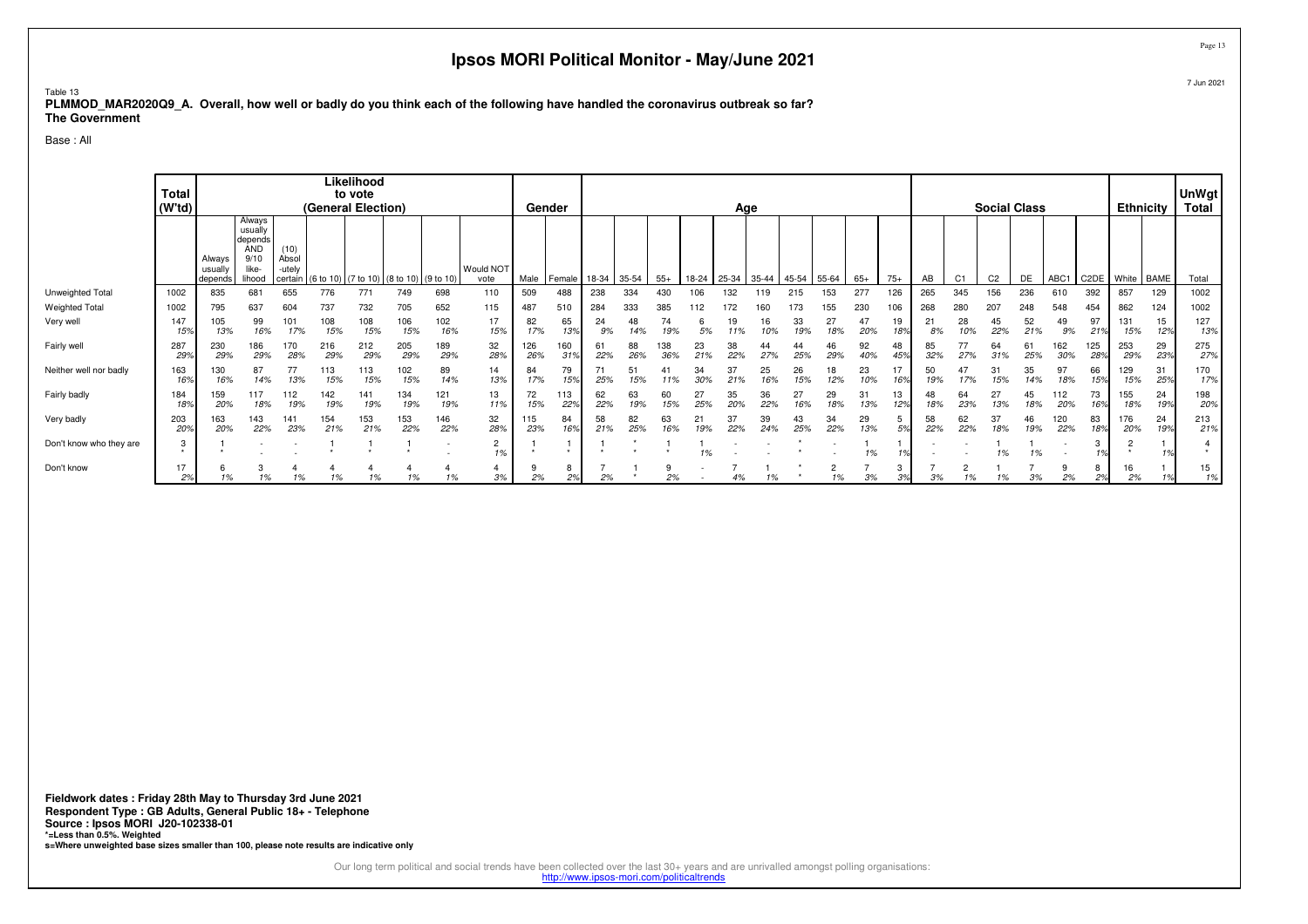### Table 14 **PLMMOD\_MAR2020Q9\_A. Overall, how well or badly do you think each of the following have handled the coronavirus outbreak so far?The Government**

Base : All

|                         | <b>Total</b><br>(Weighted) |            |           | Voting     |            |            |                                     | Working status   Work sector      |           |                          |              |                        | <b>Tenure</b> |                                 |                        |               | <b>ONS Regions</b>       |                        |              |                       | (2019 General Election) | Past vote |             |                           | Qualifications                          |           | <b>UnW</b><br>Tot. |
|-------------------------|----------------------------|------------|-----------|------------|------------|------------|-------------------------------------|-----------------------------------|-----------|--------------------------|--------------|------------------------|---------------|---------------------------------|------------------------|---------------|--------------------------|------------------------|--------------|-----------------------|-------------------------|-----------|-------------|---------------------------|-----------------------------------------|-----------|--------------------|
|                         |                            | Con        | Lab       | LD         | Not<br>Con | Not<br>Lab | Full-time<br>Incl.<br>Self<br>Empl. | Not full-<br>time/Not work<br>ina | Public    | Private                  | Mort<br>gage | Owned<br>out-<br>right | Renter        | Total<br>owner<br>occup<br>-ier | North<br>excl.<br>Scot | Mid-<br>lands | South<br>excl.<br>London | Grea<br>-ter<br>London | Eng-<br>land | Scot                  | Con                     | Lab       | LD          | No<br>qualif<br>-ications | Other<br>qualif<br>-ications   Degree - |           |                    |
| Unweighted Total        | 1002                       | 324        | 272       | 70         | 479        | 53         | 443                                 | 556                               | 186       | 340                      | 306          | 391                    | 287           | 697                             | 247                    | 274           | 218                      |                        | 838          | 112                   | 330                     | 260       | 72          | 163                       | 473                                     | 354       | 1002               |
| <b>Weighted Total</b>   | 1002                       | 331        | 268       | 64         | 461        | 524        | 473                                 | 526                               | 100       | 486                      | 294          | 339                    | 361           | 633                             | 239                    | 310           | 229                      | 138                    | 867          | 86                    | 337                     | 247       | 69          | 190                       | 497                                     | 304       | 1002               |
| Very well               | 147<br>15%                 | 88<br>26%  | 16<br>6%  | $7\%s$     | 22<br>5%   | 94<br>18%  | 49<br>10%                           | 97<br>19%                         | 8%        | 56<br>12%                | 27<br>9%     | 64<br>19%              | 55<br>15%     | 91<br>14%                       | 39<br>16%              | 60<br>19%     | 34<br>15%                | 12<br>8%               | 139<br>16%   | 2<br>3%               | 87<br>26%               | 16<br>7%  | $2%$ s      | 54<br>29%                 | 72<br>14%                               | 20<br>6%  | 127<br>13%         |
| Fairly well             | 287<br>29%                 | 151<br>46% | 47<br>18% | 26%s       | 88<br>19%  | 193<br>37% | 123<br>26%                          | 164<br>31%                        | 29<br>29% | 136<br>28%               | 79<br>27%    | 114<br>34%             | 89<br>25%     | 194<br>319                      | 72<br>30%              | 95<br>31%     | 63<br>27%                | 32<br>23%              | 247<br>28%   | 25<br>29%             | 149<br>44%              | 38<br>15% | <b>12%s</b> | 55<br>29%                 | 148<br>30%                              | 79<br>26% | 275<br>27%         |
| Neither well nor badly  | 163<br>16%                 | 62<br>19%  | 37<br>14% | 17%s       | 65<br>14%  | 90<br>179  | 96<br>20%                           | 66<br>13%                         | 13<br>13% | 95<br>20%                | 56<br>19%    | 50<br>15%              | 55<br>15%     | 107<br>179                      | 37<br>16%              |               |                          | 24<br>17%              | 145<br>17%   |                       | 61<br>18%               | 36<br>14% | 14<br>20%s  | 25<br>13%                 | 83<br>17%                               | 49<br>16% | 170<br>17%         |
| Fairly badly            | 184<br>18%                 | 19<br>6%   | 76<br>28% | 18<br>28%s | 133<br>29% | 76<br>149  | 93<br>20%                           | 89<br>17%                         | 22<br>22% | 96<br>20%                | 68<br>23%    | 43<br>13%              | 72<br>20%     | 111<br>18%                      | 41<br>17%              | 52<br>17%     | 37<br>16%                | 32<br>23%              | 150<br>17%   | 22<br>25 <sup>9</sup> | 22<br>6%                | 63<br>26% | 25<br>36%s  | 25<br>13%                 | 86<br>17%                               | 73<br>24% | 198<br>20%         |
| Very badly              | 203<br>20%                 | 3%         | 92<br>34% | 14<br>21%s | 150<br>33% | 68<br>13%  | 105<br>22%                          | 97<br>18%                         | 27<br>27% | 98<br>20%                | 60<br>21%    | 61<br>18%              | 80<br>22%     | 121<br>19%                      | 47<br>20%              | 48<br>15%     | 47<br>20%                | 36<br>26%              | 168<br>19%   | 25<br>29%             | 16<br>5%                | 92<br>37% | 20<br>30%s  | 25<br>13%                 | 97<br>19%                               | 81<br>27% | 213<br>21%         |
| Don't know who they are |                            |            |           |            |            |            |                                     | 3                                 |           | $\overline{\phantom{a}}$ |              |                        |               |                                 |                        |               |                          |                        |              |                       |                         |           | $\sim$      |                           |                                         |           |                    |
| Don't know              | 17<br>2%                   |            |           | $1%$ s     | 1%         |            | 2%                                  | 10<br>2%                          |           |                          |              | 2%                     | 2%            |                                 |                        | 2%            | 3%                       |                        | 16<br>2%     |                       |                         |           |             | 3%                        | 2%                                      |           | 15<br>1%           |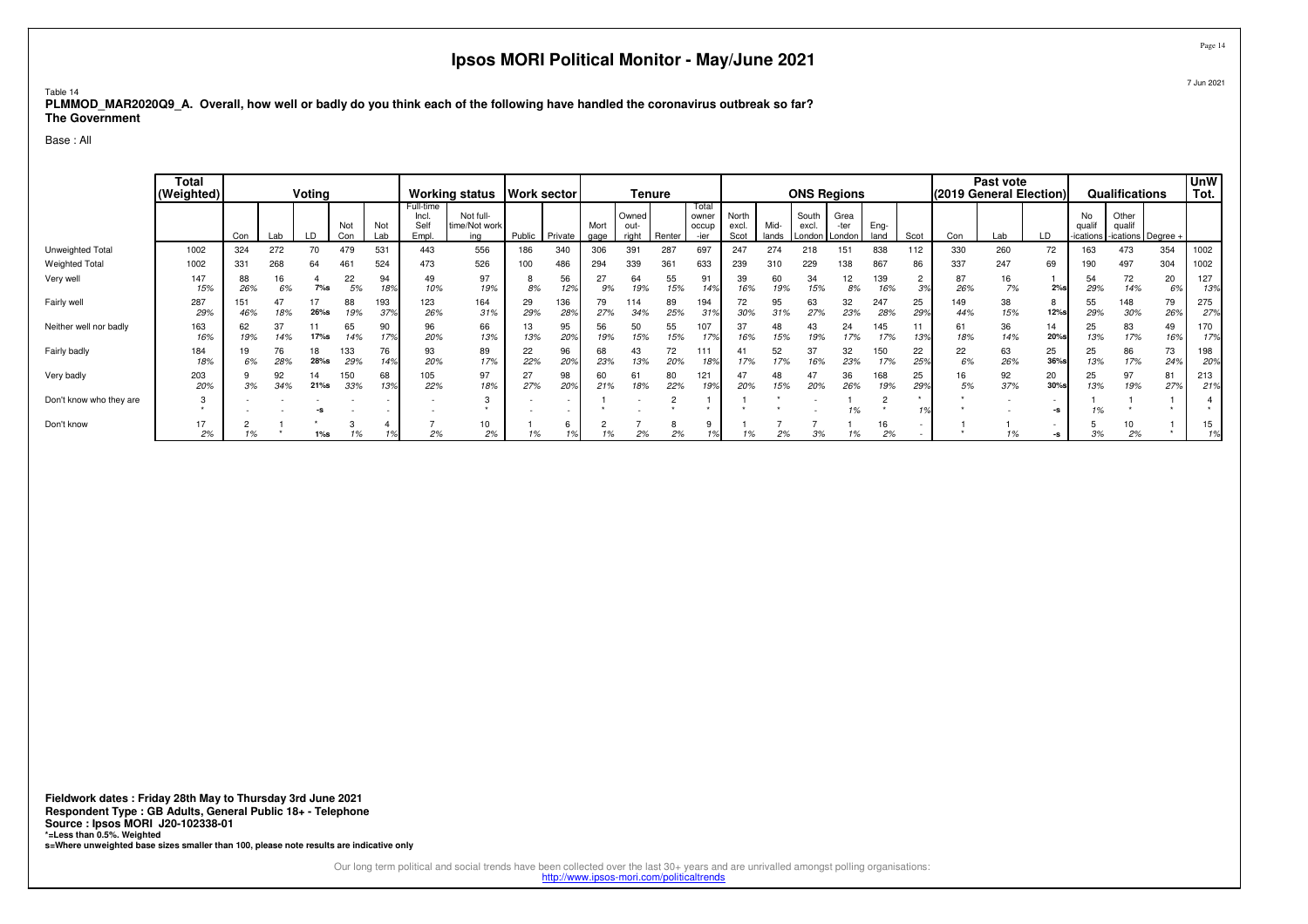### Table 15 **PLMMOD\_MAR2020Q9\_B. Overall, how well or badly do you think each of the following have handled the coronavirus outbreak so far?Boris Johnson**

Base : All

|                         | Total<br>(W'td) |                             |                                                                       |                                    | (General Election) | Likelihood<br>to vote |                                 |            |                   | Gender     |            |           |           |            |           | Age               |           |               |           |           |           |           |                | <b>Social Class</b> |           |                  |                   | <b>Ethnicity</b> |           | <b>UnWgt</b><br>Total |
|-------------------------|-----------------|-----------------------------|-----------------------------------------------------------------------|------------------------------------|--------------------|-----------------------|---------------------------------|------------|-------------------|------------|------------|-----------|-----------|------------|-----------|-------------------|-----------|---------------|-----------|-----------|-----------|-----------|----------------|---------------------|-----------|------------------|-------------------|------------------|-----------|-----------------------|
|                         |                 | Always<br>usuall<br>depends | Always<br>usually<br>depends<br><b>AND</b><br>9/10<br>like-<br>lihood | (10)<br>Absol<br>-utely<br>certain | (6 to 10)          |                       | $(7 to 10)$ (8 to 10) (9 to 10) |            | Would NOT<br>vote | Male       | Female     | 18-34     | 35-54     | $55+$      |           | 18-24 25-34 35-44 |           | $45-54$ 55-64 |           | $65+$     | $75+$     | AB        | C <sub>1</sub> | C <sub>2</sub>      | DE        | ABC <sub>1</sub> | C <sub>2</sub> DE | White BAME       |           | Total                 |
| Unweighted Total        | 1002            | 835                         | 681                                                                   | 655                                | 776                | 771                   | 749                             | 698        | 110               | 509        | 488        | 238       | 334       | 430        | 106       | 132               | 19        | 215           | 153       | 277       | 126       | 265       | 345            | 156                 | 236       | 610              | 392               | 857              | 129       | 1002                  |
| <b>Weighted Total</b>   | 1002            | 795                         | 637                                                                   | 604                                | 737                | 732                   | 705                             | 652        | 115               | 487        | 510        | 284       | 333       | 385        | 112       |                   |           | 173           | 155       | 230       | 106       | 268       | 280            | 207                 | 248       | 548              | 454               | 862              | 124       | 1002                  |
| Very well               | 184<br>18%      | 133                         | 120<br>19%                                                            | 121<br>20%                         | 135<br>18%         | 133<br>18%            | 130<br>18%                      | 124<br>19% | 20<br>18%         | 93<br>19%  | 91<br>18%  | 33<br>12% | 54<br>16% | 97<br>25%  | 6<br>6%   | 27<br>16%         | 10%       | 37<br>21%     | 31<br>20% | 66<br>29% | 28<br>269 | 35<br>13% | 33<br>12%      | 56<br>27%           | 60<br>24% | 68<br>12%        | 116<br>26%        | 162<br>19%       | 17<br>14% | 155<br>15%            |
| Fairly well             | 254<br>25%      | 204<br>26%                  | 159<br>25%                                                            | 148<br>24%                         | 184<br>25%         | 183<br>25%            | 176<br>25%                      | 165<br>25% | 28<br>25%         | 112<br>23% | 141<br>28% | 62<br>22% | 71<br>21% | 121<br>31% | 29<br>26% | 33<br>20%         | 33<br>21% | 38<br>22%     | 40<br>26% | 81<br>35% | 44        | 26%       | 68<br>24%      | 55<br>27%           | 60<br>24% | 139<br>25%       | 116<br>25%        | 228<br>26%       | 23<br>19% | 246<br>25%            |
| Neither well nor badly  | 149<br>15%      | 127<br>16%                  | 77<br>12%                                                             | 64<br>11%                          | 104<br>14%         | 104<br>14%            | 96<br>14%                       | 78<br>12%  | 9<br>8%           | 83<br>17%  | 66<br>13%  | 60<br>21% | 52<br>16% | 37<br>10%  | 28<br>25% | 32<br>19%         | 31<br>20% | 21<br>12%     | 14<br>9%  | 23<br>10% | 8%        | 46<br>17% | 49<br>17%      | 24<br>12%           | 31<br>12% | 94<br>17%        | 55<br>12%         | 121<br>14%       | 28<br>22% | 139<br>14%            |
| Fairly badly            | 154<br>15%      | 126<br>16%                  | 95<br>15%                                                             | 90<br>15%                          | 121<br>16%         | 118<br>16%            | 110<br>16%                      | 98<br>15%  | 16<br>14%         | 60<br>12%  | 94<br>18%  | 54<br>19% | 53<br>16% | 47<br>12%  | 27<br>24% | 27<br>16%         | 26<br>16% | 15%           | 25<br>16% | 22<br>10% | 11        | 39<br>14% | 50<br>18%      | 21                  | 44<br>18% | 89<br>16%        | 65<br>14%         | 128<br>15%       | 22<br>18% | 176<br>18%            |
| Very badly              | 244<br>24%      | 201<br>25%                  | 182<br>29%                                                            | 178<br>29%                         | 191<br>26%         | 191<br>26%            | 190<br>27%                      | 185<br>28% | 34<br>30%         | 129<br>26% | 111<br>22% | 68<br>24% | 99<br>30% | 78<br>20%  | 23<br>20% | 26%               | 32%       | 28%           | 43<br>28% | 34<br>15% | 10<br>9%  | 68<br>25% | 79<br>28%      | 49<br>24%           | 49<br>20% | 146<br>27%       | 98<br>22%         | 207<br>24%       | 34<br>28% | 272<br>27%            |
| Don't know who they are | $\overline{2}$  |                             |                                                                       |                                    |                    |                       |                                 |            | 2<br>1%           |            |            |           |           |            |           |                   |           |               |           |           |           |           |                |                     |           |                  |                   |                  |           |                       |
| Don't know              | 15<br>1%        | 1%                          |                                                                       |                                    |                    | 3                     |                                 | 3          | 5<br>5%           | 2%         | 6          | 2%        | 1%        | 1%         |           | 4%                | 2%        | 1%            |           | 3<br>1%   |           | 10<br>4%  |                |                     | 1%        | 11<br>2%         | 1%                | 15<br>2%         |           | 12<br>1%              |

**Fieldwork dates : Friday 28th May to Thursday 3rd June 2021 Respondent Type : GB Adults, General Public 18+ - TelephoneSource : Ipsos MORI J20-102338-01 \*=Less than 0.5%. Weighted s=Where unweighted base sizes smaller than 100, please note results are indicative only**

Our long term political and social trends have been collected over the last 30+ years and are unrivalled amongst polling organisations:<br>http://www.ipsos-mori.com/politicaltrends

Page 15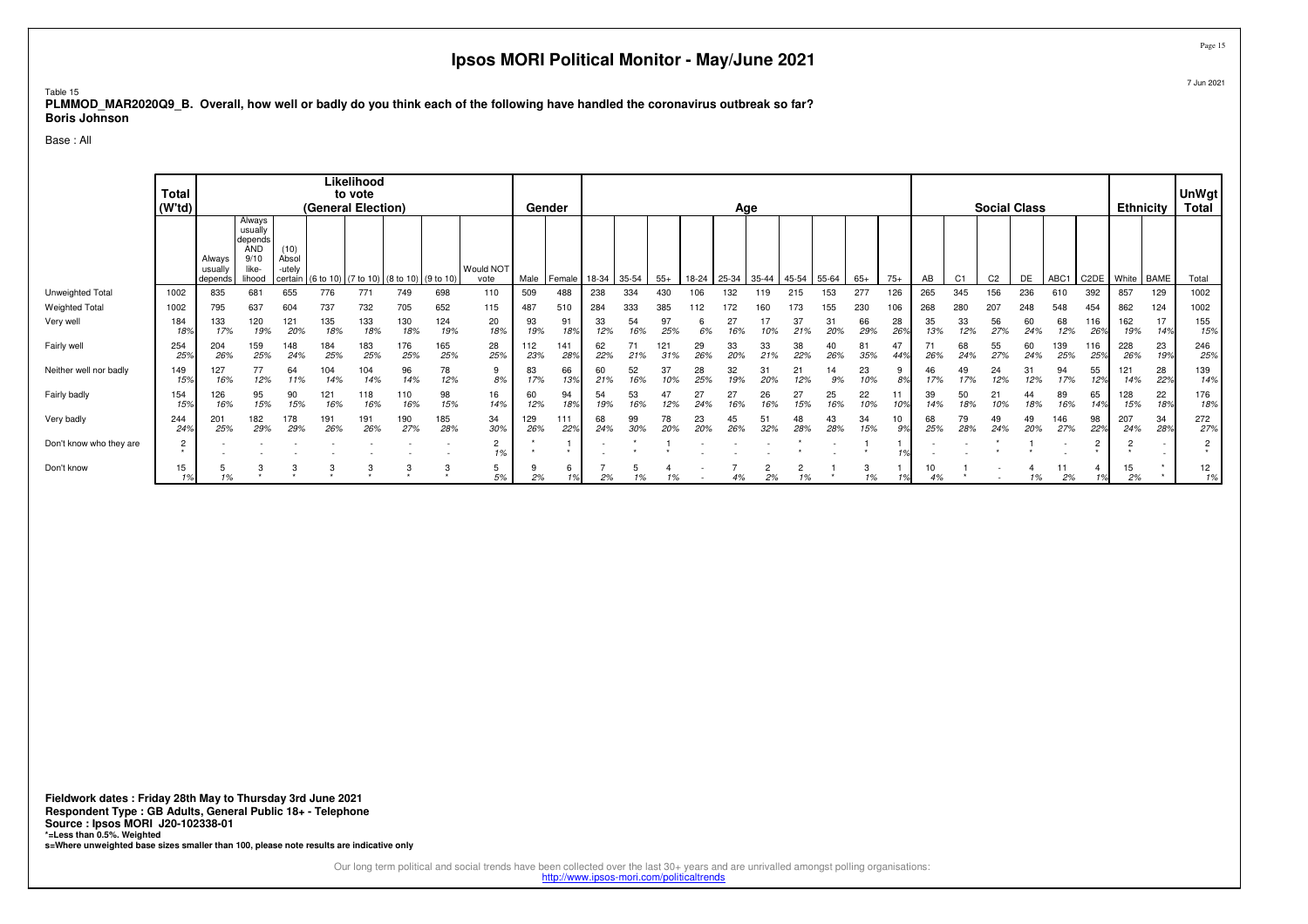### Table 16 **PLMMOD\_MAR2020Q9\_B. Overall, how well or badly do you think each of the following have handled the coronavirus outbreak so far?Boris Johnson**

Base : All

|                         | Total<br>(Weighted) |            |           | Voting                |            |            |                                     | Working status   Work sector      |           |                          |              |                        | <b>Tenure</b> |                                 |                        |               |                | <b>ONS Regions</b>              |              |                       | (2019 General Election) | Past vote  |              |                                    | Qualifications                        |            | <b>UnW</b><br>Tot. |
|-------------------------|---------------------|------------|-----------|-----------------------|------------|------------|-------------------------------------|-----------------------------------|-----------|--------------------------|--------------|------------------------|---------------|---------------------------------|------------------------|---------------|----------------|---------------------------------|--------------|-----------------------|-------------------------|------------|--------------|------------------------------------|---------------------------------------|------------|--------------------|
|                         |                     | Con        | Lab       | LD                    | Not<br>Con | Not<br>Lab | Full-time<br>Incl.<br>Selt<br>Empl. | Not full-<br>time/Not work<br>ina | Public    | Private                  | Mort<br>gage | Owned<br>out-<br>right | Renter        | Total<br>owner<br>occup<br>-ier | North<br>excl.<br>Scot | Mid-<br>lands | South<br>excl. | Grea<br>-ter<br>London   London | Eng-<br>land | Scot                  | Con                     | Lab        | LD           | No<br>qualif<br>-ications <b>I</b> | Other<br>qualif<br>-ications Degree + |            |                    |
| Unweighted Total        | 1002                | 324        | 272       | 70                    | 479        | 531        | 443                                 | 556                               | 186       | 340                      | 306          | 391                    | 287           | 697                             | 247                    | 274           | 218            | 151                             | 838          | 112                   | 330                     | 260        | 72           | 163                                | 473                                   | 354        | 1002               |
| <b>Weighted Total</b>   | 1002                | 331        | 268       | 64                    | 461        | 524        | 473                                 | 526                               | 100       | 486                      | 294          | 339                    | 361           | 633                             | 239                    | 310           | 229            | 138                             | 867          | 86                    | 337                     | 247        | 69           | 190                                | 497                                   | 304        | 1002               |
| Very well               | 184<br>18%          | 109<br>33% | 18<br>7%  | $\sim$<br>P<br>$5%$ s | 24<br>5%   | 115<br>22% | 55<br>12%                           | 129<br>25%                        | 12<br>12% | 71<br>15%                | 33<br>11%    | 80<br>23%              | 71<br>20%     | 113<br>18%                      | 48<br>20%              | 72<br>23%     | 50<br>22%      | 13<br>9%                        | 173<br>20%   | $\Omega$<br>∠<br>3%   | 113<br>33%              | 19<br>8%   | $1\%$ s      | 55<br>29%                          | 97<br>20%                             | 29<br>9%   | 155<br>15%         |
| Fairly well             | 254<br>25%          | 141<br>43% | 39<br>15% | 18<br>28%s            | 78<br>17%  | 181<br>34% | 122<br>26%                          | 132<br>25%                        | 20<br>20% | 125<br>26%               | 66<br>22%    | 103<br>30%             | 84<br>23%     | 169<br>27%                      | 65<br>27%              | 76<br>25%     | 63<br>28%      | 33<br>24%                       | 226<br>26%   | 17<br>20°             | 132<br>39%              | 24<br>10%  | 10<br>14%s   | 64<br>34%                          | 123<br>25%                            | 63<br>21%  | 246<br>259         |
| Neither well nor badly  | 149<br>15%          | 45<br>14%  | 44<br>16% | 20%s                  | 72<br>16%  | 73<br>14%  | 84<br>18%                           | 66<br>12%                         | 10%       | 96<br>20%                | 51<br>17%    | 45<br>13%              | 53<br>15%     | 96<br>15%                       | 34<br>14%              | 57<br>19%     | 23             | 23<br>17%                       | 130<br>15%   | 12<br>14 <sup>°</sup> | 46<br>14%               | 48<br>19%  | 10<br>14%s   | 21<br>11%                          | 79<br>16%                             | 45<br>15%  | 139<br>14%         |
| Fairly badly            | 154<br>15%          | 20<br>6%   | 48<br>18% | 18<br>28%s            | 96<br>21%  | 69<br>13%  | 77<br>16%                           | 76<br>14%                         | 21%       | 74<br>15%                | 59<br>20%    | 36<br>11%              | 56<br>16%     | 96<br>15%                       | 31<br>13%              | 47<br>15%     | 25<br>11%      | 33<br>24%                       | 126<br>15%   | 18<br>21 <sup>9</sup> | 27<br>8%                | 41<br>16%  | 27<br>38%s   | 18<br>10%                          | 81<br>16%                             | 55<br>18%  | 176<br>18%         |
| Very badly              | 244<br>24%          | 14<br>4%   | 17<br>43% | 12<br>18%s            | 187<br>40% | 84<br>16%  | 127<br>27%                          | 116<br>22%                        | 34<br>34% | 111<br>23%               | 80<br>27%    | 72<br>21%              | 89<br>25%     | 152<br>249                      | 58<br>24%              | 50<br>16%     | 63<br>28%      | 37<br>27%                       | 196<br>23%   | 36<br>42%             | 19<br>6%                | 113<br>46% | 23<br>33%s   | 27<br>14%                          | 109<br>22%                            | 107<br>35% | 272<br>27%         |
| Don't know who they are | $\overline{2}$      |            |           |                       |            |            |                                     | $\overline{2}$                    |           | $\overline{\phantom{a}}$ |              |                        |               |                                 |                        |               |                |                                 |              |                       |                         |            | $\sim$<br>-S |                                    |                                       |            |                    |
| Don't know              | 15<br>1%            |            | 101       | $1\%$ s               | 1%         |            | 2%                                  | 1%                                | 2%        | 2%                       | 2%           |                        | O<br>2%       |                                 | c<br>1%                | 2%            | 2%             |                                 | 13<br>2%     |                       |                         |            | -S           |                                    | 2%                                    | 5<br>2%    | 12                 |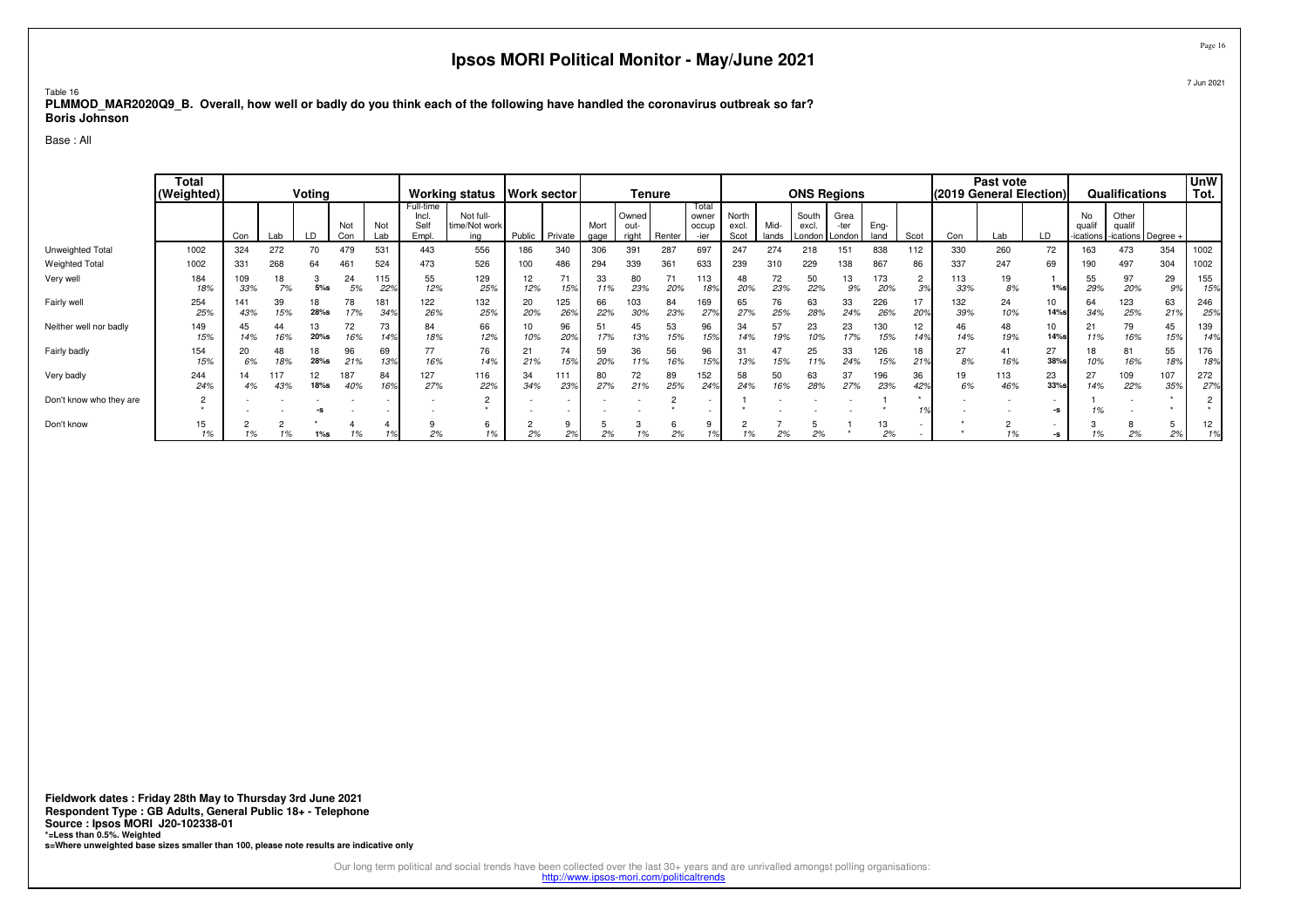### Table 17

 **PLMMOD\_MAR2020Q9\_D. Overall, how well or badly do you think each of the following have handled the coronavirus outbreak so far?Rishi Sunak, Chancellor of the Exchequer**

Base : All

|                         | Total<br>(W'td)        |                              |                                                                       |                                    |            | Likelihood<br>to vote<br>(General Election) |                                 |            |                          |            | Gender                |           |            |            |           | Age       |           |             |           |           |           |            |                | <b>Social Class</b> |           |            |                   |            | <b>Ethnicity</b> | <b>UnWgt</b><br>Total |
|-------------------------|------------------------|------------------------------|-----------------------------------------------------------------------|------------------------------------|------------|---------------------------------------------|---------------------------------|------------|--------------------------|------------|-----------------------|-----------|------------|------------|-----------|-----------|-----------|-------------|-----------|-----------|-----------|------------|----------------|---------------------|-----------|------------|-------------------|------------|------------------|-----------------------|
|                         |                        | Always<br>usually<br>depends | Always<br>usually<br>depends<br><b>AND</b><br>9/10<br>like-<br>lihood | (10)<br>Absol<br>-utely<br>certain | (6 to 10)  |                                             | $(7 to 10)$ (8 to 10) (9 to 10) |            | <b>Would NOT</b><br>vote | Male       | Female                | 18-34     | 35-54      | $55+$      | 18-24     | 25-34     | $35 - 44$ | 45-54 55-64 |           | $65+$     | $75+$     | AB         | C <sub>1</sub> | C <sub>2</sub>      | DE        | ABC1       | C <sub>2</sub> DE | White BAME |                  | Total                 |
| Unweighted Total        | 1002                   | 835                          | 681                                                                   | 655                                | 776        | 771                                         | 749                             | 698        | 110                      | 509        | 488                   | 238       | 334        | 43C        |           | 32        |           | 215         | 153       | 277       | 126       | 265        | 345            | 156                 | 236       | 610        | 392               | 857        | 129              | 1002                  |
| <b>Weighted Total</b>   | 1002                   | 795                          | 637                                                                   | 604                                | 737        | 732                                         | 705                             | 652        | 115                      | 487        | 510                   | 284       | 333        | 385        | 112       | 172       |           |             | 155       | 230       | 106       | 268        | 280            | 207                 | 248       | 548        | 454               | 862        | 124              | 1002                  |
| Very well               | 209<br>21 <sup>6</sup> | 195<br>25%                   | 169<br>27%                                                            | 156<br>26%                         | 187<br>25% | 185<br>25%                                  | 179<br>25%                      | 169<br>26% | 13<br>11%                | 121<br>25% | 87<br>17%             | 39<br>14% | 59<br>18%  | 111<br>29% | 7%        | 30        | 27<br>17% | 33<br>19%   | 39<br>25% | 71<br>31% | 28<br>26% | 56<br>21%  | 54<br>19%      | 52<br>25%           | 47<br>19% | 110<br>20% | 99<br>22%         | 182<br>21% | 23<br>18%        | 216<br>22%            |
| Fairly well             | 299<br>$30^\circ$      | 254<br>32%                   | 214<br>34%                                                            | 204<br>34%                         | 242<br>33% | 241<br>33%                                  | 233<br>33%                      | 218<br>33% | 14<br>12%                | 156<br>32% | 143<br>289            | 71<br>25% | 105<br>31% | 122<br>32% | 2.<br>19% | 50<br>29% | 52<br>33% | 53<br>30%   | 46<br>30% | 76<br>33% | 37<br>35% | 104<br>39% | 91<br>32%      | 63<br>30%           | 41<br>17% | 195<br>36% | 104<br>23%        | 269<br>31% | 27<br>22%        | 304<br>30%            |
| Neither well nor badly  | 139<br>149             | 119<br>15%                   | 91<br>14%                                                             | 82<br>14%                          | 104<br>14% | 104<br>14%                                  | 101<br>14%                      | 92<br>14%  | 9<br>8%                  | 64<br>13%  | 75<br>15%             | 34<br>12% | 68<br>21%  | 37<br>10%  |           | 18        | 39<br>24% | 29          | 22<br>14% | 15<br>7%  | 4%        | 37<br>14%  | 48<br>17%      | 24<br>12%           | 30<br>12% | 85<br>15%  | 54<br>12%         | 113<br>13% | 20<br>16%        | 151<br>15%            |
| Fairly badly            | 86<br>9%               | 67<br>8%                     | 49<br>8%                                                              | 47<br>8%                           | 58<br>8%   | 58<br>8%                                    | 56<br>8%                        | 49<br>8%   | 14<br>12%                | 24<br>5%   | 62<br>129             | 31<br>11% | 9%         | 24         |           |           |           | 13<br>8%    | 14<br>9%  | 10<br>4%  | n<br>69   | 6%         | 33<br>12%      | 8%                  | 19<br>8%  | 50<br>9%   | 36<br>8%          | 69<br>8%   | 14%              | 92<br>9%              |
| Very badly              | 72                     | 47<br>6%                     | 39<br>6%                                                              | 40<br>7%                           | 44<br>6%   | 44<br>6%                                    | 43<br>6%                        | 41<br>6%   | 24<br>21%                | 43<br>9%   | 26<br>5%              | 19<br>7%  | 23<br>7%   | 30<br>8%   | 7%        |           | 5%        | 15<br>9%    | 15        | 15<br>7%  | 10        | 6%         | 20<br>7%       | 10<br>5%            | 26<br>11% | 36<br>7%   | 36<br>89          | 59<br>7%   | 9%               | 67<br>7%              |
| Don't know who they are | 116<br>12%             | 68<br>8%                     | 42<br>7%                                                              | 43<br>7%                           | 65<br>9%   | 64<br>9%                                    | 59<br>8%                        | 49<br>8%   | 28<br>24%                | 10%        | 69<br>14 <sup>°</sup> | 61<br>22% | 8%         | 28<br>7%   | 36%       | 12%       |           | 16<br>9%    | 8<br>5%   | 20<br>9%  | 15<br>14% | 19<br>7%   | 24<br>9%       | 25<br>12%           | 47<br>19% | 44<br>8%   | 73<br>16%         | 94<br>11%  | 22<br>18%        | 102<br>10%            |
| Don't know              | 81<br>8%               | 6%                           | 32<br>5%                                                              | 33<br>5%                           | 38<br>5%   | 38<br>5%                                    | 35<br>5%                        | 34<br>5%   | 14<br>12%                | 34<br>7%   | 47<br>9%              | 28<br>10% | 19<br>6%   | 33<br>9%   | 7%        | 12%       | 3%        | 14<br>8%    | 7%        | 22<br>10% | 15<br>14% | 6%         |                | 16<br>8%            | 37<br>15% | 28<br>5%   | 53<br>12%         | 75<br>9%   | 3%               | 70<br>7%              |

Page 17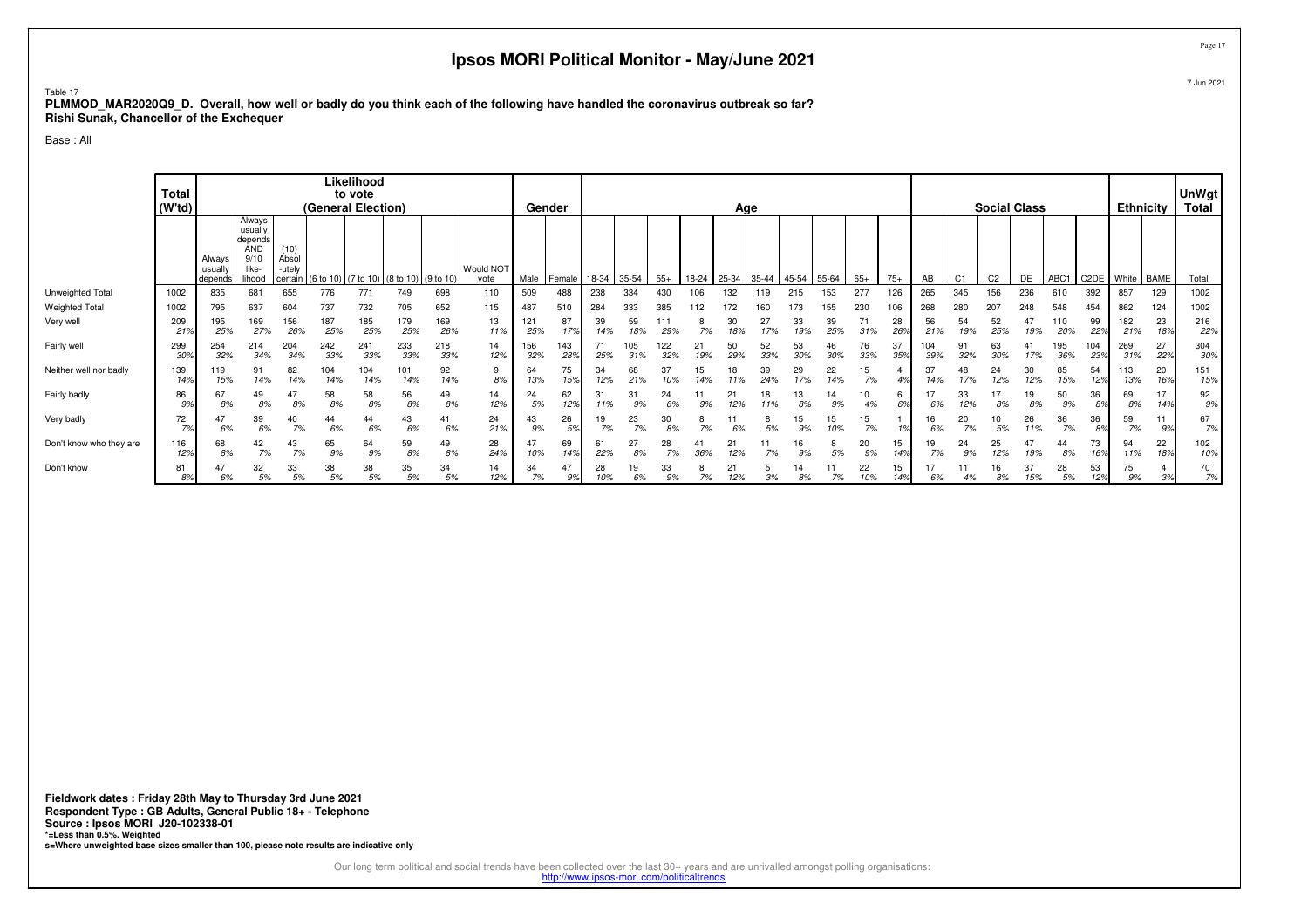### Table 18 **PLMMOD\_MAR2020Q9\_D. Overall, how well or badly do you think each of the following have handled the coronavirus outbreak so far?Rishi Sunak, Chancellor of the Exchequer**

Base : All

|                         | <b>Total</b><br>(Weighted) |            |           | Voting        |            |                       |                                     | Working status   Work sector      |           |              |              |                        | <b>Tenure</b> |                                 |                        |               |                          | <b>ONS Regions</b>     |              |           | (2019 General Election) | Past vote |                  |                           | Qualifications                        |            | <b>UnW</b><br>Tot. |
|-------------------------|----------------------------|------------|-----------|---------------|------------|-----------------------|-------------------------------------|-----------------------------------|-----------|--------------|--------------|------------------------|---------------|---------------------------------|------------------------|---------------|--------------------------|------------------------|--------------|-----------|-------------------------|-----------|------------------|---------------------------|---------------------------------------|------------|--------------------|
|                         |                            | Con        | Lab       | LD            | Not<br>Con | Not<br>Lab            | Full-time<br>Incl.<br>Self<br>Empl. | Not full-<br>time/Not work<br>ina | Public    | Private      | Mort<br>gage | Owned<br>out-<br>right | Renter        | Total<br>owner<br>occup<br>-ier | North<br>excl.<br>Scot | Mid-<br>lands | South<br>excl.<br>London | Grea<br>-ter<br>London | Ena-<br>land | Scot      | Con                     | Lab       | LD               | No<br>qualif<br>-ications | Other<br>qualif<br>-ications Degree + |            |                    |
| Unweighted Total        | 1002                       | 324        | 272       | 70            | 479        | 531                   | 443                                 | 556                               | 186       | 340          | 306          | 391                    | 287           | 697                             | 247                    | 274           | 218                      | 151                    | 838          | 112       | 330                     | 260       | 72               | 163                       | 473                                   | 354        | 1002               |
| <b>Weighted Total</b>   | 1002                       | 331        | 268       | 64            | 461        | 524                   | 473                                 | 526                               | 100       | 486          | 294          | 339                    | 361           | 633                             | 239                    | 310           | 229                      | 38                     | 867          | 86        | 337                     | 247       | 69               | 190                       | 497                                   | 304        | 1002               |
| Very well               | 209<br>21%                 | 135<br>41% | 32<br>12% | 10%s          | 51<br>11%  | 154<br>299            | 91<br>19%                           | 117<br>22%                        | 12<br>12% | 98<br>20%    | 62<br>21%    | 98<br>29%              | 13%           | 161<br>25%                      | 43<br>18%              | 79<br>25%     | 40<br>17%                | 29<br>21%              | 181<br>21%   | 18<br>21% | 138<br>41%              | 28<br>11% | b<br>$8%$ s      | 46<br>24%                 | 97<br>20%                             | 59<br>19%  | 216<br>22%         |
| Fairly well             | 299<br>30%                 | 103<br>31% | 97<br>36% | 20<br>$31%$ s | 161<br>35% | 167<br>329            | 162<br>34%                          | 136<br>26%                        | 25<br>25% | 180<br>37%   | 100<br>34%   | 99<br>29%              | 99<br>28%     | 199<br>319                      | 93<br>39%              | 99<br>32%     | 60<br>26%                | 26<br>19%              | 268<br>31%   | 20<br>23% | 105<br>31%              | 86<br>35% | 33<br>47%        | 55<br>29%                 | 134<br>27%                            | 108<br>36% | 304<br>30%         |
| Neither well nor badly  | 139<br>14%                 | 11%        | 15%       | 14<br>22%s    | 17%        | 73<br>14 <sup>°</sup> | 66<br>14%                           | 73<br>14%                         | 20<br>20% | 74<br>15%    | 53<br>18%    | 44<br>13%              | 11%           | 97<br>15%                       | 20<br>8%               | 35            | 39<br>17%                | 26<br>19%              | 110<br>13%   | 19<br>229 | 36<br>11%               | 43<br>18% | 13<br>19%s       | 4%                        | 89<br>18%                             | 41<br>13%  | 151<br>15%         |
| Fairly badly            | 86<br>9%                   | 3%         | 30<br>11% | 11%s          | 55<br>12%  | 36<br>7%              | 37<br>8%                            | 49<br>9%                          | 9%        | 36<br>7%     | 22<br>7%     | 5%                     | 44<br>12%     | 40<br>6%                        | 7%                     | 16<br>5%      | 25<br>1%                 | 18<br>13%              | 74<br>9%     | 12%       | 8<br>2%                 | 39<br>16% | 5%               | 5%                        | 38<br>8%                              | 37<br>12%  | 92<br>9%           |
| Very badly              | 72<br>7%                   | 2%         | 30<br>11% | $6%$ s        | 39<br>8%   | 15<br>3%              | 33<br>7%                            | 40<br>8%                          | 8%        | 28<br>$\sim$ | 6%           | 28<br>8%               | 28<br>8%      | 44<br>7%                        | 24<br>10%              | 16<br>5%      | 17<br>7%                 | 12<br>9%               | 66<br>8%     | 5%        | 8<br>2%                 | 26<br>11% | 8<br><b>11%s</b> | 18<br>10%                 | 34<br>7%                              | 20<br>7%   | 67<br>7%           |
| Don't know who they are | 116<br>12%                 | 22<br>7%   | 26<br>10% | 13%s          | 52<br>11%  | 48<br>9%              | 55<br>12%                           | 61<br>12%                         | 13<br>13% | 46<br>9%     | 27<br>9%     | 29<br>8%               | 58<br>16%     | 56<br>9%                        | 22<br>9%               | 35            | 33                       | 18<br>13%              | 98<br>11%    |           | 23<br>7%                | 11<br>5%  | $8%$ s           | 26<br>14%                 | 67<br>14%                             | 21<br>7%   | 102<br>10%         |
| Don't know              | 81<br>8%                   |            | 12<br>4%  | $7\%s$        | 25<br>6%   | 6%                    | 29<br>6%                            | 51<br>10%                         | 13<br>13% | 25<br>5%     | 4%           | 24<br>7%               | 44<br>12%     | 36<br>69                        | 9%                     | 30<br>10%     | 6%                       | 7%                     | 8%           |           | 20<br>6%                | 13<br>5%  | 1%s              | 27<br>14%                 | 37<br>7%                              | 17<br>6%   | 70<br>7%           |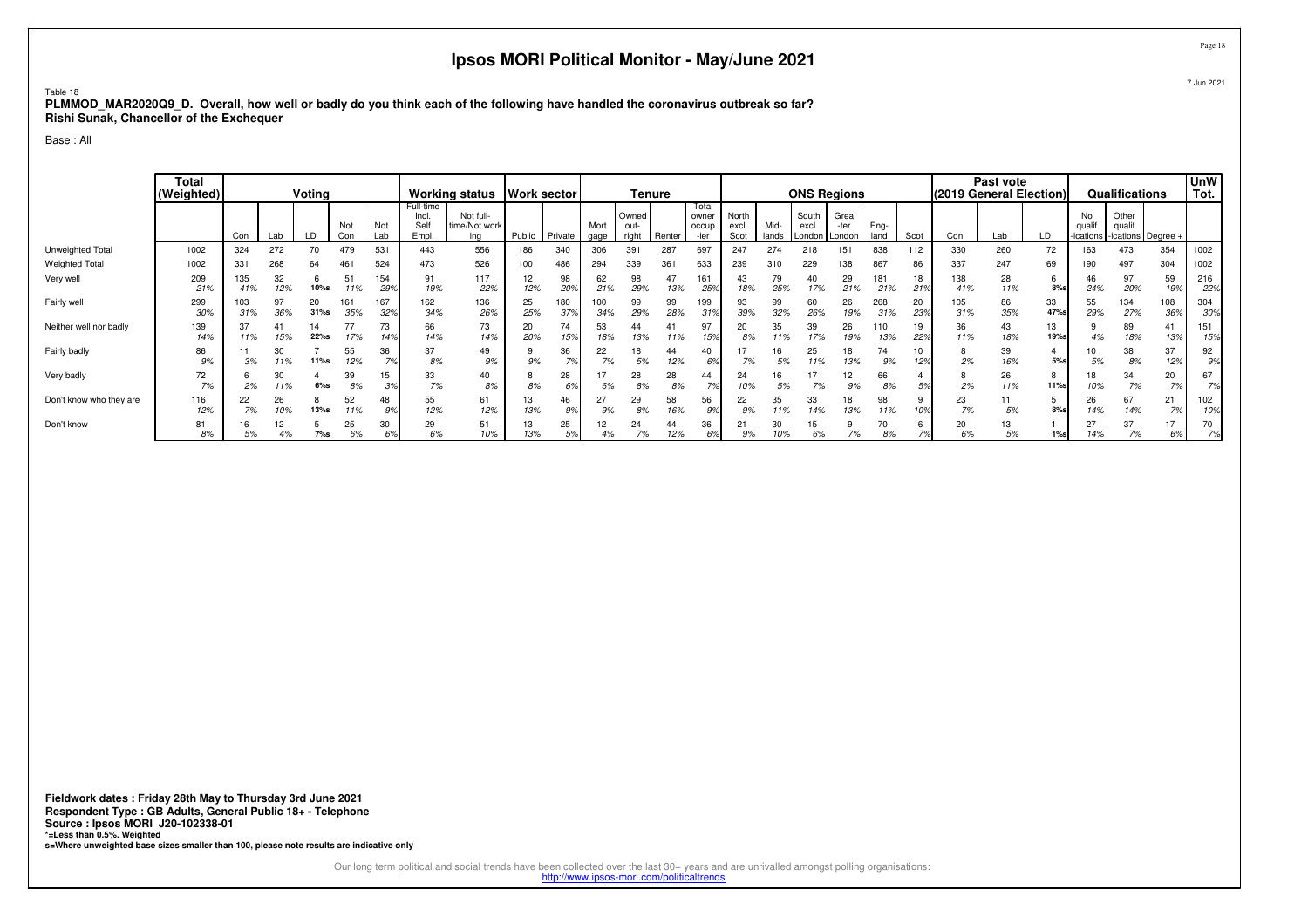### Table 19

 **PLMMOD\_MAR2020Q9\_C. Overall, how well or badly do you think each of the following have handled the coronavirus outbreak so far?Matt Hancock, Secretary of State for Health and Social Care**

Base : All

| Always<br>usually<br>depends<br><b>AND</b><br>(10)<br>9/10<br>Absol<br>Always<br><b>Would NOT</b><br>like-<br>-utelv<br>usually<br>35-54<br>$55+$<br>25-34 35-44<br>45-54<br>55-64<br>$75+$<br>DE<br>ABC1 C2DE<br>White BAME<br>Total<br>(6 to 10) (7 to 10) (8 to 10) (9 to 10)<br>Male<br>$65+$<br>AB<br>C <sub>1</sub><br>C <sub>2</sub><br>lihood<br>l Female<br>18-34<br>18-24<br>vote<br>depends<br>certain<br>655<br>771<br>277<br>681<br>776<br>749<br>698<br>509<br>238<br>132<br>265<br>345<br>156<br>392<br>857<br>129<br>1002<br>1002<br>835<br>110<br>488<br>334<br>430<br>106<br>153<br>126<br>236<br>119<br>215<br>610<br>705<br>652<br>115<br>333<br>207<br>548<br>862<br>1002<br>1002<br>795<br>637<br>604<br>737<br>732<br>284<br>385<br>112<br>172<br>173<br>155<br>230<br>268<br>280<br>248<br>454<br>124<br>487<br>160<br>106<br>510<br>79<br>77<br>76<br>20<br>82<br>82<br>33<br>51<br>87<br>96<br>82<br>22<br>54<br>21<br>30<br>21<br>19<br>26<br>88<br>51<br>45<br>81<br>14<br>4<br>45<br>16<br>12%<br>12%<br>12%<br>3%<br>7%<br>10%<br>13%<br>11%<br>11%<br>10%<br>8%<br>6%<br>14%<br>6%<br>13%<br>14%<br>15%<br>9%<br>11%<br>9%<br>10%<br>9%<br>11%<br>9%<br>4%<br>10%<br>6%<br>11%<br>11%<br>173<br>236<br>168<br>156<br>189<br>123<br>27<br>78<br>52<br>62<br>233<br>192<br>181<br>16<br>64<br>19<br>58<br>206<br>20<br>116<br>46<br>24<br>45<br>34<br>61<br>199<br>117<br>119<br>114<br>27%<br>23%<br>25%<br>26%<br>26%<br>26%<br>14%<br>24%<br>23%<br>16%<br>32%<br>17%<br>23%<br>29%<br>34%<br>32%<br>22%<br>22%<br>25%<br>25%<br>22%<br>25%<br>26%<br>26%<br>19%<br>16%<br>15%<br>24%<br>16%<br>85<br>91<br>53<br>28<br>82<br>144<br>149<br>90<br>104<br>104<br>98<br>83<br>42<br>54<br>29<br>24<br>39<br>37<br>30<br>68<br>130<br>18<br>115<br>11<br>66<br>24<br>43<br>14<br>31<br>18<br>10%<br>12%<br>13%<br>17%<br>12%<br>15%<br>15%<br>14%<br>14%<br>14%<br>16%<br>15%<br>16%<br>14%<br>16%<br>18%<br>15%<br>15%<br>18%<br>15%<br>14%<br>14%<br>14%<br>14%<br>14%<br>14%<br>15%<br>14%<br>14%<br>174<br>175<br>123<br>100<br>20<br>55<br>74<br>25<br>37<br>96<br>90<br>123<br>112<br>105<br>47<br>37<br>20<br>26<br>58<br>32<br>39<br>13<br>30<br>46<br>104<br>71<br>160<br>133<br>68<br>13<br>17%<br>15%<br>15%<br>17%<br>15%<br>18%<br>19%<br>22%<br>27%<br>23%<br>13%<br>12%<br>17%<br>15%<br>16%<br>16%<br>17%<br>17%<br>16%<br>14%<br>21%<br>12%<br>14%<br>21%<br>12%<br>21%<br>19%<br>19%<br>10%<br>177<br>291<br>173<br>200<br>198<br>197<br>180<br>37<br>56<br>55<br>55<br>268<br>105<br>82<br>26<br>50<br>42<br>74<br>86<br>54<br>160<br>108<br>219<br>220<br>149<br>116<br>81<br>40<br>44<br>11<br>27%<br>33%<br>27%<br>28%<br>28%<br>29%<br>27%<br>27%<br>28%<br>28%<br>23%<br>29%<br>31%<br>23%<br>33%<br>29%<br>17%<br>28%<br>27%<br>22%<br>29%<br>25%<br>35%<br>31%<br>21%<br>34%<br>10%<br>.31%<br>24%<br>36<br>25<br>27<br>19<br>26<br>19<br>11<br>22<br>21<br>23<br>13<br>15<br>12<br>33<br>43<br>26<br>$\overline{2}$<br>24<br>31<br>10<br>15<br>8<br>8<br>11<br>2%<br>5%<br>3%<br>3%<br>3%<br>3%<br>9%<br>5%<br>4%<br>8%<br>2%<br>3%<br>5%<br>3%<br>1%<br>3%<br>3%<br>10%<br>2%<br>7%<br>3%<br>4%<br>4%<br>14%<br>8%<br>1%<br>8%<br>4%<br>4%<br>37<br>16<br>17<br>12<br>21<br>32<br>34<br>10<br>20<br>13<br>11<br>13<br>2<br>13<br>9<br>11<br>8<br>11<br>6<br>18<br>3<br>17<br>5 |                  | Total<br>$(W^{\dagger}d)$ |    |    |    | (General Election) | Likelihood<br>to vote |    |    |     |    | Gender |    |    |    |    | Age |    |    |    |    |    |    |    | <b>Social Class</b> |    |    |    | <b>Ethnicity</b> | UnWgt<br>Total |
|-----------------------------------------------------------------------------------------------------------------------------------------------------------------------------------------------------------------------------------------------------------------------------------------------------------------------------------------------------------------------------------------------------------------------------------------------------------------------------------------------------------------------------------------------------------------------------------------------------------------------------------------------------------------------------------------------------------------------------------------------------------------------------------------------------------------------------------------------------------------------------------------------------------------------------------------------------------------------------------------------------------------------------------------------------------------------------------------------------------------------------------------------------------------------------------------------------------------------------------------------------------------------------------------------------------------------------------------------------------------------------------------------------------------------------------------------------------------------------------------------------------------------------------------------------------------------------------------------------------------------------------------------------------------------------------------------------------------------------------------------------------------------------------------------------------------------------------------------------------------------------------------------------------------------------------------------------------------------------------------------------------------------------------------------------------------------------------------------------------------------------------------------------------------------------------------------------------------------------------------------------------------------------------------------------------------------------------------------------------------------------------------------------------------------------------------------------------------------------------------------------------------------------------------------------------------------------------------------------------------------------------------------------------------------------------------------------------------------------------------------------------------------------------------------------------------------------------------------------------------------------------------------------------------------------------------------------------------------------------------------------------------------------------------------------------------------------------------------------------------------------------------------------------------------------------------------------------------------------------------------------------------------------------------------------------------------------------------|------------------|---------------------------|----|----|----|--------------------|-----------------------|----|----|-----|----|--------|----|----|----|----|-----|----|----|----|----|----|----|----|---------------------|----|----|----|------------------|----------------|
|                                                                                                                                                                                                                                                                                                                                                                                                                                                                                                                                                                                                                                                                                                                                                                                                                                                                                                                                                                                                                                                                                                                                                                                                                                                                                                                                                                                                                                                                                                                                                                                                                                                                                                                                                                                                                                                                                                                                                                                                                                                                                                                                                                                                                                                                                                                                                                                                                                                                                                                                                                                                                                                                                                                                                                                                                                                                                                                                                                                                                                                                                                                                                                                                                                                                                                                                         |                  |                           |    |    |    |                    |                       |    |    |     |    |        |    |    |    |    |     |    |    |    |    |    |    |    |                     |    |    |    |                  |                |
| <b>Weighted Total</b><br>Very well<br>Fairly well<br>Neither well nor badly<br>Fairly badly<br>Very badly<br>Don't know who they are<br>Don't know                                                                                                                                                                                                                                                                                                                                                                                                                                                                                                                                                                                                                                                                                                                                                                                                                                                                                                                                                                                                                                                                                                                                                                                                                                                                                                                                                                                                                                                                                                                                                                                                                                                                                                                                                                                                                                                                                                                                                                                                                                                                                                                                                                                                                                                                                                                                                                                                                                                                                                                                                                                                                                                                                                                                                                                                                                                                                                                                                                                                                                                                                                                                                                                      | Unweighted Total |                           |    |    |    |                    |                       |    |    |     |    |        |    |    |    |    |     |    |    |    |    |    |    |    |                     |    |    |    |                  |                |
|                                                                                                                                                                                                                                                                                                                                                                                                                                                                                                                                                                                                                                                                                                                                                                                                                                                                                                                                                                                                                                                                                                                                                                                                                                                                                                                                                                                                                                                                                                                                                                                                                                                                                                                                                                                                                                                                                                                                                                                                                                                                                                                                                                                                                                                                                                                                                                                                                                                                                                                                                                                                                                                                                                                                                                                                                                                                                                                                                                                                                                                                                                                                                                                                                                                                                                                                         |                  |                           |    |    |    |                    |                       |    |    |     |    |        |    |    |    |    |     |    |    |    |    |    |    |    |                     |    |    |    |                  |                |
|                                                                                                                                                                                                                                                                                                                                                                                                                                                                                                                                                                                                                                                                                                                                                                                                                                                                                                                                                                                                                                                                                                                                                                                                                                                                                                                                                                                                                                                                                                                                                                                                                                                                                                                                                                                                                                                                                                                                                                                                                                                                                                                                                                                                                                                                                                                                                                                                                                                                                                                                                                                                                                                                                                                                                                                                                                                                                                                                                                                                                                                                                                                                                                                                                                                                                                                                         |                  |                           |    |    |    |                    |                       |    |    |     |    |        |    |    |    |    |     |    |    |    |    |    |    |    |                     |    |    |    |                  | 9%             |
|                                                                                                                                                                                                                                                                                                                                                                                                                                                                                                                                                                                                                                                                                                                                                                                                                                                                                                                                                                                                                                                                                                                                                                                                                                                                                                                                                                                                                                                                                                                                                                                                                                                                                                                                                                                                                                                                                                                                                                                                                                                                                                                                                                                                                                                                                                                                                                                                                                                                                                                                                                                                                                                                                                                                                                                                                                                                                                                                                                                                                                                                                                                                                                                                                                                                                                                                         |                  |                           |    |    |    |                    |                       |    |    |     |    |        |    |    |    |    |     |    |    |    |    |    |    |    |                     |    |    |    |                  | 24%            |
|                                                                                                                                                                                                                                                                                                                                                                                                                                                                                                                                                                                                                                                                                                                                                                                                                                                                                                                                                                                                                                                                                                                                                                                                                                                                                                                                                                                                                                                                                                                                                                                                                                                                                                                                                                                                                                                                                                                                                                                                                                                                                                                                                                                                                                                                                                                                                                                                                                                                                                                                                                                                                                                                                                                                                                                                                                                                                                                                                                                                                                                                                                                                                                                                                                                                                                                                         |                  |                           |    |    |    |                    |                       |    |    |     |    |        |    |    |    |    |     |    |    |    |    |    |    |    |                     |    |    |    |                  | 14%            |
|                                                                                                                                                                                                                                                                                                                                                                                                                                                                                                                                                                                                                                                                                                                                                                                                                                                                                                                                                                                                                                                                                                                                                                                                                                                                                                                                                                                                                                                                                                                                                                                                                                                                                                                                                                                                                                                                                                                                                                                                                                                                                                                                                                                                                                                                                                                                                                                                                                                                                                                                                                                                                                                                                                                                                                                                                                                                                                                                                                                                                                                                                                                                                                                                                                                                                                                                         |                  |                           |    |    |    |                    |                       |    |    |     |    |        |    |    |    |    |     |    |    |    |    |    |    |    |                     |    |    |    |                  | 17%            |
|                                                                                                                                                                                                                                                                                                                                                                                                                                                                                                                                                                                                                                                                                                                                                                                                                                                                                                                                                                                                                                                                                                                                                                                                                                                                                                                                                                                                                                                                                                                                                                                                                                                                                                                                                                                                                                                                                                                                                                                                                                                                                                                                                                                                                                                                                                                                                                                                                                                                                                                                                                                                                                                                                                                                                                                                                                                                                                                                                                                                                                                                                                                                                                                                                                                                                                                                         |                  |                           |    |    |    |                    |                       |    |    |     |    |        |    |    |    |    |     |    |    |    |    |    |    |    |                     |    |    |    |                  | 29%            |
|                                                                                                                                                                                                                                                                                                                                                                                                                                                                                                                                                                                                                                                                                                                                                                                                                                                                                                                                                                                                                                                                                                                                                                                                                                                                                                                                                                                                                                                                                                                                                                                                                                                                                                                                                                                                                                                                                                                                                                                                                                                                                                                                                                                                                                                                                                                                                                                                                                                                                                                                                                                                                                                                                                                                                                                                                                                                                                                                                                                                                                                                                                                                                                                                                                                                                                                                         |                  |                           |    |    |    |                    |                       |    |    |     |    |        |    |    |    |    |     |    |    |    |    |    |    |    |                     |    |    |    |                  | 4%             |
|                                                                                                                                                                                                                                                                                                                                                                                                                                                                                                                                                                                                                                                                                                                                                                                                                                                                                                                                                                                                                                                                                                                                                                                                                                                                                                                                                                                                                                                                                                                                                                                                                                                                                                                                                                                                                                                                                                                                                                                                                                                                                                                                                                                                                                                                                                                                                                                                                                                                                                                                                                                                                                                                                                                                                                                                                                                                                                                                                                                                                                                                                                                                                                                                                                                                                                                                         |                  | 4%                        | 2% | 1% | 2% | 1%                 | 2%                    | 2% | 2% | 14% | 4% | 3%     | 5% | 3% | 3% | 3% | 6%  | 2% | 5% | 1% | 5% | 5% | 7% | 1% | 2%                  | 5% | 4% | 4% | 4%               | 3%             |

Page 19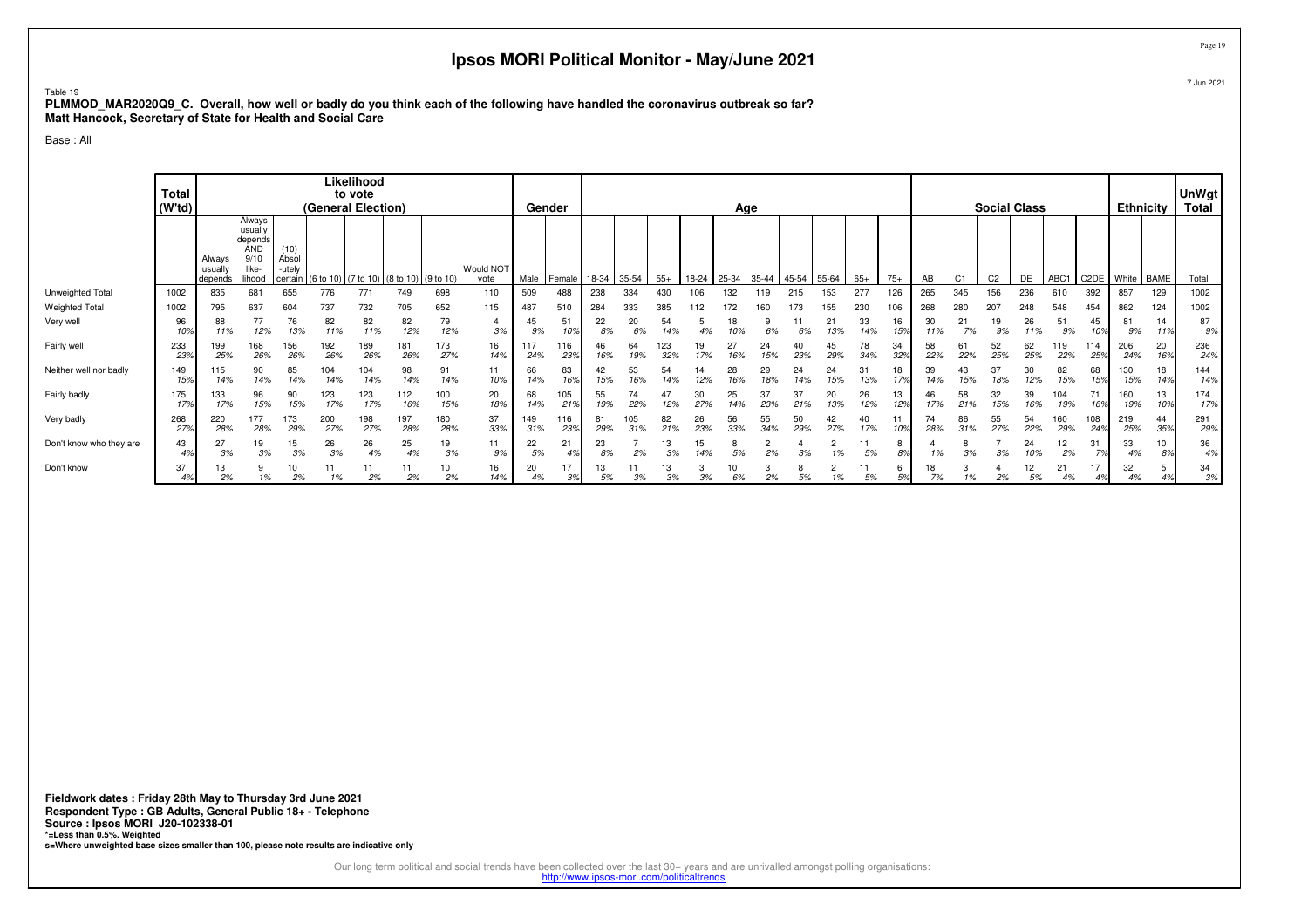### Table 20

 **PLMMOD\_MAR2020Q9\_C. Overall, how well or badly do you think each of the following have handled the coronavirus outbreak so far?Matt Hancock, Secretary of State for Health and Social Care**

Base : All

|                         | <b>Total</b><br>(Weighted) |            |            | Voting     |            |                        |                                     | Working status   Work sector      |           |            |              |                        | <b>Tenure</b> |                                 |                        |               |                                   | <b>ONS Regions</b> |              |           | (2019 General Election) | Past vote  |               |              | Qualifications  |                                  | <b>UnW</b><br>Tot. |
|-------------------------|----------------------------|------------|------------|------------|------------|------------------------|-------------------------------------|-----------------------------------|-----------|------------|--------------|------------------------|---------------|---------------------------------|------------------------|---------------|-----------------------------------|--------------------|--------------|-----------|-------------------------|------------|---------------|--------------|-----------------|----------------------------------|--------------------|
|                         |                            | Con        | Lab        | LD         | Not<br>Con | Not<br>Lab             | Full-time<br>Incl.<br>Self<br>Empl. | Not full-<br>time/Not work<br>ina | Public    | Private    | Mort<br>gage | Owned<br>out-<br>right | Renter        | Total<br>owner<br>occup<br>-ier | North<br>excl.<br>Scot | Mid-<br>lands | South<br>excl.<br>London   London | Grea<br>-ter       | Eng-<br>land | Scot      | Con                     | Lab        |               | No<br>qualif | Other<br>qualif | -ications   -ications   Degree + |                    |
| Unweighted Total        | 1002                       | 324        | 272        | 70         | 479        | 531                    | 443                                 | 556                               | 186       | 340        | 306          | 391                    | 287           | 697                             | 247                    | 274           | 218                               | 151                | 838          | 112       | 330                     | 260        | 72            | 163          | 473             | 354                              | 1002               |
| <b>Weighted Total</b>   | 1002                       | 331        | 268        | 64         | 461        | 524                    | 473                                 | 526                               | 100       | 486        | 294          | 339                    | 361           | 633                             | 239                    | 310           | 229                               | 38                 | 867          | 86        | 337                     | 247        | 69            | 190          | 497             | 304                              | 1002               |
| Very well               | 96<br>10%                  | 62<br>19%  | 15<br>6%   | $8%$ s     | 24<br>5%   | 72<br>149              | 28<br>6%                            | 68<br>13%                         | 5%        | 34<br>70/  | 20<br>7%     | 51<br>15%              | 25<br>7%      | 70<br>11%                       | 18<br>7%               | 35<br>11%     | 29<br>13%                         | 8%                 | 91<br>10%    | 20/       | 71<br>21%               | 14<br>6%   | $1\%$ s       | 27<br>14%    | 42<br>8%        | 25<br>8%                         | 87<br>9%           |
| Fairly well             | 233<br>23%                 | 132<br>40% | 37<br>14%  | 18<br>28%s | ٠.<br>15%  | 166<br>329             | 108<br>23%                          | 125<br>24%                        | 18<br>18% | 110<br>23% | 62<br>21%    | 96<br>28%              | 72<br>20%     | 158<br>259                      | 51<br>21%              | 93<br>30%     | 44<br>19%                         | 31<br>22%          | 202<br>23%   | 15<br>179 | 121<br>36%              | 32<br>13%  | 13<br>19%s    | 54<br>29%    | 114<br>23%      | 63<br>21%                        | 236<br>24%         |
| Neither well nor badly  | 149<br>15%                 | 55<br>17%  | 38<br>14%  | $7\%$ s    | 60<br>13%  | 15%                    | 65<br>14%                           | 85<br>16%                         | 21%       | 60<br>12%  | 58<br>20%    | 14%                    | 44<br>12%     | 105<br>17%                      | 35<br>15%              | 43<br>14%     | 39<br>17%                         | 21<br>15%          | 130<br>15%   | 12<br>13% | 53<br>16%               | 29<br>12%  | 6<br>$9%$ s   | 34<br>18%    | 81<br>16%       | 35<br>11%                        | 144<br>14%         |
| Fairly badly            | 175<br>17%                 | 36<br>11%  | 50<br>19%  | 16<br>25%s | 97<br>21%  | 83<br>16%              | 79<br>17%                           | 96<br>18%                         | 18<br>18% | 101<br>21% | 50<br>17%    | 43<br>13%              | 80<br>22%     | 93<br>15%                       | 44<br>18%              | 50<br>16%     | 43<br>19%                         | 25<br>18%          | 151<br>17%   | 13<br>15% | 40<br>12%               | 57<br>23%  | 22<br>32%s    | 10%          | 95<br>19%       | 60<br>20%                        | 174<br>17%         |
| Very badly              | 268<br>27%                 | 31<br>9%   | 110<br>41% | 16<br>25%s | 184<br>40% | 105<br>20 <sup>s</sup> | 158<br>33%                          | 109<br>21%                        | 35<br>35% | 146<br>30% | 94<br>32%    | 79<br>23%              | 93<br>26%     | 173<br>27%                      | 75<br>31%              | 64<br>21%     | 52<br>23%                         | 41<br>29%          | 220<br>25%   | 37<br>42% | 40<br>12%               | 109<br>44% | 24<br>34%s    | 41<br>22%    | 120<br>24%      | 107<br>35%                       | 291<br>29%         |
| Don't know who they are | 43<br>4%                   | 2%         | 14<br>5%   | $3%$ s     | 18<br>4%   | 2 <sup>9</sup>         | 17<br>3%                            | 27<br>5%                          | 1%        | 16<br>3%   | 1%           | 3%                     | 29<br>8%      | 13<br>2%                        | 13<br>5%               |               | 6%                                | 3%                 | 42<br>5%     | 20        | 10<br>3%                |            | $\star$<br>*s | 3%           | 29<br>6%        | 1%                               | 36                 |
| Don't know              | 37<br>4%                   | 2%         |            | 4%s        | 2%         | 2 <sup>9</sup>         | 20<br>4%                            | 17<br>3%                          | 3%        | $+7$       | 2%           |                        | 18<br>5%      | 19<br>39                        | 2%                     | 13<br>4%      |                                   |                    | 31           |           |                         | 2%         | 3<br>4%s      | 5%           | 3%              | 4%                               | 34<br>3%           |

Page 20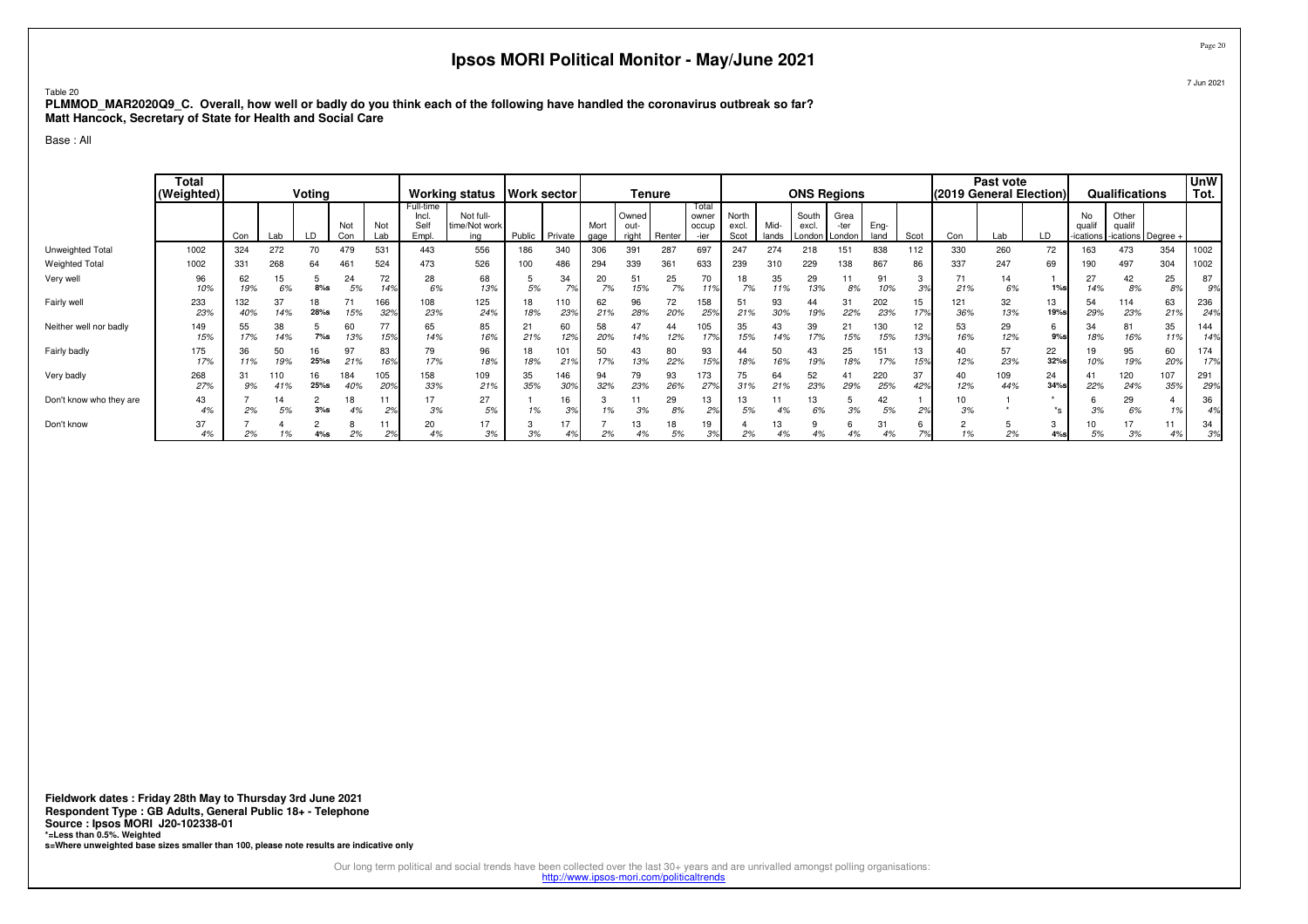Table 21

**(JAN21)Q10(ii). Do you think the government has done a good job or bad job at...? Ensuring the public are vaccinated as soon as possible**

Base : All

|                       | Total<br>(W'td) |                           |                                                                     |                                    | (General Election) | Likelihood<br>to vote |                               |            |                          |            | Gender     |            |            |            |           | Age   |       |            |            |            |           |            |           |                | <b>Social Class</b> |                  |                   | Ethnicity    |           | <b>UnWgt</b><br>Total |
|-----------------------|-----------------|---------------------------|---------------------------------------------------------------------|------------------------------------|--------------------|-----------------------|-------------------------------|------------|--------------------------|------------|------------|------------|------------|------------|-----------|-------|-------|------------|------------|------------|-----------|------------|-----------|----------------|---------------------|------------------|-------------------|--------------|-----------|-----------------------|
|                       |                 | Always<br>usua<br>depends | Always<br>usuall<br>depends<br><b>AND</b><br>9/1<br>like-<br>lihooc | (10)<br>Absol<br>-utelv<br>certain | (6 to 10)          |                       | (7 to 10) (8 to 10) (9 to 10) |            | <b>Would NOT</b><br>vote | Male       | Female     | 18-34      | 35-54      | $55+$      | 18-24     | 25-34 | 35-44 | 45-54      | 55-64      | $65+$      | $75+$     |            |           | C <sub>2</sub> | DE                  | ABC <sub>1</sub> | C <sub>2</sub> DE | White   BAME |           | Total                 |
| Unweighted Total      | 1002            | 835                       | 681                                                                 | 655                                | 776                | 771                   | 749                           | 698        | 110                      | 509        | 488        | 238        | 334        | 430        | 106       | 132   | 119   | 215        | 153        | 277        | 126       | 265        | 345       | 156            | 236                 | 610              | 392               | 857          | 129       | 1002                  |
| <b>Weighted Total</b> | 1002            | 795                       | 637                                                                 | 604                                | 737                | 732                   | 705                           | 652        | 115                      | 487        | 510        | 284        | 333        | 385        |           |       |       | 73         | 155        | 230        | 106       | 268        | 280       |                | 248                 | 548              | 454               | 862          | 124       | 1002                  |
| Good job              | 821<br>82%      | 689<br>87%                | 557<br>88%                                                          | 530<br>88%                         | 645<br>88%         | 641<br>87%            | 614<br>87%                    | 570<br>87% | 73<br>64%                | 404<br>83% | 413<br>81% | 213<br>75% | 277<br>83% | 332<br>86% | 89<br>79% | 124   |       | 146<br>84% | 133<br>86% | 199<br>87% | 94<br>89% | 222<br>83% | 228       | 172<br>83%     | 200<br>81%          | 449<br>82%       | 372<br>82%        | 718<br>83%   | 91<br>73% | 825<br>82%            |
| Bad job               | 102<br>10%      | 60<br>8%                  | 44<br>7%                                                            | 39<br>6%                           | 53                 | 53<br>7%              | 53<br>7%                      | 46<br>7%   | 30<br>26%                | 54<br>11%  | 48<br>9%   | 46<br>16%  | 31<br>9%   | 26         |           | 29    | 15    | 16<br>9%   |            | 15<br>6%   | Eo,       | 25<br>9%   | 23<br>8%  | 9%             | 35<br>14%           | 48<br>9%         | 54                | 80<br>9%     | 21<br>17% | 107<br>11%            |
| Don't know            | 78              | 46<br>6%                  | 35<br>6%                                                            | 35                                 | 39                 | 39<br>5%              | 39<br>6%                      | 36<br>6%   | 12                       | 29<br>6%   | 49         | 25<br>9%   | 26         | 27         |           |       | 14    |            |            | 16         |           |            | 29<br>:0% |                | 13                  | 50               | 28                | 64           | 12        | 70<br>7%              |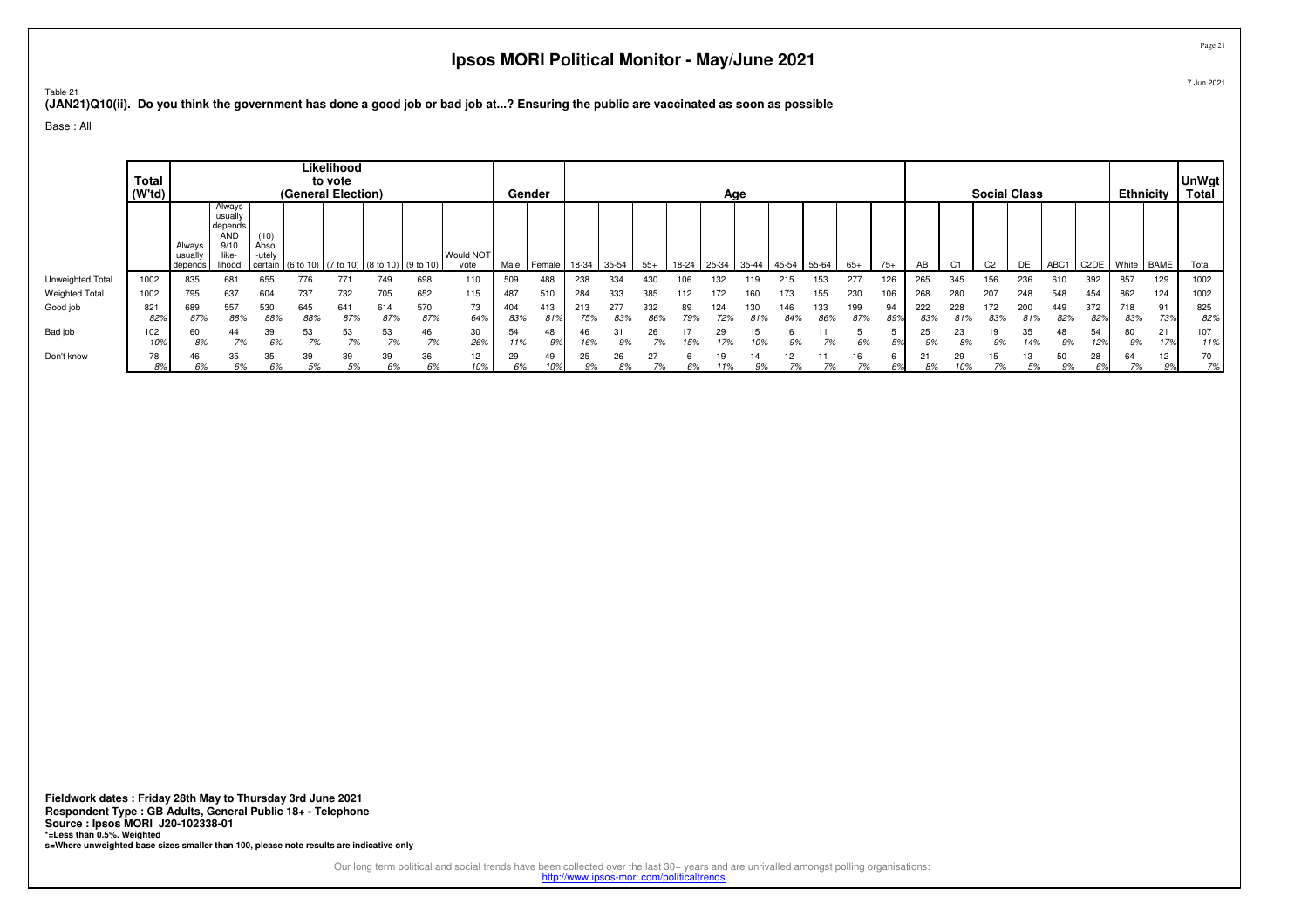Table 22**(JAN21)Q10(ii). Do you think the government has done a good job or bad job at...? Ensuring the public are vaccinated as soon as possible**

Base : All

|                       | Total<br>(Weighted) |            |            | Voting        |            |            |                                    | <b>Working status</b>             |           | Work sector |              | Tenure                 |            |                                 |                        |               | <b>ONS Regions</b>       |                        |              |           | (2019 General Election) | Past vote  |                        |             | Qualifications                                    |            | <b>UnW</b><br>Tot. |
|-----------------------|---------------------|------------|------------|---------------|------------|------------|------------------------------------|-----------------------------------|-----------|-------------|--------------|------------------------|------------|---------------------------------|------------------------|---------------|--------------------------|------------------------|--------------|-----------|-------------------------|------------|------------------------|-------------|---------------------------------------------------|------------|--------------------|
|                       |                     | Con        | ∟ab        |               | Not<br>Con | Not<br>∟ab | Full-time<br>Incl.<br>Self<br>Empl | Not full-<br>time/Not work<br>ina | Public    | Private     | Mort<br>gage | Owned<br>out-<br>riah* | Renter     | Total<br>owner<br>occup<br>.ior | North<br>excl.<br>Scot | Mid-<br>lands | South<br>excl.<br>London | Grea<br>-ter<br>London | Eng-<br>land | Scot      | Con                     | Lab        | LD                     | No<br>quali | Other<br>qualit<br>-ications   -ications   Degree |            |                    |
| Unweighted Total      | 1002                | 324        | 272        | 70            | 479        | 531        | 443                                | 556                               | 186       | 340         |              | 391                    | 287        | 697                             | 247                    | 274           | 218                      | 151                    | 838          | 112       | 330                     | 260        | 72                     | 163         | 473                                               | 354        | 1002               |
| <b>Weighted Total</b> | 1002                | 331        | 268        | 64            | 461        | 524        | 473                                | 526                               | 100       | 486         | 294          | 339                    | 361        | 633                             | 239                    | 310           | 229                      | 138                    | 867          | 86        | 337                     | 247        | 69                     | 190         | 497                                               | 304        | 1002               |
| Good job              | 821<br>82%          | 316<br>96% | 213<br>80% | 52<br>$81%$ s | 363<br>79% | 465<br>89% | 398<br>84%                         | 422<br>80%                        | 81<br>81% | 411<br>859  | 250<br>85%   | 291<br>86%             | 275<br>76% | 541<br>85%                      | 197<br>82%             | 253<br>82%    | 197<br>86%               | 109<br>79%             | 707<br>82%   | 66<br>77% | 323<br>96%              | 194<br>79% | 56<br>80%s             | 150<br>79%  | 414<br>83%                                        | 250<br>82% | 825<br>82%         |
| Bad job               | 102<br>10%          | 2%         | 36<br>13%  | $12%$ s       | 59<br>13%  | 31<br>6%   | 52<br>11%                          | 50<br>9%                          | 12<br>12% | 43<br>9%    |              | 33                     | 52<br>14%  | 49<br>89                        | 26<br>11%              | 27            | 7%                       | 22<br>16%              | 90<br>10%    | 13%       | 2%                      | 39<br>16%  | $3%$ s                 | 9%          | 53<br>11%                                         | 29<br>109  | 107<br>11%         |
| Don't know            | 78<br>8%            | 2%         | 7%         | $8\%$ s       | 9%         | 28         | 23<br>5%                           | 54                                | 7%        | 32          | 28           | 5%                     | 34<br>9%   | 43                              |                        | 30<br>10%     |                          | 5%                     | 69<br>8%     |           | 2%                      | 14<br>6%   | 12 <sup>2</sup><br>17% | 23<br>12%   | 30                                                | 25<br>89   | 70                 |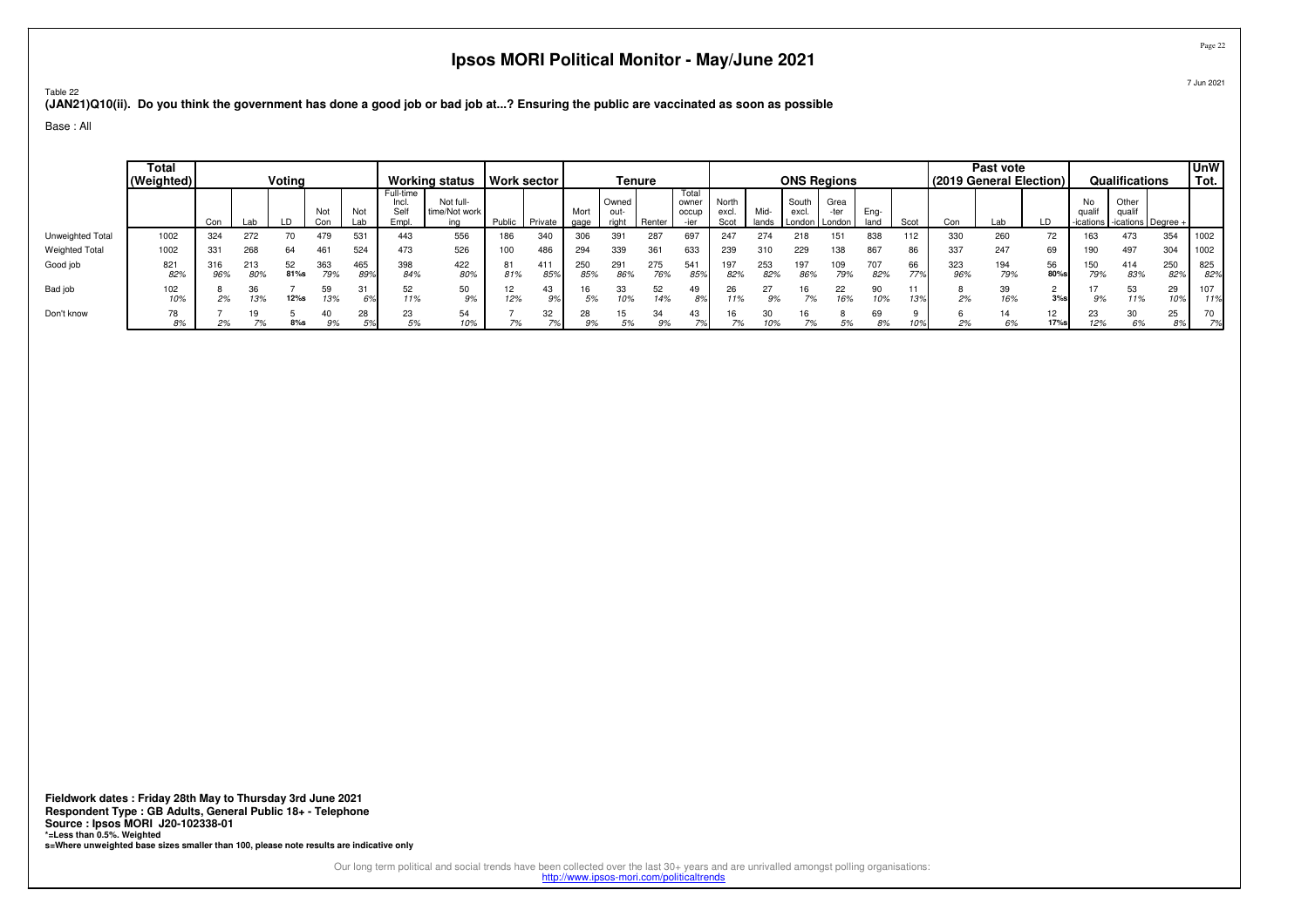### Table 23

 **(JUN2021)Q19. As you may know, the government has announced there will be an independent public inquiry into the government's handling of the coronavirus pandemic.When, if at all, do you think the inquiry should begin?**

Base : All

|                                              | Total<br>(W'td)      |                             |                                                                       |                                    |            | Likelihood<br>to vote<br>(General Election) |            |            |                   |            | Gender     |            |            |           |           | Age       |           |           |           |           |                 |                   |                | <b>Social Class</b> |            |                  |                      | <b>Ethnicity</b> |                      | <b>UnWgt</b><br>Total |
|----------------------------------------------|----------------------|-----------------------------|-----------------------------------------------------------------------|------------------------------------|------------|---------------------------------------------|------------|------------|-------------------|------------|------------|------------|------------|-----------|-----------|-----------|-----------|-----------|-----------|-----------|-----------------|-------------------|----------------|---------------------|------------|------------------|----------------------|------------------|----------------------|-----------------------|
|                                              |                      | Always<br>usuall<br>depends | Always<br>usually<br>depends<br><b>AND</b><br>9/10<br>like-<br>lihood | (10)<br>Absol<br>-utely<br>certain |            | (6 to 10) (7 to 10) (8 to 10) (9 to 10)     |            |            | Would NOT<br>vote | Male       | Female     | 18-34      | 35-54      | $55+$     | 18-24     | 25-34     | $35 - 44$ | 45-54     | 55-64     | $65+$     | $75+$           | AB                | C <sub>1</sub> | C <sub>2</sub>      | DE         | ABC <sub>1</sub> | C2DE                 | White BAME       |                      | Total                 |
| Unweighted Total                             | 1002                 | 835                         | 681                                                                   | 655                                | 776        | 771                                         | 749        | 698        | 110               | 509        | 488        | 238        | 334        |           |           | 132       |           | 215       |           | 277       | 126             | 265               | 345            | 156                 | 236        | 610              | 392                  | 857              | 129                  | 1002                  |
| <b>Weighted Total</b>                        | 1002                 | 795                         | 637                                                                   | 604                                | 737        | 732                                         | 705        | 652        | 115               | 487        | 510        | 284        | 333        | 385       | 112       |           |           |           | 155       | 230       | 106             | 268               | 280            | 207                 | 248        | 548              | 454                  | 862              | 124                  | 1002                  |
| This summer                                  | 387<br>399           | 282<br>35%                  | 228<br>36%                                                            | 218<br>36%                         | 262<br>36% | 260<br>35%                                  | 246<br>35% | 231<br>35% | 56<br>49%         | 184<br>38% | 201<br>39% | 131<br>46% | 141<br>42% | 16<br>30% | 45<br>40% | 86<br>50% | 68<br>43% | 72<br>42% | 50<br>32% | 66<br>29% | 33<br>319       | 89<br>33%         | 120<br>43%     | 77<br>37%           | 102<br>41% | 208<br>38%       | 179<br>39%           | 330<br>38%       | 51<br>41%            | 386<br>39%            |
| This autumn                                  | 172<br>17%           | 153<br>19%                  | 111<br>17%                                                            | 98<br>16%                          | 142<br>19% | 140<br>19%                                  | 133<br>19% | 116<br>18% | 9<br>7%           | 61<br>13%  | 111<br>22% | 53<br>19%  | 55<br>16%  | 64<br>17% | 30        | 23<br>13% | 26<br>16% | 29<br>17% | 25<br>16% | 39<br>17% | 15<br>149       | 50<br>19%         | 49<br>17%      | 42<br>20%           | 31<br>13%  | 98<br>18%        | 73<br>16%            | 148<br>17%       | 22<br>17%            | 176<br>18%            |
| Spring 2022 (Spring next<br>year)            | 173<br>17%           | 151<br>19%                  | 123<br>19%                                                            | 115<br>19%                         | 135<br>18% | 135<br>18%                                  | 135<br>19% | 124<br>19% | 19<br>16%         | 87<br>18%  | 85<br>179  | 15%        | 61         | 69<br>18% | 18<br>16% | 25<br>15% | 27<br>17% | 34<br>19% | 27<br>17% | 42<br>18% | 21<br>20%       | 50<br>19%         | 45<br>16%      | 37<br>18%           | 42<br>17%  | 94<br>17%        | 79<br>17%            | 148<br>17%       | 24<br>19%            | 178<br>18%            |
| Later in 2022                                | 87<br>9%             | 78<br>10%                   | 63<br>10%                                                             | 61<br>10%                          | 74<br>10%  | 74<br>10%                                   | 70<br>10%  | 66<br>10%  | 4%                | 55<br>11%  | 31<br>6%   | 5%         | 28         | 44        |           |           |           | 13<br>8%  | 20<br>13% | 23<br>10% | 10 <sup>9</sup> | 30<br>11%         | 21<br>8%       | 18                  |            | 51<br>9%         | 35<br>8 <sup>°</sup> | 73<br>8%         | 12<br>9%             | 99<br>10%             |
| In 2023 or later                             | 80<br>8 <sup>°</sup> | 63<br>8%                    | 54<br>8%                                                              | 55<br>9%                           | 59<br>8%   | 58<br>8%                                    | 57<br>8%   | 56<br>9%   | 14<br>12%         | 36<br>7%   | 43<br>8%   | 6%         | 24         |           | 5%        | 10<br>6%  | 12<br>7%  | 12<br>7%  | 13<br>8%  | 28<br>12% | 70/             | $2^{\circ}$<br>8% | 19<br>7%       | 18<br>9%            | 22<br>9%   | 40<br>7%         | 40<br>9%             | 72<br>8%         | 70/                  | 75<br>7%              |
| I do not think there<br>should be an inquiry | 62<br>6%             | 49<br>6%                    | 44<br>7%                                                              | 43<br>7%                           | 45<br>6%   | 45<br>6%                                    | 45<br>6%   | 44<br>7%   | 4%                | 37<br>8%   | 25<br>5%   | 5%         | 5%         | 31<br>8%  | 1%        | 13<br>7%  | 6%        | 8<br>5%   | 16<br>10% | 15<br>7%  | 9<br>8%         | 18<br>7%          | 21<br>8%       | 10<br>5%            | 13<br>5%   | 39<br>7%         | 23<br>5%             | 55<br>6%         | $\overline{2}$<br>2% | 56<br>6%              |
| Don't know                                   | 4%                   | 18<br>2%                    | 14<br>2%                                                              | 14<br>2%                           | 20<br>3%   | 20<br>3%                                    | 19<br>3%   | 15<br>2%   | 8%                | 27<br>6%   | 14<br>3%   |            | 3%         | 20<br>5%  |           | 4%        | 2%        | 3%        | 3%        | 16<br>7%  | 9%              | 4%                | 2%             | 3%                  | 19<br>8%   | 16<br>3%         | 25<br>5%             | 36<br>4%         |                      | 32<br>3%              |

Page 23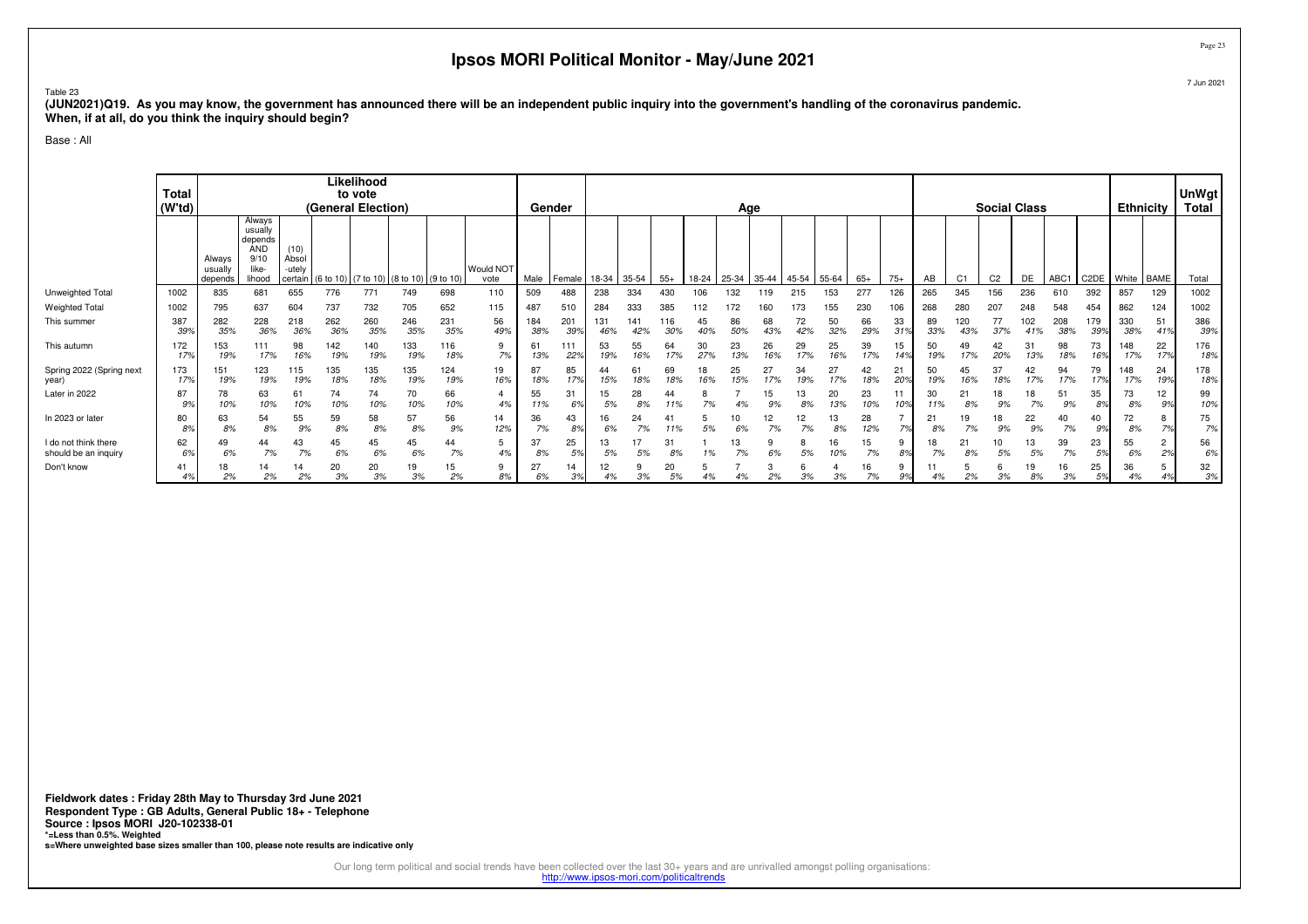### Table 24

 **(JUN2021)Q19. As you may know, the government has announced there will be an independent public inquiry into the government's handling of the coronavirus pandemic.When, if at all, do you think the inquiry should begin?**

Base : All

|                                              | <b>Total</b><br>(Weighted) | Voting<br>Not<br>Not |            |            |            |                   | <b>Working status</b>               |                                   | <b>Work sector</b> |                       |              | Tenure                 |            |                                 |                        |               | <b>ONS Regions</b> |                                 |              |           | Past vote<br>(2019 General Election) |            |             | Qualifications            |                                         | <b>UnW</b><br>Tot. |              |
|----------------------------------------------|----------------------------|----------------------|------------|------------|------------|-------------------|-------------------------------------|-----------------------------------|--------------------|-----------------------|--------------|------------------------|------------|---------------------------------|------------------------|---------------|--------------------|---------------------------------|--------------|-----------|--------------------------------------|------------|-------------|---------------------------|-----------------------------------------|--------------------|--------------|
|                                              |                            | Con                  | Lab        |            | Con        | Lab               | Full-time<br>Incl.<br>Self<br>Empl. | Not full-<br>time/Not work<br>ina | Public             | Private               | Mort<br>gage | Owned<br>out-<br>right | Renter     | Total<br>owner<br>occur<br>-ier | North<br>excl.<br>Scot | Mid-<br>lands | South<br>excl.     | Grea<br>-ter<br>London   London | Eng-<br>land | Scot      | Con                                  | ∟ab        | LD          | No<br>qualif<br>-ications | Other<br>qualit<br>-ications   Degree - |                    |              |
| Unweighted Total<br><b>Weighted Total</b>    | 1002<br>1002               | 324<br>331           | 272<br>268 | 70<br>64   | 479<br>46  | 53<br>524         | 443<br>473                          | 556<br>526                        | 186<br>100         | 340<br>486            | 306<br>294   | 391<br>339             | 287<br>361 | 697<br>633                      | 247<br>239             | 274<br>310    | 218<br>229         | 151<br>138                      | 838<br>867   | 112<br>86 | 330<br>337                           | 260<br>247 | 72<br>69    | 163<br>190                | 473<br>497                              | 354<br>304         | 1002<br>1002 |
| This summer                                  | 387<br>39%                 | 64<br>19%            | 143<br>53% | 24<br>38%s | 221<br>48% | 142<br>279        | 204<br>43%                          | 183<br>35%                        | 45<br>45%          | 191<br>39%            | 103<br>35%   | 114<br>34%             | 168<br>46% | 217<br>349                      | 89<br>37%              | 103<br>33%    | 97<br>43%          | 59<br>42%                       | 328<br>38%   | 39<br>45% | 60<br>18%                            | 138<br>56% | 29<br>42%s  | 76<br>40%                 | 182<br>37%                              | 129<br>42%         | 386<br>39%   |
| This autumn                                  | 172<br>17%                 | 48<br>15%            | 56<br>21%  | 19<br>30%s | 104<br>23% | 97<br>19%         | 73<br>15%                           | 98<br>19%                         | 13<br>13%          | 85<br>17%             | 58<br>20%    | 59<br>17%              | 52<br>14%  | 117<br>18%                      | 43<br>18%              | 55<br>18%     | 36<br>16%          | 26<br>19%                       | 153<br>18%   | 13%       | 46<br>14%                            | 52<br>21%  | 26<br>37%s  | 32<br>17%                 | 78<br>16%                               | 62<br>20%          | 176<br>18%   |
| Spring 2022 (Spring next<br>year)            | 173<br>17%                 | 74<br>22%            | 40<br>15%  | 12%s       | 72<br>16%  | 06'<br><b>20%</b> | 81<br>17%                           | 91<br>17%                         | 22<br>22%          | 84<br>17 <sub>9</sub> | 63<br>21%    | 59<br>17%              | 51<br>14%  | 122                             | 36<br>15%              | 60<br>19%     | 14%                | 29<br>21%                       | 145<br>17%   | 20%       | 78<br>23%                            | 31<br>12%  | 8<br>12%s   | 20<br>10%                 | 81<br>16%                               | 66<br>22%          | 178<br>18%   |
| Later in 2022                                | 87<br>9%                   | 14%                  | 13<br>5%   | $8\%$ s    | 28<br>6%   | 61<br>129         | 40<br>9%                            | 46<br>9%                          | 6%                 | 8%                    | 16<br>5%     | 41<br>12%              | 28<br>8%   | 57<br>9%                        | 23<br>10%              | 30<br>10%     | 16<br>7%           | 12<br>8%                        | 75<br>9%     | 6%        | 51<br>15%                            | 16<br>7%   | 3<br>$4%$ s | 21<br>11%                 | 43<br>9%                                | 22<br>7%           | 99<br>10%    |
| In 2023 or later                             | 80<br>8%                   | 46<br>14%            | 3%         | $1%$ s     | 3%         | 51                | 25<br>5%                            | 55<br>10%                         | 9%                 | 35<br>7%              | 23<br>8%     | 34<br>10%              | 23<br>6%   | 56<br>9%                        | 23<br>10%              | 19<br>6%      | 21<br>9%           | ŏ<br>6%                         | 70<br>8%     | 9<br>10%  | 50<br>15%                            | b<br>2%    | $2%$ s      | 22<br>12%                 | 44<br>9%                                | 12<br>4%           | 75<br>7%     |
| I do not think there<br>should be an inquiry | 62<br>6%                   | 45<br>14%            |            | $8%$ s     | 2%         | 54                | 35<br>7%                            | 27<br>$5%$                        | 2%                 | 32<br>7%              | 26<br>9%     | 18<br>5%               | 18<br>5%   | 43                              | 3%                     | 32<br>10%     | 8%                 |                                 | 56<br>6%     |           | 43<br>13%                            |            | 2<br>2%s    |                           | 41<br>8%                                | 14                 | 56<br>6%     |
| Don't know                                   | 41<br>4%                   | 2%                   |            | 3%s        | 2%         | 12<br>2%          | 15<br>3%                            | 26<br>5%                          | 2%                 | 17                    | 2%           |                        | 20<br>6%   | 21<br>39                        | 16<br>7%               | 10<br>3%      | 10<br>4%           | 3%                              | 39<br>5%     |           | 3%                                   |            |             | 7%                        | 27<br>5%                                |                    | 32<br>3%     |

**Fieldwork dates : Friday 28th May to Thursday 3rd June 2021 Respondent Type : GB Adults, General Public 18+ - TelephoneSource : Ipsos MORI J20-102338-01 \*=Less than 0.5%. Weighted s=Where unweighted base sizes smaller than 100, please note results are indicative only**

Our long term political and social trends have been collected over the last 30+ years and are unrivalled amongst polling organisations:<br>http://www.ipsos-mori.com/politicaltrends

Page 24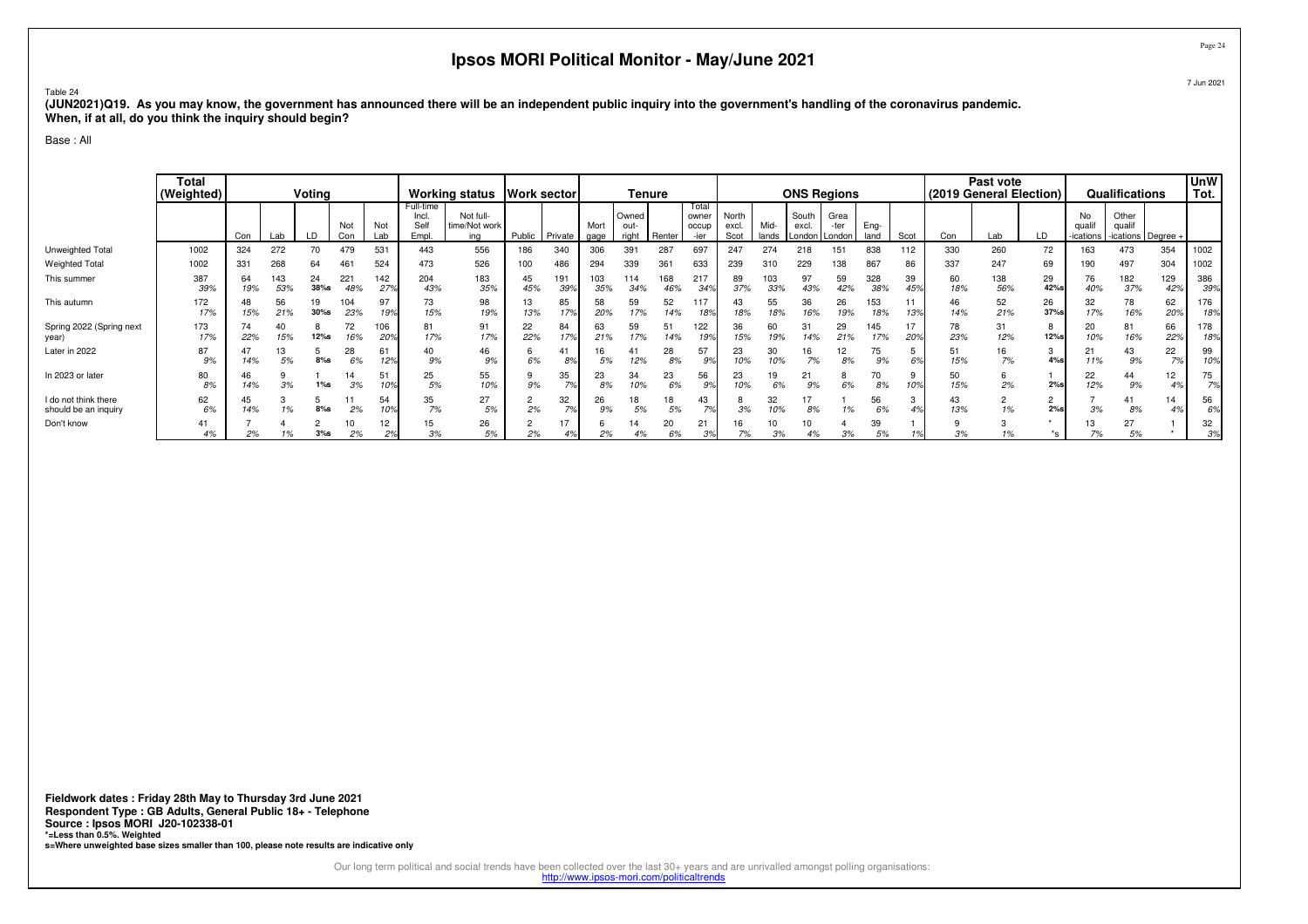Table 25

 **(JUN2021)Q20. Who do you trust most to tell the truth about the government's handling of the coronavirus pandemic, Matt Hancock (the Health Secretary) orDominic Cummings (the former Chief Advisor to the**

**Prime Minister)? If you do not know who they are please say so.DO NOT READ OUT**

### Base : All

|                         | Total<br>(W <sup>†</sup> td) | Likelihood<br>to vote<br>(General Election) |                                                                       |                                    |            |            |                                                    |            |                          | Gender     |               | Age         |            |            |           |                                       |           |           |           |            |           |            | <b>Social Class</b> |                |           |            |            |                     | <b>Ethnicity</b> | <b>UnWgt</b><br>Total |
|-------------------------|------------------------------|---------------------------------------------|-----------------------------------------------------------------------|------------------------------------|------------|------------|----------------------------------------------------|------------|--------------------------|------------|---------------|-------------|------------|------------|-----------|---------------------------------------|-----------|-----------|-----------|------------|-----------|------------|---------------------|----------------|-----------|------------|------------|---------------------|------------------|-----------------------|
|                         |                              | Always<br>usually<br>depends                | Always<br>usually<br>depends<br><b>AND</b><br>9/10<br>like-<br>lihood | (10)<br>Absol<br>-utely<br>certain |            |            | $(6 \text{ to } 10)$ (7 to 10) (8 to 10) (9 to 10) |            | <b>Would NOT</b><br>vote |            | Male   Female | 18-34 35-54 |            | $55+$      |           | 18-24   25-34   35-44   45-54   55-64 |           |           |           | $65+$      | $75+$     | AB         | C <sub>1</sub>      | C <sub>2</sub> | DE        | ABC1       |            | C2DE   White   BAME |                  | Total                 |
| Unweighted Total        | 1002                         | 835                                         | 681                                                                   | 655                                | 776        | 771        | 749                                                | 698        | 110                      | 509        | 488           | 238         | 334        | 430        | 106       | 132                                   | 119       | 215       | 153       | 277        | 126       | 265        | 345                 | 156            | 236       | 610        | 392        | 857                 | 129              | 1002                  |
| <b>Weighted Total</b>   | 1002                         | 795                                         | 637                                                                   | 604                                | 737        | 732        | 705                                                | 652        | 115                      | 487        | 510           | 284         | 333        | 385        | 12        |                                       |           | 173       | 155       | 230        | 106       | 268        | 280                 | 207            | 248       | 548        | 454        | 862                 | 124              | 1002                  |
| Matt Hancock            | 352<br>359                   | 306<br>38%                                  | 266<br>42%                                                            | 251<br>42%                         | 297<br>40% | 296<br>40% | 286<br>40%                                         | 268<br>41% | 28<br>24%                | 172<br>35% | 179<br>35%    | 67<br>24%   | 106<br>32% | 179<br>46% | 35<br>32% | 32<br>19%                             | 47<br>29% | 59<br>34% | 64        | 115<br>50% | 55<br>52% | 102<br>38% | 82<br>29%           | 76<br>37%      | 92<br>37% | 184<br>34% | 168<br>37% | 312<br>36%          | 35<br>28%        | 341<br>34%            |
| Dominic Cummings        | 179<br>18%                   | 158<br>20%                                  | 132<br>21%                                                            | 125<br>21%                         | 146<br>20% | 144<br>20% | 142<br>20%                                         | 133<br>20% | 12<br>11%                | 109<br>22% | 68<br>13%     | 55<br>19%   | 65<br>19%  | 59<br>15%  | 19<br>17% | 35<br>21%                             | 39<br>24% | 26<br>15% | 31<br>20% | 28<br>12%  |           | 53<br>20%  | 56<br>20%           | 37<br>18%      | 33<br>13% | 109<br>20% | 70<br>15%  | 144<br>17%          | 34<br>28%        | 195<br>19%            |
| Neither                 | 342<br>34%                   | 252<br>32%                                  | 196<br>31%                                                            | 183<br>30%                         | 223<br>30% | 222<br>30% | 219<br>31%                                         | 202<br>31% | 49<br>42%                | 150<br>31% | 190<br>37%    | 110<br>39%  | 134<br>40% | 98<br>25%  | 28<br>25% | 82<br>47%                             | 64<br>40% | 40%       | 42<br>27% | 56<br>24%  | 26<br>24% | 94<br>35%  | 118<br>42%          | 68<br>33%      | 62<br>25% | 212<br>39% | 130<br>29% | 303<br>35%          | 29<br>24%        | 348<br>35%            |
| Both equally            | 14                           | 1%                                          | 1%                                                                    | 1%                                 | 1%         | 1%         | 1%                                                 | 1%         | 3%                       | 1%         |               | 1%          | 1%         | 2%         |           | 2%                                    | 2%        |           | 1%        | 2%         | د.        |            |                     | 2%             | 2%        | 1%         | ιv<br>2%   | 13<br>2%            |                  | 14                    |
| Don't know who they are | 66                           | 37<br>5%                                    | 14<br>2%                                                              | 16<br>3%                           | 39<br>5%   | 38<br>5%   | 26<br>4%                                           | 19<br>3%   | 13<br>11%                | 29<br>6%   | 36<br>70      | 39<br>14%   | 8<br>2%    | 18<br>5%   | 27<br>24% | 12<br>7%                              | 1%        | 4%        | 6%        |            | 50/       |            | 3%                  | 7%             | 34<br>14% | 18<br>3%   | 109        | 46<br>5%            | 19<br>15%        | 57<br>6%              |
| Don't know              | 50<br>5%                     | 33<br>4%                                    | 23<br>4%                                                              | 22<br>4%                           | 27<br>4%   | 27<br>4%   | 26<br>4%                                           | 23<br>4%   | 9<br>8%                  | 20<br>4%   | 30<br>6%      | 3%          | 5%         | 25<br>6%   | 2%        |                                       | 3%        | 12<br>7%  | 5%        | 8%         |           | 11         |                     |                | 21<br>8%  | 21<br>4%   | 29<br>69   | 43<br>5%            |                  | 47<br>5%              |

Page 25